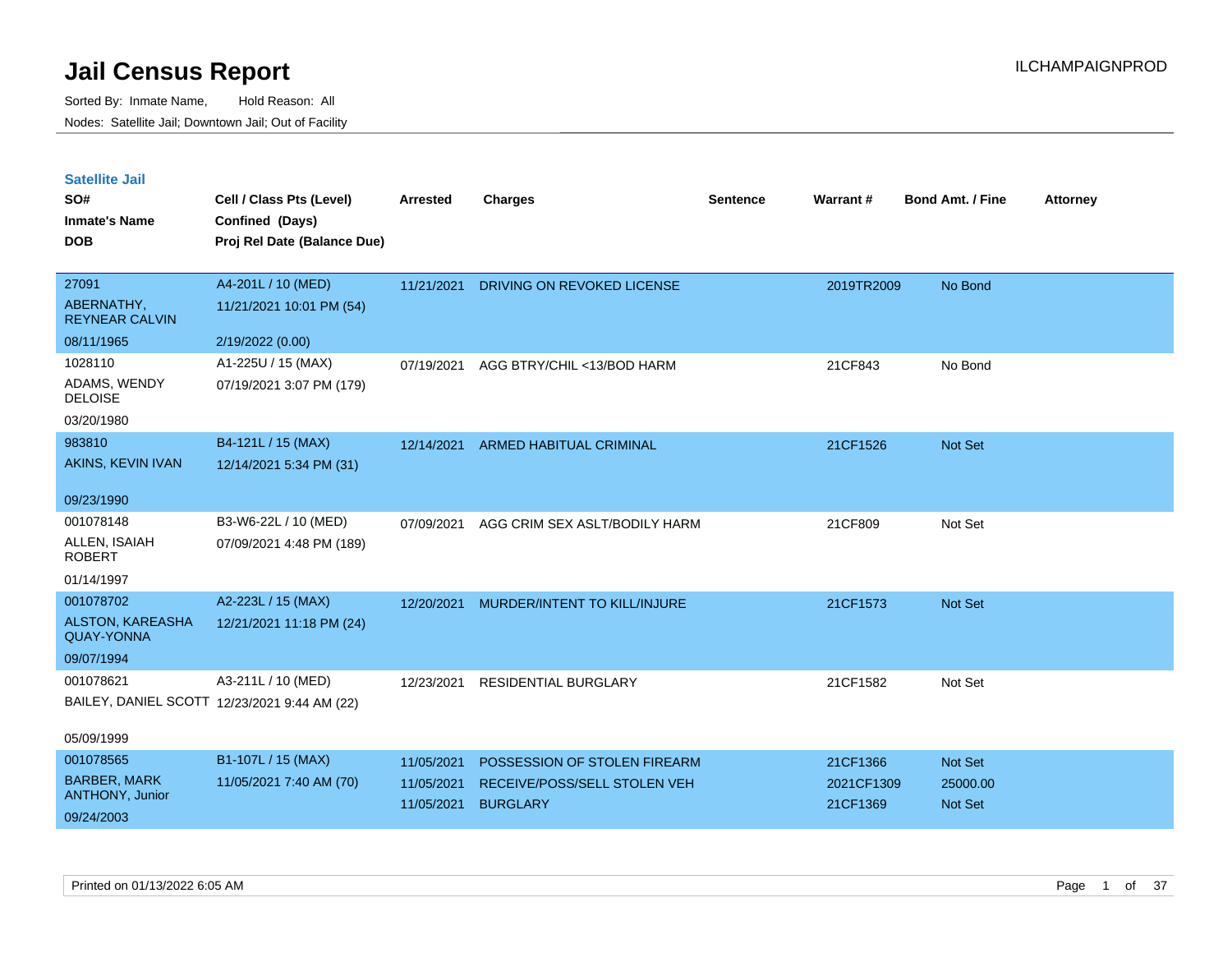| Sorted By: Inmate Name,                               | Hold Reason: All            |                 |                                           |                 |             |                         |                              |    |
|-------------------------------------------------------|-----------------------------|-----------------|-------------------------------------------|-----------------|-------------|-------------------------|------------------------------|----|
| Nodes: Satellite Jail; Downtown Jail; Out of Facility |                             |                 |                                           |                 |             |                         |                              |    |
| SO#                                                   | Cell / Class Pts (Level)    | <b>Arrested</b> | Charges                                   | <b>Sentence</b> | Warrant#    | <b>Bond Amt. / Fine</b> | <b>Attorney</b>              |    |
| <b>Inmate's Name</b>                                  | Confined (Days)             |                 |                                           |                 |             |                         |                              |    |
| <b>DOB</b>                                            | Proj Rel Date (Balance Due) |                 |                                           |                 |             |                         |                              |    |
|                                                       |                             |                 |                                           |                 |             |                         |                              |    |
| 518851                                                | <b>BOOKH-8 / 10 (MED)</b>   | 01/11/2022      | FELON POSS/USE WEAPON/FIREARM             |                 | 20CF361     | 15000.00                |                              |    |
| BARKER, ALEXANDER<br><b>MASSIE</b>                    | 01/11/2022 2:37 PM (3)      |                 | 01/11/2022 POSS AMT CON SUB EXCEPT(A)/(D) |                 | 2020CF863   | 15000.00                |                              |    |
|                                                       |                             |                 | 01/11/2022 BAD CHK/OBTAIN CON PROP/>150   |                 | 20CF192     | 15000.00                |                              |    |
|                                                       |                             |                 | 01/11/2022 BAD CHK/OBTAIN CON PROP/>150   |                 | 19CF1686    | 15000.00                |                              |    |
|                                                       |                             |                 | 01/11/2022 METH DELIVERY/15<100 GRAMS     | 20y (DOC)       | 20CF1383    | No Bond                 |                              |    |
|                                                       |                             | 01/11/2022      | DRIVING ON REVOKED LICENSE                |                 | 2020TR16539 | 1500.00                 |                              |    |
|                                                       |                             |                 | 01/11/2022 OBSTRUCTING IDENTIFICATION     |                 | 2020CM222   | 1500.00                 |                              |    |
| 09/24/1986                                            |                             |                 |                                           |                 |             |                         |                              |    |
| 1073281                                               | A2-222L / 5 (ADS)           | 11/15/2021      | DOM BTRY/CONTACT/1-2 PRECONV              |                 | 2021CF206   | 5000.00                 |                              |    |
| <b>BASLER, MONET</b><br><b>MARISA</b>                 | 11/15/2021 11:08 PM (60)    |                 |                                           |                 |             |                         |                              |    |
| 08/17/1994                                            |                             |                 |                                           |                 |             |                         |                              |    |
| 001078535                                             | B2-T4-16L / 15 (SPH)        | 10/26/2021      | <b>CRIM SEX ASSAULT/FORCE</b>             |                 | 21CF1305    | <b>Not Set</b>          |                              |    |
| BERRY, DAVID ISAAC                                    | 10/26/2021 10:52 AM (80)    |                 |                                           |                 |             |                         |                              |    |
|                                                       |                             |                 |                                           |                 |             |                         |                              |    |
| 09/23/2000                                            |                             |                 |                                           |                 |             |                         |                              |    |
| 1057334                                               | B4-221U / 15 (MAX)          | 10/27/2021      | MURDER/INTENT TO KILL/INJURE              |                 |             | No Bond                 |                              |    |
| BEVERLY, DAVID<br><b>BENJAMIN</b>                     | 10/27/2021 1:42 PM (79)     |                 |                                           |                 |             |                         |                              |    |
| 03/31/1987                                            |                             |                 |                                           |                 |             |                         |                              |    |
| 29626                                                 | B1-105U / 10 (MED)          |                 | 11/09/2021 MFG/DEL 15<100 GR COCA/ANALOG  |                 | 21CF1387    | <b>Not Set</b>          |                              |    |
| <b>BISHOP, DARRELL</b><br><b>EDWARD</b>               | 11/09/2021 4:46 PM (66)     |                 |                                           |                 |             |                         |                              |    |
| 07/18/1968                                            |                             |                 |                                           |                 |             |                         |                              |    |
| 1042245                                               | A2-220U / 5 (ADS)           | 01/05/2022      | DRVG UNDER INFLU OF ALCOHOL               |                 | 17DT479     | 25000.00                |                              |    |
| BLUE-CARTER,<br>JAZZLYN KAYONNA                       | 01/05/2022 10:05 PM (9)     |                 | 01/05/2022 AGG DUI/LIC SUSP OR REVOKED    |                 | 22CF19      | Not Set                 |                              |    |
| 07/07/1996                                            |                             |                 |                                           |                 |             |                         |                              |    |
| 51247                                                 | B1-202U / 10 (MED)          | 04/15/2021      | <b>FELON POSS/USE WEAPON/FIREARM</b>      |                 | 21CF411     | Not Set                 |                              |    |
| <b>BROWN, DANTE</b><br><b>MAURICE</b>                 | 04/15/2021 6:24 PM (274)    |                 |                                           |                 |             |                         |                              |    |
| 04/19/1979                                            |                             |                 |                                           |                 |             |                         |                              |    |
| Printed on 01/13/2022 6:05 AM                         |                             |                 |                                           |                 |             |                         | $\overline{2}$<br>of<br>Page | 37 |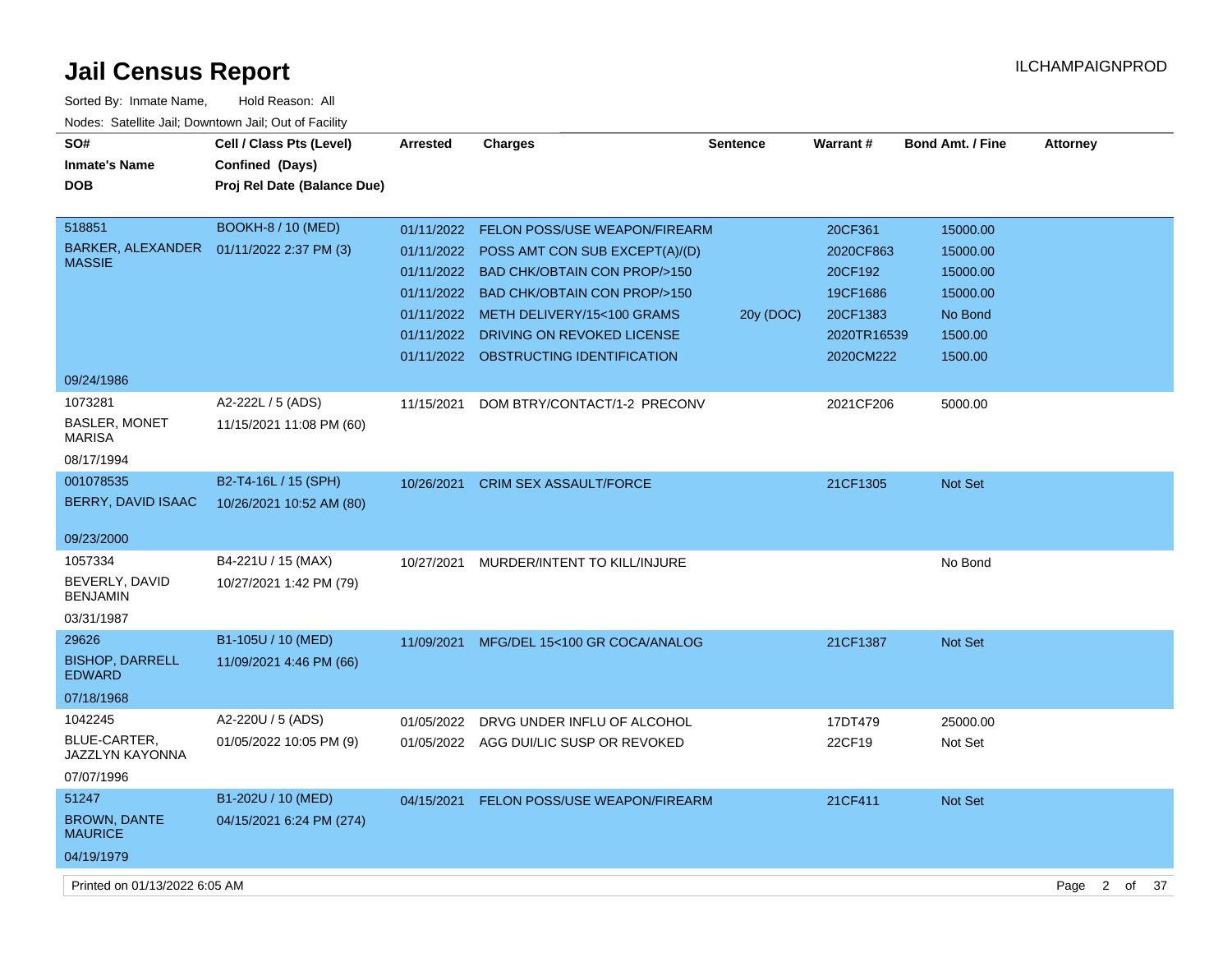| SO#<br><b>Inmate's Name</b><br><b>DOB</b>                              | Cell / Class Pts (Level)<br>Confined (Days)<br>Proj Rel Date (Balance Due) | <b>Arrested</b>                        | Charges                                                              | <b>Sentence</b> | <b>Warrant#</b>                    | <b>Bond Amt. / Fine</b>        | <b>Attorney</b> |
|------------------------------------------------------------------------|----------------------------------------------------------------------------|----------------------------------------|----------------------------------------------------------------------|-----------------|------------------------------------|--------------------------------|-----------------|
| 29957<br><b>BROWN, RODNEY</b><br><b>LOUIS</b>                          | B4-222L / 15 (MAX)<br>11/13/2021 8:57 PM (62)                              | 11/13/2021<br>11/13/2021               | FELON POSS/USE WEAPON/FIREARM<br>AGG CRIM SX AB/>5 YR OLDER VIC      |                 | 21CF1390<br>2019CF0718             | Not Set<br>250000.00           |                 |
| 01/07/1968                                                             |                                                                            |                                        |                                                                      |                 |                                    |                                |                 |
| 001077945<br><b>BROWN, SIDREA</b><br><b>RENEIA</b>                     | A1-225L / 10 (MED)<br>11/13/2021 10:49 AM (62)                             | 11/13/2021<br>11/13/2021<br>11/17/2021 | AGG ASLT PEACE OFF/FIRE/ER WRK<br><b>BURGLARY</b><br><b>BURGLARY</b> |                 | 2021CF637<br>2021CF543<br>21CF1264 | 1000.00<br>50000.00<br>1000.00 |                 |
| 07/23/1992                                                             |                                                                            |                                        |                                                                      |                 |                                    |                                |                 |
| 001078739<br>BRYANT, JUDITH ANN                                        | <b>BOOKF-2 / 5 (ADS)</b><br>01/05/2022 6:36 PM (9)                         | 01/05/2022                             | <b>CRIMINAL TRESPASS BUILDING</b>                                    |                 | 2020CM392                          | 1000.00                        |                 |
| 10/22/1957                                                             |                                                                            |                                        |                                                                      |                 |                                    |                                |                 |
| 995894                                                                 | A4-106L / 10 (ADS)<br>BUTLER, JAMES LYNN 12/28/2021 11:05 AM (17)          | 12/28/2021                             | FELON POSSESS WEAPON/2ND+                                            | 5y (DOC)        | 2020CF709                          | No Bond                        |                 |
| 12/04/1991                                                             |                                                                            |                                        |                                                                      |                 |                                    |                                |                 |
| 56936<br>CALDWELL, STEVEN<br><b>ANDRE</b><br>04/19/1982                | A3-215L / 15 (SPH)<br>11/01/2021 1:09 PM (74)                              | 11/01/2021                             | PUBLIC INDECENCY/EXPOSURE/3+                                         | 3y/0m/0d (DO    |                                    | Not Set                        |                 |
| 001077954<br>CALKINS, STEVEN RAY 12/21/2021 6:35 AM (24)<br>01/01/1992 | B3-W1-04L / 10 (MED)                                                       | 12/21/2021                             | RESIDENTIAL BURGLARY                                                 |                 | 21CF1570                           | Not Set                        |                 |
| 39474<br>CAMPBELL, AARON<br><b>JACOB</b><br>07/18/1974                 | B1-101U / 10 (ADS)<br>07/06/2021 11:56 PM (192)                            |                                        | 07/06/2021 MFG/DEL 15<100 GR HEROIN/ANLG                             |                 | 21CF792                            | <b>Not Set</b>                 |                 |
| 1003950<br>CANTU, NESTOR<br><b>ANTHONY</b><br>03/01/1983               | A4-206L / 5 (ADS)<br>01/11/2022 5:12 PM (3)<br>1/20/2022 (0.00)            | 01/11/2022                             | DRIVING ON REVOKED LICENSE                                           |                 | 21TR6769                           | Not Set                        |                 |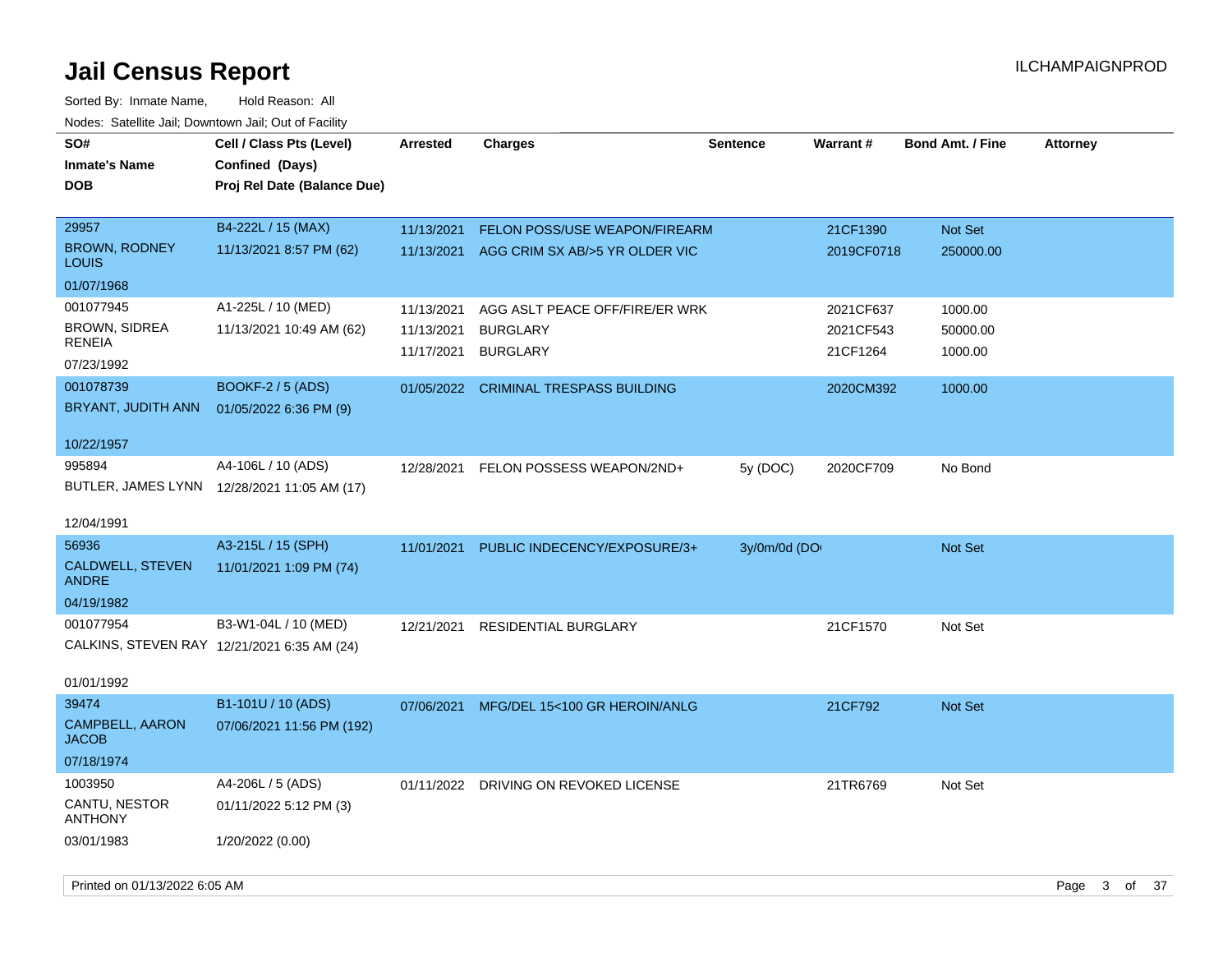| rouco. Calcinic Jan, Downtown Jan, Out of Facility |                                                                            |                    |                                         |                 |               |                         |                 |
|----------------------------------------------------|----------------------------------------------------------------------------|--------------------|-----------------------------------------|-----------------|---------------|-------------------------|-----------------|
| SO#<br>Inmate's Name<br><b>DOB</b>                 | Cell / Class Pts (Level)<br>Confined (Days)<br>Proj Rel Date (Balance Due) | <b>Arrested</b>    | <b>Charges</b>                          | <b>Sentence</b> | Warrant#      | <b>Bond Amt. / Fine</b> | <b>Attorney</b> |
| 1060436                                            | A4-204L / 5 (ADS)                                                          | 01/06/2022         | AGGRAVATED UNLAWFUL RESTRAINT           |                 | 22CF29        | <b>Not Set</b>          |                 |
| CARTER, DERESHEO<br>DEWAYNE                        | 01/06/2022 8:43 PM (8)                                                     |                    | 01/06/2022 FELON ESCAPE/PEACE OFFICER   |                 | <b>22CF28</b> | <b>Not Set</b>          |                 |
| 09/10/1991                                         |                                                                            |                    |                                         |                 |               |                         |                 |
| 001078729                                          | A4-105L / 15 (ADS)                                                         |                    | 01/02/2022 MURDER/INTENT TO KILL/INJURE |                 | 20CF396       | 1000000.00              |                 |
| CARTER, TROY<br>DEMON                              | 01/02/2022 10:29 AM (12)                                                   |                    |                                         |                 |               |                         |                 |
| 01/02/2004                                         |                                                                            |                    |                                         |                 |               |                         |                 |
| 1029088                                            | B1-104L / 10 (MED)                                                         | 12/21/2021         | <b>FELON POSS/USE FIREARM PRIOR</b>     |                 | 21CF1338      | 250000.00               |                 |
| <b>CHAPPLE, MALIK</b><br><b>BIANCO</b>             | 12/22/2021 10:02 AM (23)                                                   |                    |                                         |                 |               |                         |                 |
| 10/25/1994                                         |                                                                            |                    |                                         |                 |               |                         |                 |
| 001078092                                          | A4-102L / 10 (ADS)                                                         | 12/27/2021         | AGG BATTERY/PUBLIC PLACE                |                 | 2021CF1042    | 5000.00                 |                 |
| WILLIAM                                            | CHOUNARD, STANLEY 12/27/2021 10:47 PM (18)                                 |                    |                                         |                 |               |                         |                 |
| 06/25/1986                                         |                                                                            |                    |                                         |                 |               |                         |                 |
| 56241                                              | <b>BOOKH-1</b>                                                             | 01/13/2022         | VIOLATE ORDER PROTECTION                |                 | 2022CMAWOW    | <b>Not Set</b>          |                 |
| <b>CLARK, DAMON</b>                                | 01/13/2022 4:36 AM (1)                                                     | 01/13/2022 ASSAULT |                                         |                 | 2022CMAWOW    | <b>Not Set</b>          |                 |
| GILLMORE                                           |                                                                            |                    | 01/13/2022 VIOLATE ORDER PROTECTION     |                 | 2022CMAWOW    | Not Set                 |                 |
| 12/21/1976                                         |                                                                            | 01/13/2022         | CRIM DAMAGE TO PROPERTY <\$500          |                 | 2022CMAWOW    | <b>Not Set</b>          |                 |
| 001077485                                          | A1-124U / 15 (MAX)                                                         | 12/21/2021         | MURDER/INTENT TO KILL/INJURE            |                 | 2021CF1282    | 1000000.00              |                 |
| COLBERT, ARIEANA<br><b>FELICIA</b>                 | 12/21/2021 2:08 PM (24)                                                    |                    |                                         |                 |               |                         |                 |
| 12/13/2000                                         |                                                                            |                    |                                         |                 |               |                         |                 |
| 001078764                                          | BOOKF-2                                                                    | 01/13/2022         | DRVG UNDER INFLU/BAC 0.08               |                 | 2022DTAWOW    | <b>Not Set</b>          |                 |
| COLBERT, LAUROYSSA 01/13/2022 4:16 AM (1)<br>ADORA |                                                                            |                    | 01/13/2022 DRVG UNDER INFLU OF ALCOHOL  |                 | 2022DTAWOW    | 1000.00                 |                 |
| 09/19/1999                                         |                                                                            |                    |                                         |                 |               |                         |                 |
| 1048488                                            | A4-105U / 10 (ADS)                                                         | 12/30/2021         | ARMED VIOLENCE/CATEGORY I               |                 | 2022CF4       | Not Set                 |                 |
| COLSON, WAYNE<br><b>ARTHUR, Third</b>              | 12/30/2021 8:27 AM (15)                                                    |                    |                                         |                 |               |                         |                 |
| 10/14/1995                                         |                                                                            |                    |                                         |                 |               |                         |                 |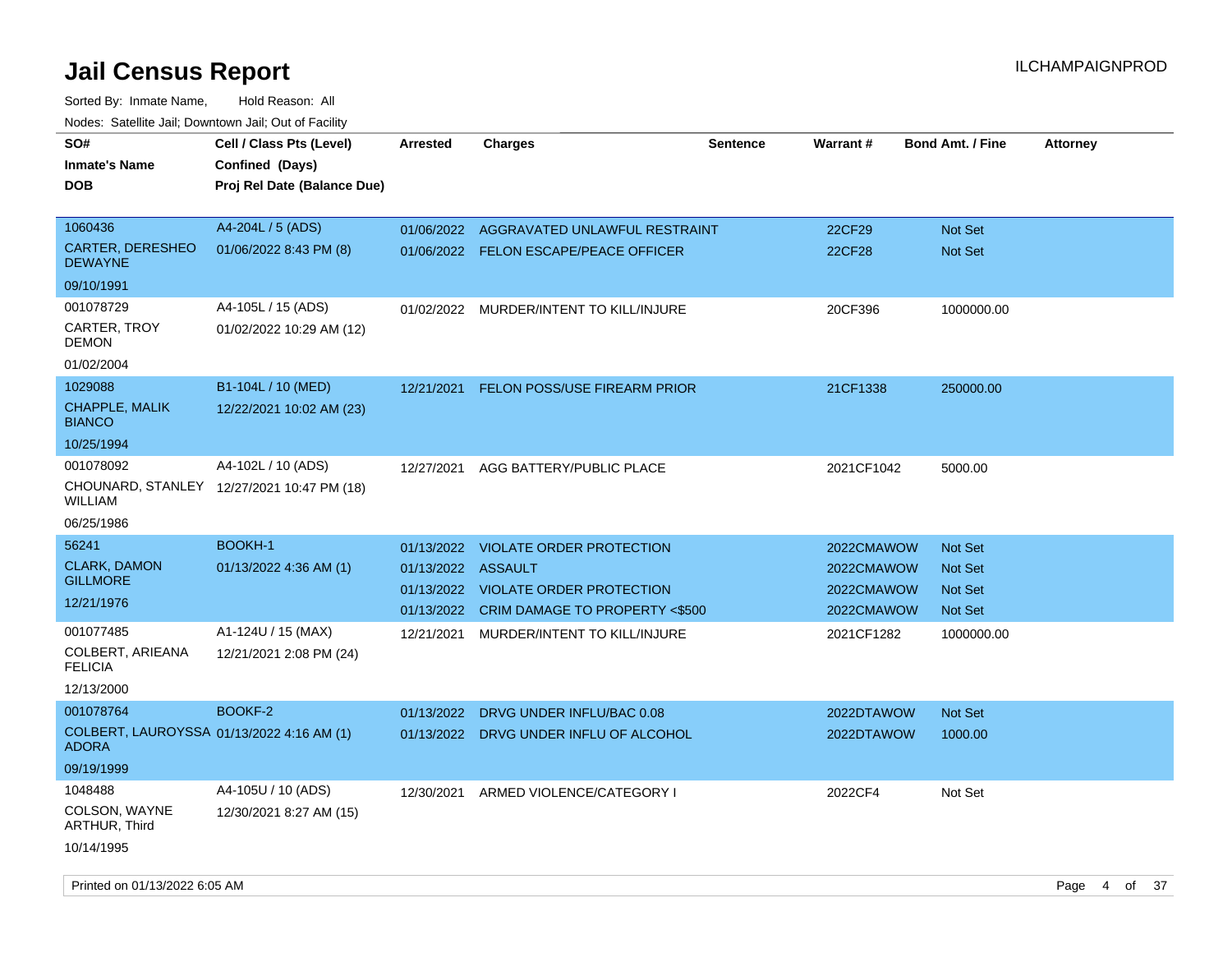Sorted By: Inmate Name, Hold Reason: All Nodes: Satellite Jail; Downtown Jail; Out of Facility

| SO#                                        | Cell / Class Pts (Level)                     | <b>Arrested</b>   | <b>Charges</b>                           | <b>Sentence</b> | Warrant#   | <b>Bond Amt. / Fine</b> | <b>Attorney</b> |
|--------------------------------------------|----------------------------------------------|-------------------|------------------------------------------|-----------------|------------|-------------------------|-----------------|
| <b>Inmate's Name</b>                       | Confined (Days)                              |                   |                                          |                 |            |                         |                 |
| <b>DOB</b>                                 | Proj Rel Date (Balance Due)                  |                   |                                          |                 |            |                         |                 |
|                                            |                                              |                   |                                          |                 |            |                         |                 |
| 34805                                      | B4-227L / 15 (MAX)                           | 10/01/2021        | <b>DOMESTIC BATTERY</b>                  |                 | 21CF1183   | Not Set                 |                 |
|                                            | CONERLY, KIN JOSEPH 10/01/2021 1:53 AM (105) | 10/01/2021        | <b>ARMED HABITUAL CRIMINAL</b>           |                 | 21CF1184   | Not Set                 |                 |
|                                            |                                              | 10/06/2021        | POSS STOLEN VEHICLE > \$25,000           |                 | 19CF1786   | Not Set                 |                 |
| 11/16/1971                                 |                                              |                   |                                          |                 |            |                         |                 |
| 958936                                     | BOOKF-2 / 10 (MED)                           | 01/11/2022        | DRIVING ON REVOKED LICENSE               |                 | 21TR4771   | 2500.00                 |                 |
| COWAN, CAPRICE                             | 01/11/2022 7:04 PM (3)                       | 01/11/2022        | FELON FAIL/RETURN FRM FURLOUGH           |                 | 21CF1351   | 150000.00               |                 |
| <b>CASHAY</b>                              |                                              |                   | 01/12/2022 AGG BATTERY/USE DEADLY WEAPON | 2y/6m (DOC)     | 18CF1571   | No Bond                 |                 |
| 07/19/1988                                 |                                              |                   |                                          |                 |            |                         |                 |
| 1074319                                    | B2-T1-04L / 15 (SPH)                         | 10/12/2021        | AGGRAVATED CRUELTY TO ANIMALS            |                 | 21CF1238   | Not Set                 |                 |
| <b>CRAIG, DAVUCCI</b><br><b>DAVION</b>     | 10/12/2021 11:36 AM (94)                     | 10/14/2021 MURDER |                                          |                 | 21CF1239   | <b>Not Set</b>          |                 |
| 08/02/2001                                 |                                              |                   |                                          |                 |            |                         |                 |
| 001077549                                  | B2-T3-10L / 10 (SPH)                         | 12/22/2020        | PRED CRIM SEX ASLT/VICTIM <13            |                 | 2020CF1469 | Not Set                 |                 |
| CRISTOBAL-MATEO,<br><b>CRISTOBAL</b>       | 12/22/2020 1:17 PM (388)                     |                   |                                          |                 |            |                         |                 |
| 12/02/1988                                 |                                              |                   |                                          |                 |            |                         |                 |
| 988538                                     | B1-106L / 10 (MED)                           | 12/21/2021        | AGGRAVATED DOMESTIC BATTERY              |                 | 21CF1564   | Not Set                 |                 |
| DAVIDSON, HARLEY<br><b>KYLE SCOTT</b>      | 12/21/2021 5:45 AM (24)                      |                   |                                          |                 |            |                         |                 |
| 08/05/1990                                 |                                              |                   |                                          |                 |            |                         |                 |
| 983941                                     | BOOKH-3                                      |                   | 01/13/2022 DOMESTIC BATTERY              |                 | 2022CMAWOW | Not Set                 |                 |
| DAVIS, MARCUS ALLEN 01/13/2022 1:10 AM (1) |                                              |                   |                                          |                 |            |                         |                 |
|                                            |                                              |                   |                                          |                 |            |                         |                 |
| 09/19/1990                                 |                                              |                   |                                          |                 |            |                         |                 |
| 1023587                                    | B1-203U / 15 (MAX)                           | 09/24/2021        | MFG/DEL CANNABIS/2.5-10 GRAMS            |                 | 21CF1155   | Not Set                 |                 |
| <b>DAVIS, MARTIN</b><br><b>DENNIS</b>      | 09/24/2021 9:38 PM (112)                     | 09/24/2021        | ARMED HABITUAL CRIMINAL                  |                 | 2021-CF681 | 500000.00               |                 |
| 12/02/1994                                 |                                              |                   |                                          |                 |            |                         |                 |
| 001078760                                  | BOOKF-2                                      | 01/13/2022        | CRIM DMG TO PROP \$500-10K               |                 | 2022CFAWOW | Not Set                 |                 |
| DAVIS, RISHA<br>LACHIINA                   | 01/13/2022 2:01 AM (1)                       |                   | 01/13/2022 VIOLATE ORDER PROTECTION      |                 | 2022CMAWOW | Not Set                 |                 |
| 02/04/1987                                 |                                              |                   |                                          |                 |            |                         |                 |

Printed on 01/13/2022 6:05 AM Page 5 of 37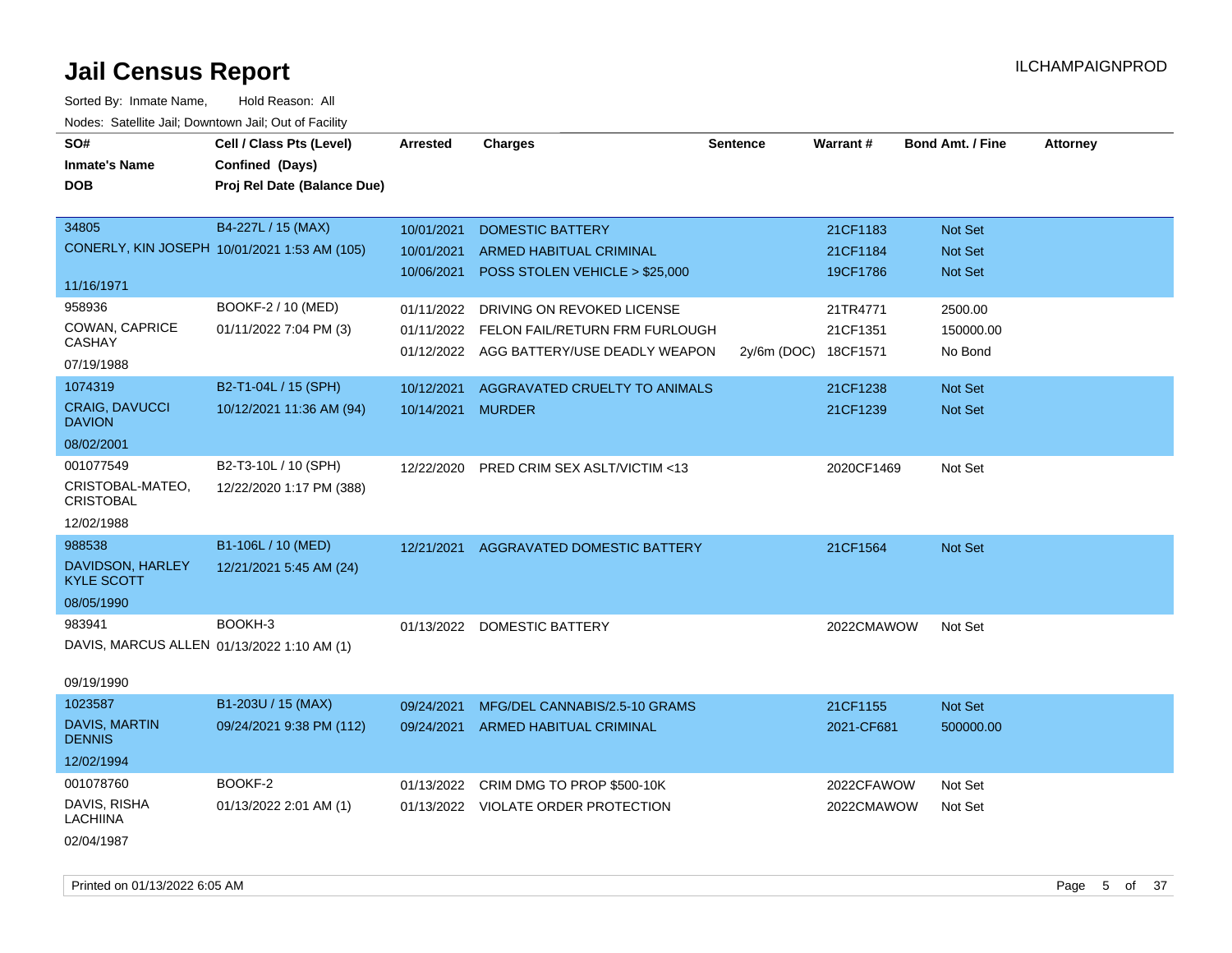| roaco. Calcinio can, Downtown can, Out or Faoint |                             |                 |                                          |                 |            |                         |                 |
|--------------------------------------------------|-----------------------------|-----------------|------------------------------------------|-----------------|------------|-------------------------|-----------------|
| SO#                                              | Cell / Class Pts (Level)    | <b>Arrested</b> | <b>Charges</b>                           | <b>Sentence</b> | Warrant#   | <b>Bond Amt. / Fine</b> | <b>Attorney</b> |
| <b>Inmate's Name</b>                             | Confined (Days)             |                 |                                          |                 |            |                         |                 |
| <b>DOB</b>                                       | Proj Rel Date (Balance Due) |                 |                                          |                 |            |                         |                 |
|                                                  |                             |                 |                                          |                 |            |                         |                 |
| 001078538                                        | B1-205L / 10 (MED)          |                 | 10/26/2021 CRIM SEX ASSAULT/FORCE        |                 | 21CF1301   | Not Set                 |                 |
| DAWKINS, LEN                                     | 10/26/2021 8:18 PM (80)     |                 |                                          |                 |            |                         |                 |
| 03/23/1987                                       |                             |                 |                                          |                 |            |                         |                 |
| 56972                                            | A3-117L / 10 (MED)          | 08/30/2021      | POSS STOLEN VEHICLE > \$25,000           |                 | 21CF1044   | Not Set                 |                 |
| DAY, DANIEL JOSEPH                               | 08/30/2021 3:07 PM (137)    | 09/04/2021      | <b>BURGLARY</b>                          |                 | 21CF1054   | Not Set                 |                 |
|                                                  |                             |                 |                                          |                 |            |                         |                 |
| 10/16/1982                                       |                             |                 |                                          |                 |            |                         |                 |
| 49972                                            | A4-104U / 10 (ADS)          |                 | 01/03/2022 FELON POSS/USE WEAPON/FIREARM | 2y (DOC)        | 20CF1476   | No Bond                 |                 |
| DICKERSON,<br><b>RAYMOND COLLIER</b>             | 01/03/2022 11:10 AM (11)    |                 |                                          |                 |            |                         |                 |
| 08/16/1978                                       |                             |                 |                                          |                 |            |                         |                 |
| 25659                                            | B4-125L / 15 (MAX)          | 06/15/2021      | <b>RESIDENTIAL BURGLARY</b>              |                 | 2020CF1218 | 50000.00                |                 |
| DORRIS, LORENZO                                  | 06/15/2021 6:17 AM (213)    | 06/15/2021      | <b>BURGLARY</b>                          |                 | 21CF689    | Not Set                 |                 |
| 07/19/1966                                       |                             |                 |                                          |                 |            |                         |                 |
| 1024895                                          | B3-W4-14L / 10 (MED)        | 12/15/2021      | MFG/DEL 100<400 GR COCA/ANLG             |                 | 21CF1535   | Not Set                 |                 |
| <b>EDWARDS, GEORGE</b><br><b>CORTEZ</b>          | 12/15/2021 12:26 PM (30)    |                 | 12/15/2021 AGGRAVATED BATTERY            |                 | 21CF1536   | Not Set                 |                 |
| 06/19/1994                                       |                             |                 |                                          |                 |            |                         |                 |
| 987328                                           | A2-122L / 10 (MED)          | 12/11/2021      | AGG ASLT PEACE OFF/FIRE/ER WRK           |                 | 21CF1515   | Not Set                 |                 |
| ERVIN, DEIDRA ANN<br>RUTH                        | 12/11/2021 8:48 PM (34)     |                 |                                          |                 |            |                         |                 |
| 04/15/1991                                       |                             |                 |                                          |                 |            |                         |                 |
| 45194                                            | B3-W7-28L / 10 (MED)        | 10/20/2021      | DOMESTIC BATTERY/OTHER PRIOR             |                 | 21CF1265   | Not Set                 |                 |
| <b>FALLS, ANDREW</b>                             | 10/20/2021 12:59 AM (86)    |                 |                                          |                 |            |                         |                 |
| 08/15/1976                                       |                             |                 |                                          |                 |            |                         |                 |
| 001078758                                        | A1-226L / 5 (ADS)           |                 | 01/11/2022 DIRECT CRIMINAL CONTEMPT      |                 | 2018D84    | Not Set                 |                 |
| FELLER, JUSTINE A                                | 01/11/2022 6:10 PM (3)      |                 |                                          |                 |            |                         |                 |
| 04/13/1987                                       | 2/24/2022 (0.00)            |                 |                                          |                 |            |                         |                 |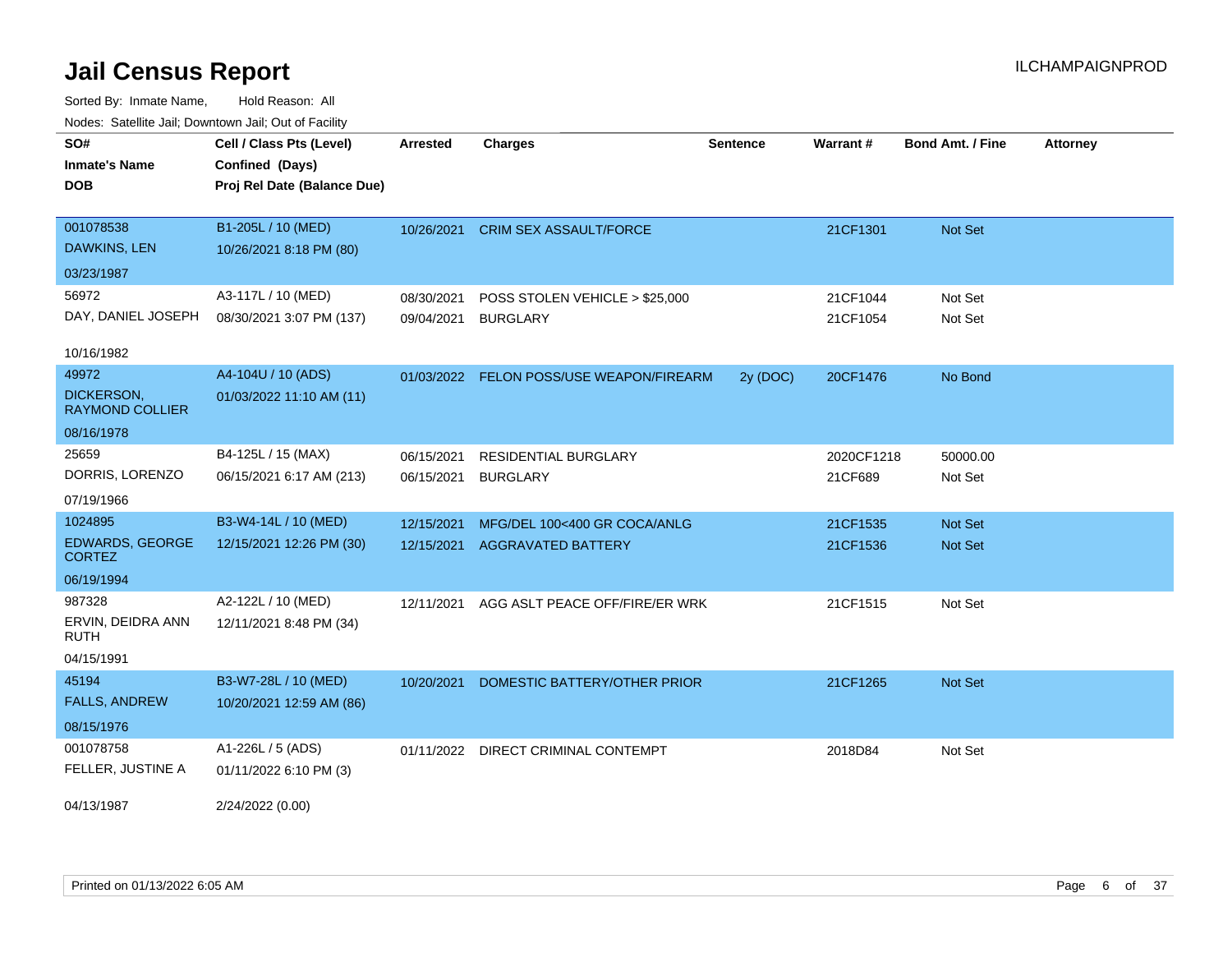| ivoues. Salellite Jali, Downtown Jali, Out of Facility |                                             |                 |                                          |                 |              |                         |                 |
|--------------------------------------------------------|---------------------------------------------|-----------------|------------------------------------------|-----------------|--------------|-------------------------|-----------------|
| SO#                                                    | Cell / Class Pts (Level)                    | <b>Arrested</b> | <b>Charges</b>                           | <b>Sentence</b> | Warrant#     | <b>Bond Amt. / Fine</b> | <b>Attorney</b> |
| <b>Inmate's Name</b>                                   | Confined (Days)                             |                 |                                          |                 |              |                         |                 |
| <b>DOB</b>                                             | Proj Rel Date (Balance Due)                 |                 |                                          |                 |              |                         |                 |
|                                                        |                                             |                 |                                          |                 |              |                         |                 |
| 527081                                                 | B3-W6-24L / 10 (MED)                        | 09/06/2021      | ARSON/REAL/PERSONAL PROP>\$150           |                 | 2021 CF 797  | 25000.00                |                 |
| <b>FERGUSON,</b><br><b>CHRISTOPHER</b>                 | 09/06/2021 1:18 PM (130)                    |                 |                                          |                 |              |                         |                 |
| 12/21/1981                                             |                                             |                 |                                          |                 |              |                         |                 |
| 1039744                                                | B4-224U / 15 (MAX)                          | 12/06/2021      | <b>MURDER</b>                            |                 | 20CF959      | 1000000.00              |                 |
| FONVILLE, TREVOY<br><b>JERMAINE</b>                    | 12/06/2021 10:52 AM (39)                    |                 |                                          |                 |              |                         |                 |
| 01/13/1996                                             |                                             |                 |                                          |                 |              |                         |                 |
| 518395                                                 | B2-T1-03U / 15 (SPH)                        | 07/07/2020      | <b>CRIMINAL SEXUAL ASSAULT</b>           |                 | 2020-CF735   | 250000.00               |                 |
|                                                        | FRANDLE, MARK RYAN 07/07/2020 3:42 PM (556) |                 |                                          |                 |              |                         |                 |
|                                                        |                                             |                 |                                          |                 |              |                         |                 |
| 09/10/1985                                             |                                             |                 |                                          |                 |              |                         |                 |
| 001077934                                              | A1-224L / 10 (MED)                          | 08/22/2021      | DOMESTIC BATTERY                         |                 | 21 CM 172    | 10000.00                |                 |
| FREED, LOGAN<br><b>SUZANNE</b>                         | 08/22/2021 11:45 PM (145)                   | 08/22/2021      | AGG DUI/ACCIDENT/DEATH                   |                 | 21CF1024     | Not Set                 |                 |
| 08/18/1996                                             |                                             |                 |                                          |                 |              |                         |                 |
| 001078290                                              | A1-125U / 10 (ADS)                          | 08/19/2021      | MACHINE GUN/AUTO WEAPON/VEH              |                 | 21CF1012     | Not Set                 |                 |
| FREEMAN, ANGEL<br><b>JANILA KAY</b>                    | 08/19/2021 1:26 AM (148)                    |                 |                                          |                 |              |                         |                 |
| 12/25/1995                                             |                                             |                 |                                          |                 |              |                         |                 |
| 1063104                                                | <b>BOOKH-4 / 5 (ADS)</b>                    |                 | 01/10/2022 VIOLATE ORDER PROTECTION      |                 | 21CF1258     | 25000.00                |                 |
| <b>FUSON, KEITH</b><br>EDWARD                          | 01/10/2022 9:14 PM (4)                      |                 | 01/10/2022 VIOLATE ORDER PROTECTION      |                 | 21CF1259     | 25000.00                |                 |
| 05/07/1987                                             |                                             |                 |                                          |                 |              |                         |                 |
| 001078154                                              | A3-217U / 10 (ADS)                          | 01/09/2022      | DRVG UNDER INFLU OF ALCOHOL              |                 | 2021 DT 182  | 5000.00                 |                 |
| <b>GENTRY, DAMON</b><br><b>LIONEL</b>                  | 01/09/2022 4:41 PM (5)                      |                 | 01/09/2022 AGG DOMESTIC BATTERY/STRANGLE |                 | 2021 CF 1396 | 50000.00                |                 |
| 12/25/1971                                             |                                             |                 |                                          |                 |              |                         |                 |
| 001078633                                              | B2-T4-14L / 15 (MAX)                        | 12/01/2021      | PRED CRIM SEX ASLT/VICTIM <13            |                 | 21CF1416     | 250000.00               |                 |
| GONZALEZ-GUILLEN,<br><b>EDWARD</b>                     | 12/01/2021 12:08 PM (44)                    |                 |                                          |                 |              |                         |                 |
| 08/25/2002                                             |                                             |                 |                                          |                 |              |                         |                 |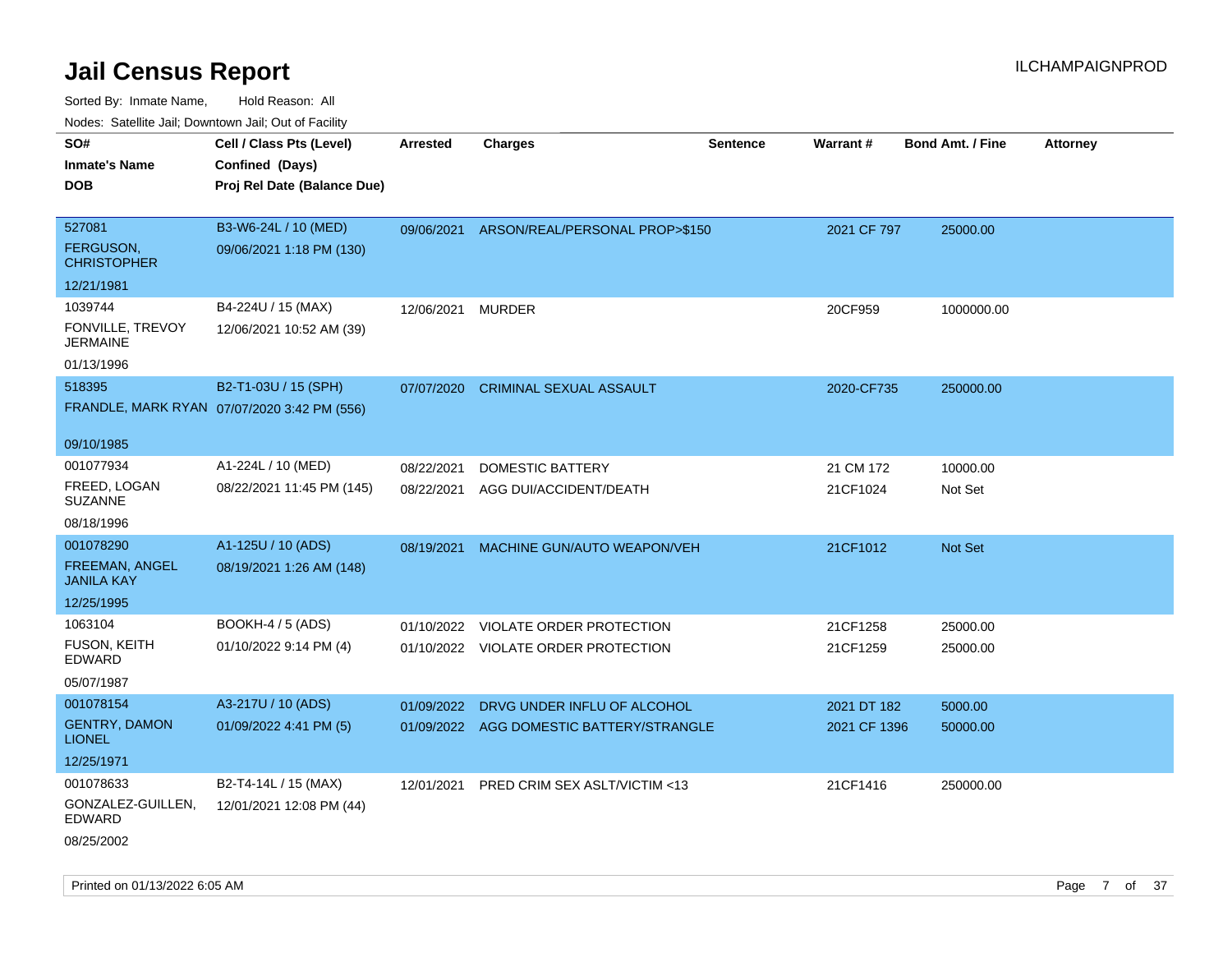| SO#                                      | Cell / Class Pts (Level)    | <b>Arrested</b> | <b>Charges</b>                           | <b>Sentence</b> | Warrant#   | <b>Bond Amt. / Fine</b> | <b>Attorney</b> |
|------------------------------------------|-----------------------------|-----------------|------------------------------------------|-----------------|------------|-------------------------|-----------------|
| <b>Inmate's Name</b>                     | Confined (Days)             |                 |                                          |                 |            |                         |                 |
| <b>DOB</b>                               | Proj Rel Date (Balance Due) |                 |                                          |                 |            |                         |                 |
|                                          |                             |                 |                                          |                 |            |                         |                 |
| 001078607                                | B4-221L / 15 (MAX)          | 11/22/2021      | FELON POSS/USE FIREARM/PAROLE            |                 | 21CF1437   | <b>Not Set</b>          |                 |
| <b>GRAY, WILLIAM</b><br>DA'VON           | 11/22/2021 2:57 PM (53)     |                 | 11/22/2021 ATTEMPT (FIRST DEGREE MURDER) |                 | 21CF1435   | Not Set                 |                 |
| 04/18/1984                               |                             |                 |                                          |                 |            |                         |                 |
| 56342                                    | B1-206L / 10 (MED)          | 10/21/2021      | THEFT CONTROL INTENT <\$500              |                 | 17CF1451   | 10000.00                |                 |
| <b>GRIFFIN, NATHAN</b>                   | 10/21/2021 4:20 PM (85)     | 10/21/2021      | DRIVING ON REVOKED LICENSE               |                 | 20TR1979   | 3000.00                 |                 |
| <b>EUGENE</b>                            |                             | 10/21/2021      | ARMED HABITUAL CRIMINAL                  |                 | 21CF1279   | Not Set                 |                 |
| 02/24/1969                               |                             |                 |                                          |                 |            |                         |                 |
| 1049103                                  | A4-203L / 5 (ADS)           | 12/27/2021      | <b>DOMESTIC BATTERY</b>                  |                 | 2021CM595  | <b>Not Set</b>          |                 |
| <b>HAGGARD, RYAN</b><br>PHILIP           | 12/27/2021 9:15 PM (18)     |                 |                                          |                 |            |                         |                 |
| 06/01/1983                               |                             |                 |                                          |                 |            |                         |                 |
| 1076466                                  | A3-216L / 10 (ADS)          | 01/04/2022      | <b>DOMESTIC BATTERY</b>                  |                 | 2021CF1438 | 50000.00                |                 |
| <b>HARRIS, MAURICE</b><br><b>ANTHONY</b> | 01/04/2022 10:16 AM (10)    |                 |                                          |                 |            |                         |                 |
| 03/09/1971                               |                             |                 |                                          |                 |            |                         |                 |
| 987254                                   | BOOKH-3                     |                 | 01/12/2022 DOMESTIC BATTERY/OTHER PRIOR  |                 | 2020CF356  | No Bond                 |                 |
| HAYES, CARL DONJO                        | 01/12/2022 5:20 PM (2)      |                 |                                          |                 |            |                         |                 |
| 03/02/1963                               |                             |                 |                                          |                 |            |                         |                 |
| 001078488                                | B2-T3-12L / 15 (SPH)        | 10/14/2021      | PRED CRIM SEX ASLT/VICTIM <13            |                 | 21CF1232   | 500000.00               |                 |
| HERNANDEZ-LOPEZ,<br><b>ERNESTO</b>       | 10/14/2021 3:15 PM (92)     | 10/14/2021      | <b>FUGITIVE FROM JUSTICE</b>             |                 | 21CF1246   | Not Set                 |                 |
| 11/28/1975                               |                             |                 |                                          |                 |            |                         |                 |
| 975293                                   | B2-T4-15U / 10 (SPH)        | 07/21/2021      | <b>STALKING</b>                          |                 | 2021CF863  | Not Set                 |                 |
| HILL, JACOB MILES                        | 07/21/2021 8:43 PM (177)    | 07/21/2021      | VIO ORDER/PRIOR VIO OF ORDER             |                 | 21CF914    | No Bond                 |                 |
|                                          |                             | 07/25/2021      | PAROLE REVOCATION                        |                 | CH2104646  | <b>Not Set</b>          |                 |
| 02/06/1988                               |                             | 08/18/2021      | <b>HARASS WITNESS/FAMILY MBR/REP</b>     |                 | 21CF992    | <b>Not Set</b>          |                 |
|                                          |                             | 09/09/2021      | AGG STALKING/BODILY HARM                 |                 | 21CF1073   | <b>Not Set</b>          |                 |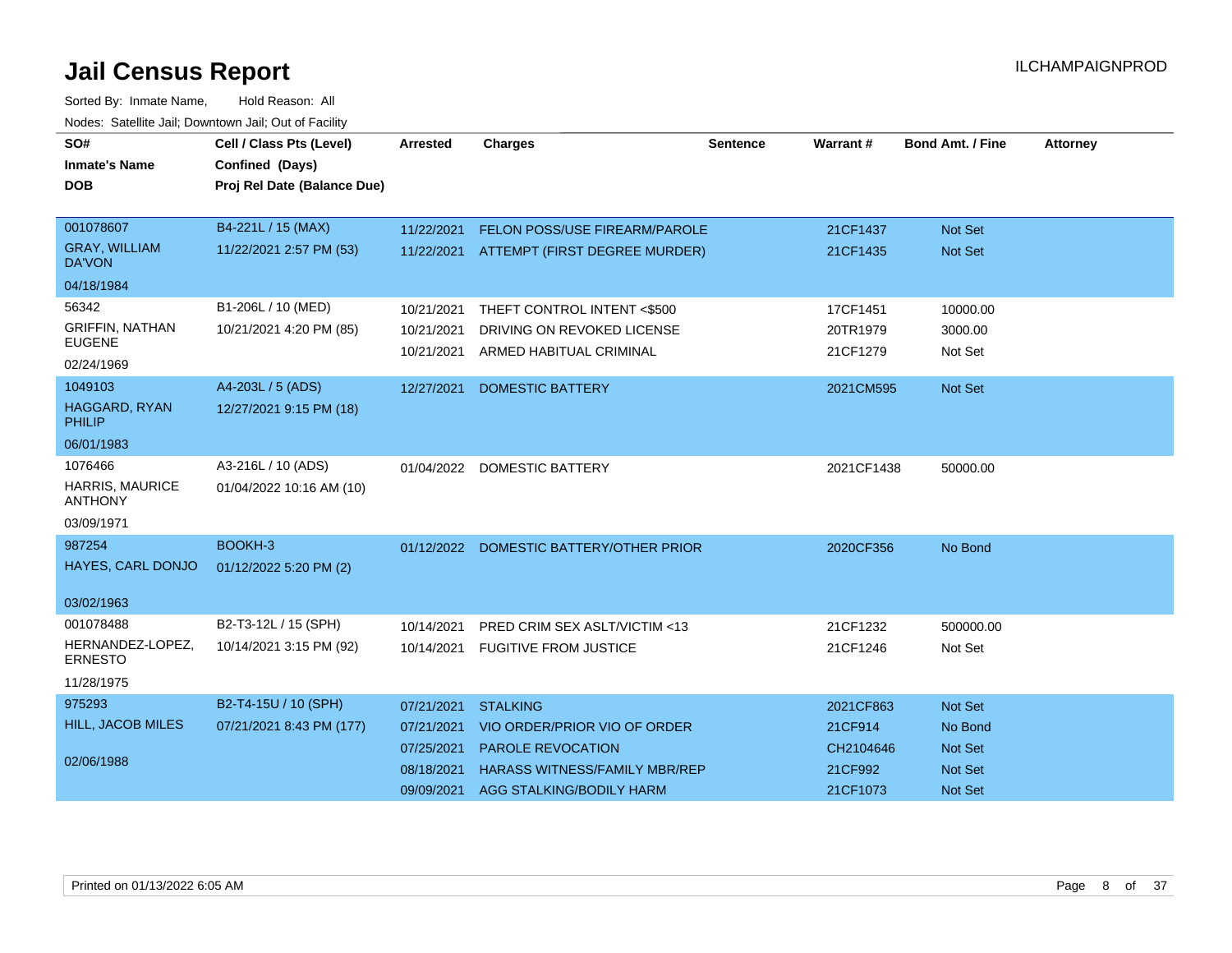Sorted By: Inmate Name, Hold Reason: All Nodes: Satellite Jail; Downtown Jail; Out of Facility

| vouco. Odichite Jan, Downtown Jan, Out of Facility |                             |                 |                                   |                 |                 |                         |                 |
|----------------------------------------------------|-----------------------------|-----------------|-----------------------------------|-----------------|-----------------|-------------------------|-----------------|
| SO#                                                | Cell / Class Pts (Level)    | <b>Arrested</b> | <b>Charges</b>                    | <b>Sentence</b> | <b>Warrant#</b> | <b>Bond Amt. / Fine</b> | <b>Attorney</b> |
| <b>Inmate's Name</b>                               | Confined (Days)             |                 |                                   |                 |                 |                         |                 |
| DOB                                                | Proj Rel Date (Balance Due) |                 |                                   |                 |                 |                         |                 |
|                                                    |                             |                 |                                   |                 |                 |                         |                 |
| 48471                                              | B1-207L / 15 (MAX)          | 08/08/2021      | AGG BATTERY/DISCHARGE FIREARM     |                 | 21CF946         | Not Set                 |                 |
| HILL, RAMESH<br><b>JERMAINE</b>                    | 08/08/2021 4:45 AM (159)    |                 |                                   |                 |                 |                         |                 |
| 12/11/1978                                         |                             |                 |                                   |                 |                 |                         |                 |
| 1043704                                            | B4-223L / 15 (MAX)          | 07/13/2021      | ARMED ROBBERY/ARMED W/FIREARM     | 12y (DOC)       | 21CF815         | Not Set                 |                 |
| HOUSTON, STEVEN<br>CORDELL                         | 07/13/2021 5:56 AM (185)    |                 |                                   |                 |                 |                         |                 |
| 01/24/1989                                         |                             |                 |                                   |                 |                 |                         |                 |
| 999198                                             | B4-226L / 15 (MAX)          | 11/30/2021      | FELON POSS/USE FIREARM PRIOR      |                 | 21CF1377        | 500000.00               |                 |
| <b>HOWARD, BRION LIN</b>                           | 11/30/2021 10:41 AM (45)    |                 |                                   |                 |                 |                         |                 |
| 06/10/1992                                         |                             |                 |                                   |                 |                 |                         |                 |
| 1061996                                            | A1-124L / 5 (MIN)           | 10/30/2021      | DRVG UNDER INFLUENCE OF DRUG      | 180d (CJ)       |                 | No Bond                 |                 |
| HUBBARD, REBEKIAH                                  | 10/30/2021 1:37 PM (76)     | 10/30/2021      | RETAIL THEFT/DISP MERCH/<\$300    |                 | 2018CF1302      | 20000.00                |                 |
| DIONA                                              |                             | 10/31/2021      | USE FORGED CR/DEBIT CARD/<\$300   | 2y (DOC)        |                 | No Bond                 |                 |
| 04/08/1998                                         |                             |                 |                                   |                 |                 |                         |                 |
| 953555                                             | B4-122L / 15 (MAX)          | 03/10/2021      | <b>CRIM TRESPASS TO RESIDENCE</b> |                 | 21CF272         | Not Set                 |                 |
| HUNT, TAVARIS EARL                                 | 03/10/2021 4:58 AM (310)    | 04/14/2021      | AGG FLEEING POLICE/21 MPH OVER    | 3y (DOC)        | 2020CF94        | 10000.00                |                 |
| 12/29/1987                                         |                             |                 |                                   |                 |                 |                         |                 |
|                                                    |                             |                 |                                   |                 |                 |                         |                 |
| 38993                                              | B4-126L / 15 (MAX)          | 02/13/2021      | ATTEMPT (FIRST DEGREE MURDER)     |                 | 21CF181         | Not Set                 |                 |
| <b>JACKSON, LAMONT</b><br><b>JEREMIE</b>           | 02/13/2021 7:45 AM (335)    |                 |                                   |                 |                 |                         |                 |
| 07/31/1973                                         |                             |                 |                                   |                 |                 |                         |                 |
| 001078689                                          | B1-104U / 15 (MAX)          | 12/17/2021      | POSS STOLEN VEHICLE > \$25,000    |                 | 21JD37          | <b>Not Set</b>          |                 |
| <b>JACKSON, PRENTISS</b><br><b>MANSION DEWAYNE</b> | 12/18/2021 12:39 AM (27)    | 12/17/2021      | FIREARM/FOID INVALID/NOT ELIG     |                 | 21CF1551        | No Bond                 |                 |
| 09/02/2003                                         | 1/30/2022 (0.00)            |                 |                                   |                 |                 |                         |                 |
| 001077487                                          | B3-W8-30L / 10 (MED)        | 12/03/2020      | FELON POSS/USE WEAPON/FIREARM     |                 | 20CF1377        | Not Set                 |                 |
| JACKSON, TERRELL<br><b>DANDRE</b>                  | 12/03/2020 10:18 AM (407)   | 11/09/2021      | AGG DISCHARGE FIREARM/OCC VEH     |                 | 21CR0331401     | No Bond                 |                 |

08/11/1990

Printed on 01/13/2022 6:05 AM **Page 9 of 37**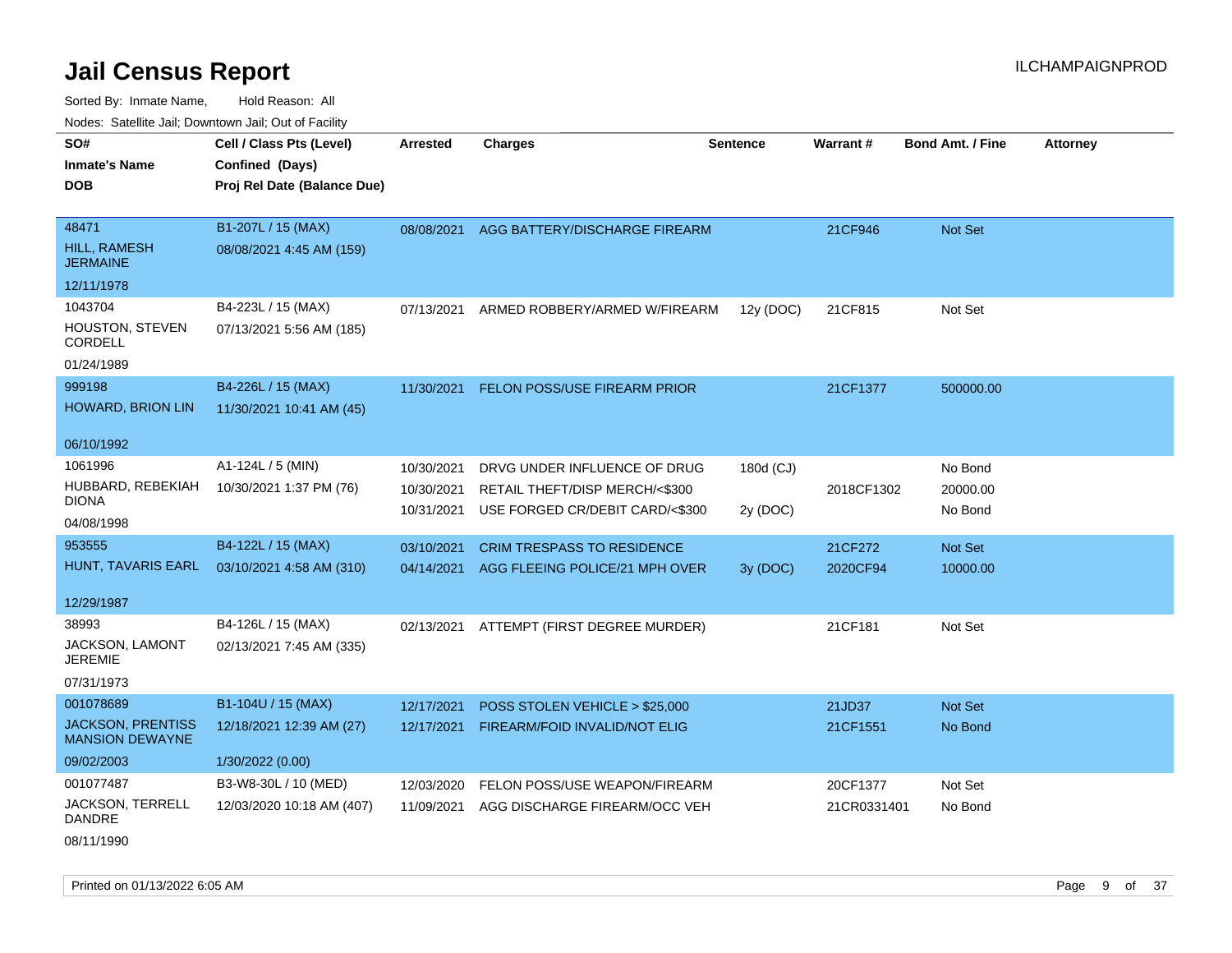Sorted By: Inmate Name, Hold Reason: All

Nodes: Satellite Jail; Downtown Jail; Out of Facility

| SO#                                      | Cell / Class Pts (Level)                   | Arrested                 | <b>Charges</b>                                 | Sentence | <b>Warrant#</b>       | <b>Bond Amt. / Fine</b> | <b>Attorney</b> |
|------------------------------------------|--------------------------------------------|--------------------------|------------------------------------------------|----------|-----------------------|-------------------------|-----------------|
| <b>Inmate's Name</b>                     | Confined (Days)                            |                          |                                                |          |                       |                         |                 |
| <b>DOB</b>                               | Proj Rel Date (Balance Due)                |                          |                                                |          |                       |                         |                 |
|                                          |                                            |                          |                                                |          |                       |                         |                 |
| 001077864                                | B1-103L / 15 (MAX)                         | 04/18/2021               | FELON POSS/USE WEAPON/FIREARM                  |          | 21CF428               | <b>Not Set</b>          |                 |
| D                                        | JAMERSON, ANTHONY 04/18/2021 7:21 PM (271) |                          |                                                |          |                       |                         |                 |
| 01/26/1990                               |                                            |                          |                                                |          |                       |                         |                 |
| 001078703                                | A2-121L / 15 (ADS)                         | 12/20/2021               | MURDER/INTENT TO KILL/INJURE                   |          | 21CF1574              | Not Set                 |                 |
| JOHNS, SHAMIQUH<br><b>THERESA</b>        | 12/22/2021 6:41 AM (23)                    |                          |                                                |          |                       |                         |                 |
| 04/03/1992                               |                                            |                          |                                                |          |                       |                         |                 |
| 1071536                                  | B4-127L / 15 (MED)                         | 06/17/2021               | UNLAWFUL RESTRAINT                             | 2y (DOC) | 21CF702               | <b>Not Set</b>          |                 |
| <b>JOHNSON, ZACHERY</b><br><b>EDWARD</b> | 06/17/2021 2:00 AM (211)                   |                          |                                                |          |                       |                         |                 |
| 10/30/1987                               |                                            |                          |                                                |          |                       |                         |                 |
| 001078759                                | BOOKH-7                                    |                          | 01/12/2022 RETAIL THEFT                        |          | WB21-03457            | No Bond                 |                 |
| JOINER, SHAROD<br>CASSELL                | 01/12/2022 9:31 PM (2)                     |                          |                                                |          |                       |                         |                 |
| 05/25/1984                               |                                            |                          |                                                |          |                       |                         |                 |
| 1017120                                  | B3-W4-16L / 5 (MIN)                        | 10/29/2021               | AGG ASLT/USE DDLY WEAPON                       |          |                       | No Bond                 |                 |
|                                          | JONES, JOSHUA LYNN 10/29/2021 3:15 AM (77) |                          |                                                |          |                       |                         |                 |
| 05/16/1993                               | 1/25/2022 (0.00)                           |                          |                                                |          |                       |                         |                 |
| 001078645                                | B4-222U / 10 (MED)                         | 12/02/2021               | AGG DISCHARGE FIREARM                          |          | 21CF1478              | No Bond                 |                 |
| JONES, KELVIN<br><b>KHYRIC</b>           | 12/02/2021 6:56 PM (43)                    |                          |                                                |          |                       |                         |                 |
| 02/27/2001                               |                                            |                          |                                                |          |                       |                         |                 |
| 956822                                   | B1-205U / 15 (MAX)                         | 11/25/2021               | <b>AGGRAVATED DOMESTIC BATTERY</b>             |          | 21CF1442              | <b>Not Set</b>          |                 |
| <b>JONES, MARIO</b><br><b>NATHANIEL</b>  | 11/25/2021 10:37 AM (50)                   | 11/25/2021<br>11/25/2021 | <b>PAROLE REVOCATION</b><br>UNLAWFUL RESTRAINT |          | CH2106361<br>21CF1443 | No Bond<br>Not Set      |                 |
| 10/27/1987                               |                                            |                          |                                                |          |                       |                         |                 |
| 1008468                                  | B4-226U / 10 (MED)                         | 12/01/2021               | FELON POSS/USE WEAPON/FIREARM                  |          | 21CF1472              | Not Set                 |                 |
| JONES, MARTEZ                            | 12/01/2021 1:28 PM (44)                    | 12/01/2021               | VIO BAIL BOND/FAMILY MEMBER                    |          | 22CM9                 | Not Set                 |                 |
| <b>LAMONTE</b>                           |                                            | 12/02/2021               | PROBATION VIOLATION                            |          | 20CF1151              | Not Set                 |                 |
| 06/22/1993                               |                                            |                          |                                                |          |                       |                         |                 |

Printed on 01/13/2022 6:05 AM **Page 10** of 37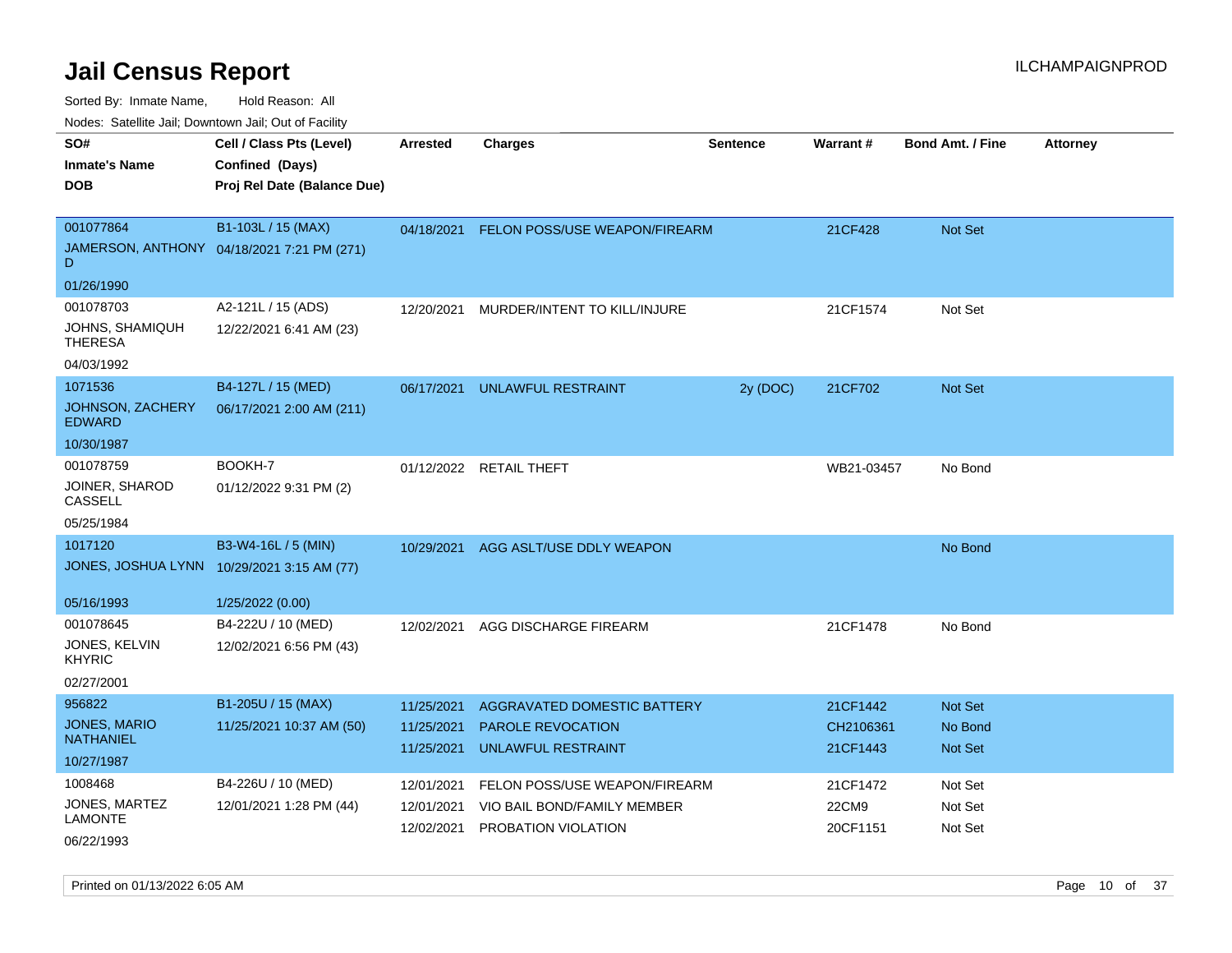| <u>Rodos.</u> Odiolino dali, Downtown dali, Odi of Fabilit       |                                                                            |                                                      |                                                                                                            |                 |                                                              |                                               |                 |
|------------------------------------------------------------------|----------------------------------------------------------------------------|------------------------------------------------------|------------------------------------------------------------------------------------------------------------|-----------------|--------------------------------------------------------------|-----------------------------------------------|-----------------|
| SO#<br><b>Inmate's Name</b><br><b>DOB</b>                        | Cell / Class Pts (Level)<br>Confined (Days)<br>Proj Rel Date (Balance Due) | <b>Arrested</b>                                      | <b>Charges</b>                                                                                             | <b>Sentence</b> | <b>Warrant#</b>                                              | <b>Bond Amt. / Fine</b>                       | <b>Attorney</b> |
| 506244<br>JOSLIN, JASON LEE                                      | B1-204L / 15 (MAX)<br>07/15/2021 4:38 AM (183)                             | 07/15/2021                                           | ARMED ROBBERY/ARMED W/FIREARM                                                                              |                 | 2021CF791                                                    | 250000.00                                     |                 |
| 12/22/1985<br>66662<br>KINTNER, WESLEY J                         | B3-W2-08L / 10 (MED)<br>12/05/2021 1:57 PM (40)                            | 12/05/2021                                           | POSS AMT CON SUB EXCEPT(A)/(D)                                                                             | 2y (DOC)        | 18CF597                                                      | 200000.00                                     |                 |
| 04/15/1986<br>1041648<br>LANE, DEMETRIUS<br>LAQUAN<br>07/04/1996 | A3-213L / 15 (ADS)<br>01/11/2022 5:27 AM (3)                               | 01/11/2022                                           | <b>PAROLE REVOCATION</b><br>01/11/2022 ARMED HABITUAL CRIMINAL                                             |                 | CH2200221<br>22CF41                                          | <b>Not Set</b><br>Not Set                     |                 |
| 1070011<br>LAWS, WILLIAM<br>ZARAK, Third<br>07/06/1999           | B4-124U / 15 (MAX)<br>08/03/2021 3:53 PM (164)                             | 08/03/2021                                           | AGG DISCH FIREARM/1ST AID PERS                                                                             |                 | 21CF929                                                      | Not Set                                       |                 |
| 548089<br>LEWIS, LAWRENCE<br>PAUL, Third<br>02/08/1993           | B1-204U / 15 (MAX)<br>12/04/2020 4:42 AM (406)                             | 12/04/2020<br>12/04/2020                             | AGG DOMESTIC BATTERY/STRANGLE<br>METH DELIVERY/100<400 GRAMS<br>12/04/2020 ATTEMPT (FIRST DEGREE MURDER)   |                 | 18CF1507<br>20CF1481<br>20CF1378                             | 10000.00<br>Not Set<br>Not Set                |                 |
| 001077524<br>LEWIS, TREVOR<br>DANIEL<br>06/03/2002               | B2-T1-01U / 10 (SPH)<br>12/14/2020 5:16 PM (396)                           | 12/14/2020<br>12/14/2020<br>12/14/2020<br>12/14/2020 | AGG BATTERY/JUDGE/EMT<br><b>RESIDENTIAL ARSON</b><br>AGG BATTERY/PUBLIC PLACE<br>AGG BATTERY/PEACE OFFICER |                 | 2020-CF-1212<br>2020-CF-1388<br>2020-CF-1231<br>2020-CF-1211 | 10000.00<br>150000.00<br>50000.00<br>10000.00 |                 |
| 1065002<br>LOVELESS, DUSTIN<br>DEE<br>06/17/1982                 | B3-W7-26L / 10 (MED)<br>11/16/2021 11:41 AM (59)                           | 11/16/2021                                           | DOMESTIC BTRY/CONTACT/VIO O/P                                                                              |                 | 2019CF001781                                                 | 25000.00                                      |                 |
| 1000869<br>MARTIN, MANNIX<br><b>TILMOND</b><br>07/19/1991        | A3-114L / 15 (MAX)<br>09/12/2021 12:40 AM (124)                            |                                                      | 09/11/2021 FELON POSS/USE WEAPON/FIREARM                                                                   |                 | 21CF1102                                                     | Not Set                                       |                 |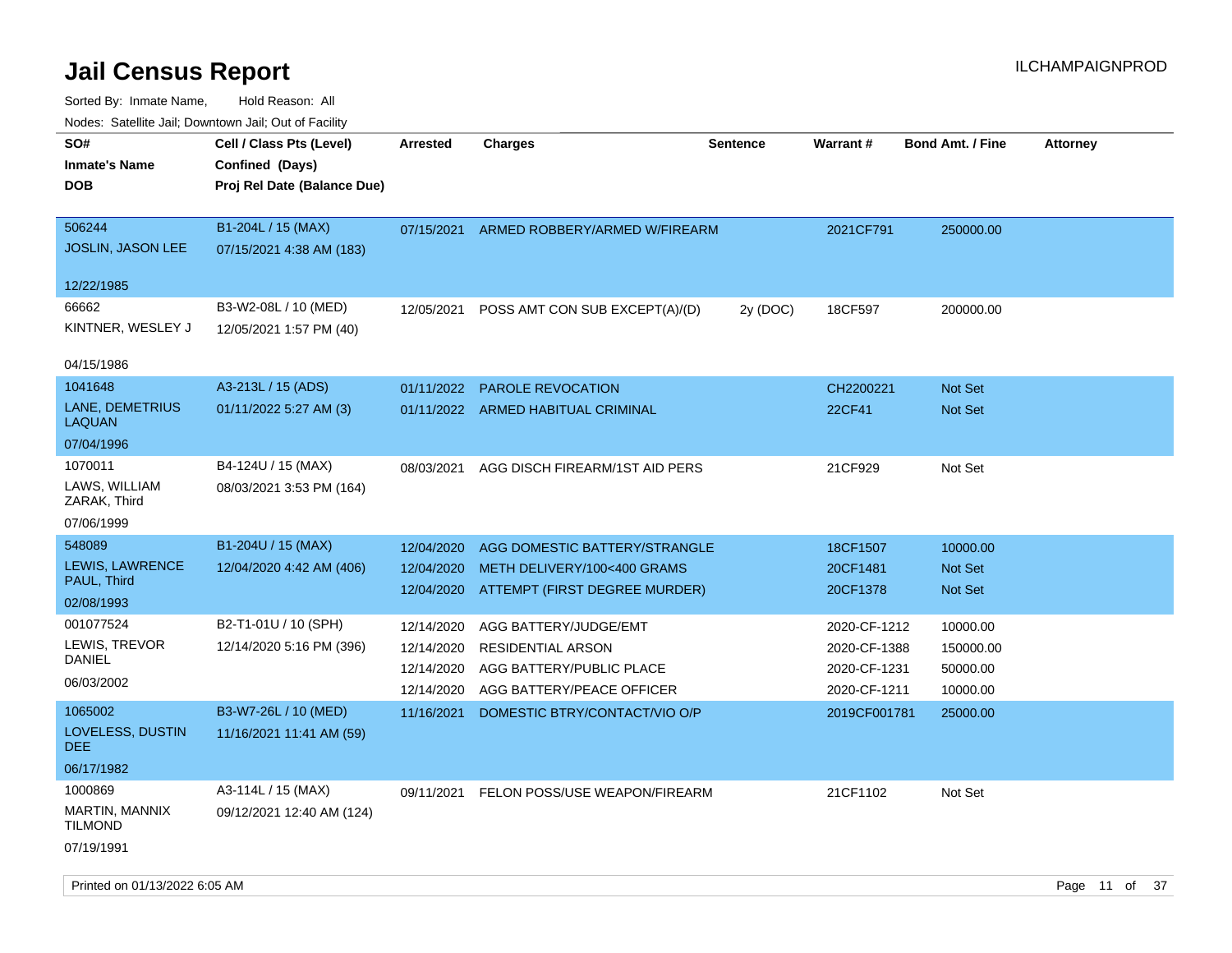| SO#<br>Cell / Class Pts (Level)<br><b>Charges</b><br>Warrant#<br><b>Sentence</b><br><b>Bond Amt. / Fine</b><br><b>Attorney</b><br><b>Arrested</b><br>Confined (Days)<br><b>Inmate's Name</b><br><b>DOB</b><br>Proj Rel Date (Balance Due)<br>B4-225U / 10 (MED)<br>48792<br>11/19/2021<br>AGG BATTERY/DISCHARGE FIREARM<br>21CF1425<br><b>Not Set</b><br><b>MCCLAIN, HURCHEL</b><br>11/20/2021 4:11 AM (55)<br><b>JOSEPH</b><br>05/01/1979<br>001077938<br>BOOKH-2 / 15 (ADS)<br>AGG KIDNAPING DISCH FIR/HARM<br>21CF532<br>Not Set<br>05/10/2021<br>MCGAHA,<br>05/10/2021 7:02 PM (249)<br>05/11/2021<br><b>MURDER</b><br>2021-CF-215<br>No Bond<br><b>CHRISTOPHER D</b><br>ESCAPE FROM DEPT OF CORRECTION<br>21CF600<br>05/27/2021<br>Not Set<br>07/27/1991<br>A2-120L / 10 (MED)<br>1043071<br>CRIM DMG/GOVT PROP/<\$500<br>11/08/2021<br>21CF1378<br>Not Set<br><b>MERRELL-</b><br>11/08/2021 2:22 AM (67)<br>SUTHERLAND, ALICIA<br>11/26/1972<br>B4-227U / 15 (MAX)<br>41584<br>12/01/2021 ARMED HABITUAL CRIMINAL<br>21CF1467<br>Not Set<br>MILLER, JOSE LOVELL 12/02/2021 1:04 AM (43)<br>10/07/1975<br>A4-202L / 5 (ADS)<br>001078721<br>12/29/2021 VIOLATE ORDER PROTECTION<br><b>Not Set</b><br>21CF1600<br>MIRAMONTES, RAUL<br>12/29/2021 4:02 AM (16)<br>05/11/1989<br>A2-123L / 5 (ADS)<br>001077902<br>11/23/2021<br>BATTERY/CAUSE BODILY HARM<br>21CM187<br>Not Set<br>MOFFETT, CAROLYN<br>11/21/2021 10:31 AM (54)<br><b>REENE</b><br>10/23/1988<br>A4-107L / 10 (MED)<br>001078712<br>AGG DISCH FIREARM/1ST AID PERS<br>12/23/2021<br>21CF1581<br><b>Not Set</b><br>MONTGOMERY,<br>12/23/2021 4:27 PM (22)<br><b>RASHARD MYKI</b><br>11/05/2001<br>39106<br>B3-W3-10L / 10 (MED)<br>DOMESTIC BATTERY/OTHER PRIOR<br>21CF1217<br>Not Set<br>10/12/2021<br>MOORE, ANDREW LEE, 10/12/2021 1:02 AM (94)<br>Junior<br>04/12/1973<br>4/10/2022 (0.00) | roaco. Odichile Jan, Downtown Jan, Out of Facility |  |  |  |  |
|------------------------------------------------------------------------------------------------------------------------------------------------------------------------------------------------------------------------------------------------------------------------------------------------------------------------------------------------------------------------------------------------------------------------------------------------------------------------------------------------------------------------------------------------------------------------------------------------------------------------------------------------------------------------------------------------------------------------------------------------------------------------------------------------------------------------------------------------------------------------------------------------------------------------------------------------------------------------------------------------------------------------------------------------------------------------------------------------------------------------------------------------------------------------------------------------------------------------------------------------------------------------------------------------------------------------------------------------------------------------------------------------------------------------------------------------------------------------------------------------------------------------------------------------------------------------------------------------------------------------------------------------------------------------------------------------------------------------------------------------------------------------------------------------------------------------------------------------------------------|----------------------------------------------------|--|--|--|--|
|                                                                                                                                                                                                                                                                                                                                                                                                                                                                                                                                                                                                                                                                                                                                                                                                                                                                                                                                                                                                                                                                                                                                                                                                                                                                                                                                                                                                                                                                                                                                                                                                                                                                                                                                                                                                                                                                  |                                                    |  |  |  |  |
|                                                                                                                                                                                                                                                                                                                                                                                                                                                                                                                                                                                                                                                                                                                                                                                                                                                                                                                                                                                                                                                                                                                                                                                                                                                                                                                                                                                                                                                                                                                                                                                                                                                                                                                                                                                                                                                                  |                                                    |  |  |  |  |
|                                                                                                                                                                                                                                                                                                                                                                                                                                                                                                                                                                                                                                                                                                                                                                                                                                                                                                                                                                                                                                                                                                                                                                                                                                                                                                                                                                                                                                                                                                                                                                                                                                                                                                                                                                                                                                                                  |                                                    |  |  |  |  |
|                                                                                                                                                                                                                                                                                                                                                                                                                                                                                                                                                                                                                                                                                                                                                                                                                                                                                                                                                                                                                                                                                                                                                                                                                                                                                                                                                                                                                                                                                                                                                                                                                                                                                                                                                                                                                                                                  |                                                    |  |  |  |  |
|                                                                                                                                                                                                                                                                                                                                                                                                                                                                                                                                                                                                                                                                                                                                                                                                                                                                                                                                                                                                                                                                                                                                                                                                                                                                                                                                                                                                                                                                                                                                                                                                                                                                                                                                                                                                                                                                  |                                                    |  |  |  |  |
|                                                                                                                                                                                                                                                                                                                                                                                                                                                                                                                                                                                                                                                                                                                                                                                                                                                                                                                                                                                                                                                                                                                                                                                                                                                                                                                                                                                                                                                                                                                                                                                                                                                                                                                                                                                                                                                                  |                                                    |  |  |  |  |
|                                                                                                                                                                                                                                                                                                                                                                                                                                                                                                                                                                                                                                                                                                                                                                                                                                                                                                                                                                                                                                                                                                                                                                                                                                                                                                                                                                                                                                                                                                                                                                                                                                                                                                                                                                                                                                                                  |                                                    |  |  |  |  |
|                                                                                                                                                                                                                                                                                                                                                                                                                                                                                                                                                                                                                                                                                                                                                                                                                                                                                                                                                                                                                                                                                                                                                                                                                                                                                                                                                                                                                                                                                                                                                                                                                                                                                                                                                                                                                                                                  |                                                    |  |  |  |  |
|                                                                                                                                                                                                                                                                                                                                                                                                                                                                                                                                                                                                                                                                                                                                                                                                                                                                                                                                                                                                                                                                                                                                                                                                                                                                                                                                                                                                                                                                                                                                                                                                                                                                                                                                                                                                                                                                  |                                                    |  |  |  |  |
|                                                                                                                                                                                                                                                                                                                                                                                                                                                                                                                                                                                                                                                                                                                                                                                                                                                                                                                                                                                                                                                                                                                                                                                                                                                                                                                                                                                                                                                                                                                                                                                                                                                                                                                                                                                                                                                                  |                                                    |  |  |  |  |
|                                                                                                                                                                                                                                                                                                                                                                                                                                                                                                                                                                                                                                                                                                                                                                                                                                                                                                                                                                                                                                                                                                                                                                                                                                                                                                                                                                                                                                                                                                                                                                                                                                                                                                                                                                                                                                                                  |                                                    |  |  |  |  |
|                                                                                                                                                                                                                                                                                                                                                                                                                                                                                                                                                                                                                                                                                                                                                                                                                                                                                                                                                                                                                                                                                                                                                                                                                                                                                                                                                                                                                                                                                                                                                                                                                                                                                                                                                                                                                                                                  |                                                    |  |  |  |  |
|                                                                                                                                                                                                                                                                                                                                                                                                                                                                                                                                                                                                                                                                                                                                                                                                                                                                                                                                                                                                                                                                                                                                                                                                                                                                                                                                                                                                                                                                                                                                                                                                                                                                                                                                                                                                                                                                  |                                                    |  |  |  |  |
|                                                                                                                                                                                                                                                                                                                                                                                                                                                                                                                                                                                                                                                                                                                                                                                                                                                                                                                                                                                                                                                                                                                                                                                                                                                                                                                                                                                                                                                                                                                                                                                                                                                                                                                                                                                                                                                                  |                                                    |  |  |  |  |
|                                                                                                                                                                                                                                                                                                                                                                                                                                                                                                                                                                                                                                                                                                                                                                                                                                                                                                                                                                                                                                                                                                                                                                                                                                                                                                                                                                                                                                                                                                                                                                                                                                                                                                                                                                                                                                                                  |                                                    |  |  |  |  |
|                                                                                                                                                                                                                                                                                                                                                                                                                                                                                                                                                                                                                                                                                                                                                                                                                                                                                                                                                                                                                                                                                                                                                                                                                                                                                                                                                                                                                                                                                                                                                                                                                                                                                                                                                                                                                                                                  |                                                    |  |  |  |  |
|                                                                                                                                                                                                                                                                                                                                                                                                                                                                                                                                                                                                                                                                                                                                                                                                                                                                                                                                                                                                                                                                                                                                                                                                                                                                                                                                                                                                                                                                                                                                                                                                                                                                                                                                                                                                                                                                  |                                                    |  |  |  |  |
|                                                                                                                                                                                                                                                                                                                                                                                                                                                                                                                                                                                                                                                                                                                                                                                                                                                                                                                                                                                                                                                                                                                                                                                                                                                                                                                                                                                                                                                                                                                                                                                                                                                                                                                                                                                                                                                                  |                                                    |  |  |  |  |
|                                                                                                                                                                                                                                                                                                                                                                                                                                                                                                                                                                                                                                                                                                                                                                                                                                                                                                                                                                                                                                                                                                                                                                                                                                                                                                                                                                                                                                                                                                                                                                                                                                                                                                                                                                                                                                                                  |                                                    |  |  |  |  |
|                                                                                                                                                                                                                                                                                                                                                                                                                                                                                                                                                                                                                                                                                                                                                                                                                                                                                                                                                                                                                                                                                                                                                                                                                                                                                                                                                                                                                                                                                                                                                                                                                                                                                                                                                                                                                                                                  |                                                    |  |  |  |  |
|                                                                                                                                                                                                                                                                                                                                                                                                                                                                                                                                                                                                                                                                                                                                                                                                                                                                                                                                                                                                                                                                                                                                                                                                                                                                                                                                                                                                                                                                                                                                                                                                                                                                                                                                                                                                                                                                  |                                                    |  |  |  |  |
|                                                                                                                                                                                                                                                                                                                                                                                                                                                                                                                                                                                                                                                                                                                                                                                                                                                                                                                                                                                                                                                                                                                                                                                                                                                                                                                                                                                                                                                                                                                                                                                                                                                                                                                                                                                                                                                                  |                                                    |  |  |  |  |
|                                                                                                                                                                                                                                                                                                                                                                                                                                                                                                                                                                                                                                                                                                                                                                                                                                                                                                                                                                                                                                                                                                                                                                                                                                                                                                                                                                                                                                                                                                                                                                                                                                                                                                                                                                                                                                                                  |                                                    |  |  |  |  |
|                                                                                                                                                                                                                                                                                                                                                                                                                                                                                                                                                                                                                                                                                                                                                                                                                                                                                                                                                                                                                                                                                                                                                                                                                                                                                                                                                                                                                                                                                                                                                                                                                                                                                                                                                                                                                                                                  |                                                    |  |  |  |  |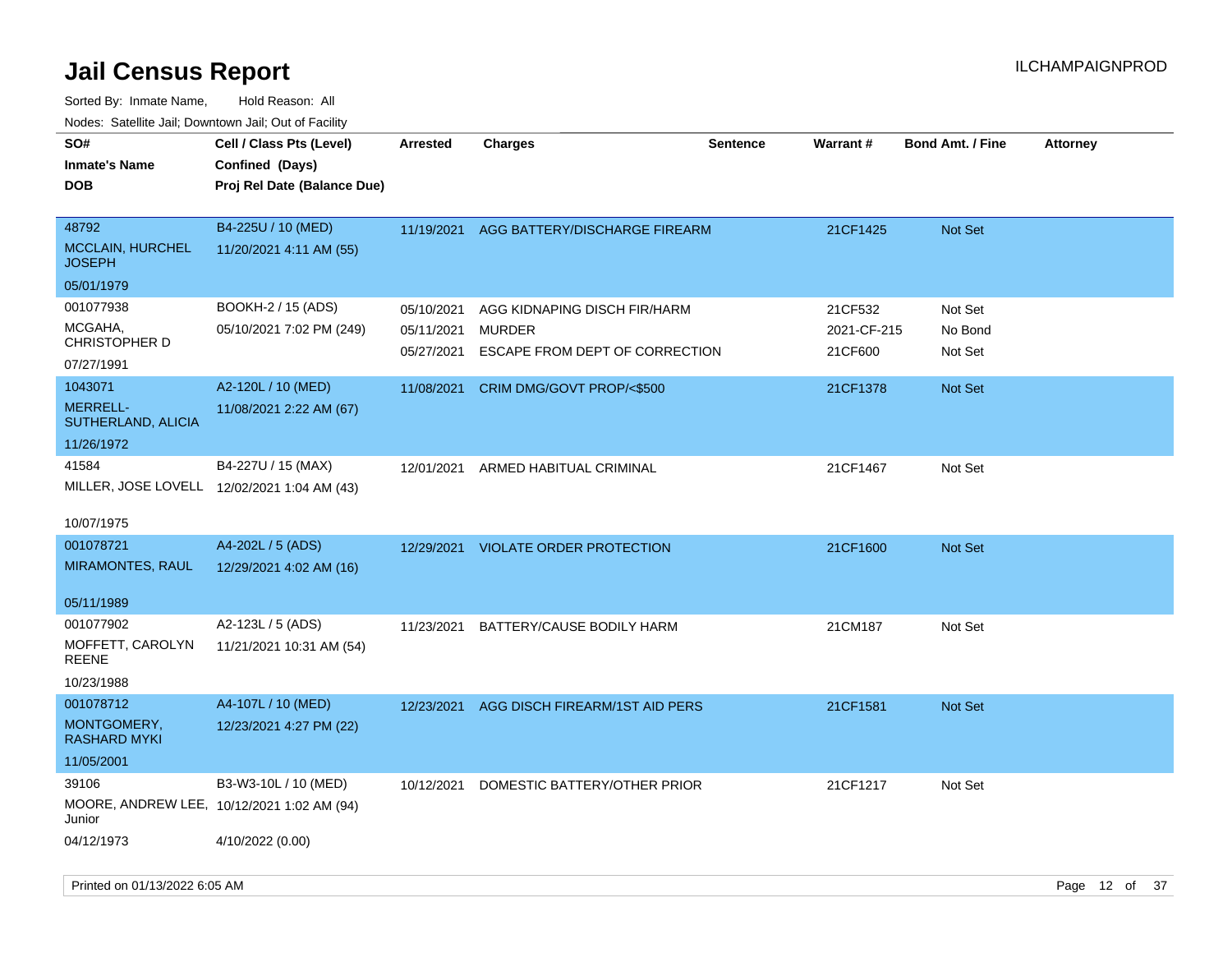Sorted By: Inmate Name, Hold Reason: All Nodes: Satellite Jail; Downtown Jail; Out of Facility

| Nuuts. Saltiille Jall, Downluwin Jall, Oul of Facility |                             |                 |                                         |                 |           |                         |                 |
|--------------------------------------------------------|-----------------------------|-----------------|-----------------------------------------|-----------------|-----------|-------------------------|-----------------|
| SO#                                                    | Cell / Class Pts (Level)    | <b>Arrested</b> | <b>Charges</b>                          | <b>Sentence</b> | Warrant#  | <b>Bond Amt. / Fine</b> | <b>Attorney</b> |
| <b>Inmate's Name</b>                                   | Confined (Days)             |                 |                                         |                 |           |                         |                 |
| <b>DOB</b>                                             | Proj Rel Date (Balance Due) |                 |                                         |                 |           |                         |                 |
|                                                        |                             |                 |                                         |                 |           |                         |                 |
| 1007239                                                | A3-111L / 10 (ADS)          | 12/29/2021      | <b>DOMESTIC BATTERY</b>                 |                 | 21CF1607  | Not Set                 |                 |
| <b>MOORE, ANDREW</b><br><b>VIRGIL</b>                  | 12/29/2021 8:40 PM (16)     |                 |                                         |                 |           |                         |                 |
| 08/20/1972                                             |                             |                 |                                         |                 |           |                         |                 |
| 539294                                                 | A4-207L / 10 (MED)          | 01/11/2022      | AGG DUI/NO VALID DL                     |                 | 22CF49    | Not Set                 |                 |
| MOSLEY, JAMES<br>CALVIN                                | 01/11/2022 9:43 PM (3)      |                 | 01/11/2022 PAROLE REVOCATION            |                 | CH2200227 | No Bond                 |                 |
| 12/11/1985                                             |                             |                 |                                         |                 |           |                         |                 |
| 001078517                                              | B1-102L / 15 (MAX)          | 10/19/2021      | ATTEMPT (FIRST DEGREE MURDER)           |                 | 21CF1267  | Not Set                 |                 |
| <b>NELSON, RORY</b><br><b>DEMOND</b>                   | 10/19/2021 3:55 AM (87)     |                 |                                         |                 |           |                         |                 |
| 08/14/1984                                             |                             |                 |                                         |                 |           |                         |                 |
| 55308                                                  | BOOKH-6 / 15 (ADS)          |                 | 01/02/2022 RECEIVE/POSS/SELL STOLEN VEH |                 | 2022CF7   | Not Set                 |                 |
| NIBBE, RYAN ARRON                                      | 01/03/2022 11:43 PM (11)    |                 |                                         |                 |           |                         |                 |
| 07/13/1979                                             |                             |                 |                                         |                 |           |                         |                 |
| 1073913                                                | A1-227L / 5 (MIN)           | 12/16/2021      | <b>RESIDENTIAL BURGLARY</b>             |                 | 21CF1537  | 100.00                  |                 |
| OSBORNE, NICHOLE<br><b>MARIE</b>                       | 12/16/2021 4:17 AM (29)     | 12/16/2021      | <b>CRIMINAL TRESPASS TO VEHICLES</b>    |                 | 2021CM423 | 1500.00                 |                 |
| 06/22/1979                                             |                             |                 |                                         |                 |           |                         |                 |
| 61251                                                  | A4-103L / 15 (ADS)          | 12/27/2021      | PRED CRIM SEX ASLT/VICTIM <13           |                 | 21CF651   | No Bond                 |                 |
| PETMECKY, JOHN<br><b>ROBERT</b>                        | 12/27/2021 1:52 PM (18)     |                 |                                         |                 |           |                         |                 |
| 03/09/1983                                             |                             |                 |                                         |                 |           |                         |                 |
| 001078357                                              | A4-101U / 15 (MAX)          | 09/17/2021      | ARMED ROBBERY/ARMED W/FIREARM           |                 | 21CF1230  | <b>Not Set</b>          |                 |
| PETTIGREW, CAREY                                       | 09/17/2021 9:56 AM (119)    | 09/17/2021      | ARMED ROBBERY/ARMED W/FIREARM           |                 | 21CF1129  | Not Set                 |                 |
| <b>CORNITRIAS DEOBLO</b>                               |                             | 09/17/2021      | ARMED ROBBERY/ARMED W/FIREARM           |                 | 21CF1128  | Not Set                 |                 |
| 08/31/1986                                             |                             |                 |                                         |                 |           |                         |                 |
| 999352                                                 | B4-225L / 10 (MED)          | 09/09/2021      | <b>VIOLATE OP/OTHER PRIOR</b>           | 2y (DOC)        |           | Not Set                 |                 |
| PIRLOT, JUSTIN LEE                                     | 09/09/2021 11:28 AM (127)   | 10/23/2021      | <b>FALSE REPORT OF OFFENSE</b>          |                 | 2019CF836 | 5000.00                 |                 |

11/08/1982

Printed on 01/13/2022 6:05 AM **Page 13** of 37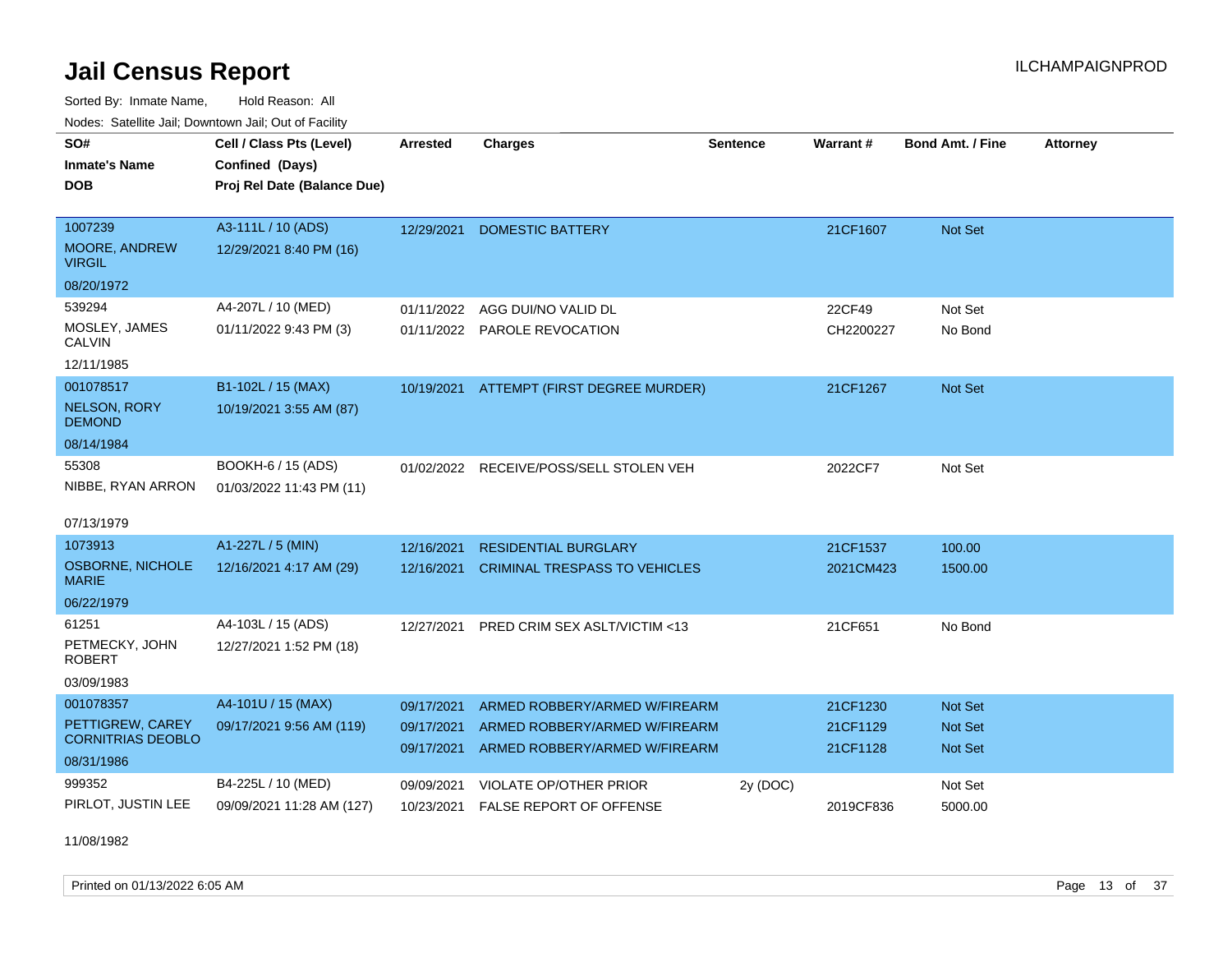| SO#                                 | Cell / Class Pts (Level)    | <b>Arrested</b> | <b>Charges</b>                          | <b>Sentence</b> | Warrant#   | <b>Bond Amt. / Fine</b> | <b>Attorney</b> |
|-------------------------------------|-----------------------------|-----------------|-----------------------------------------|-----------------|------------|-------------------------|-----------------|
| <b>Inmate's Name</b>                | Confined (Days)             |                 |                                         |                 |            |                         |                 |
| <b>DOB</b>                          | Proj Rel Date (Balance Due) |                 |                                         |                 |            |                         |                 |
|                                     |                             |                 |                                         |                 |            |                         |                 |
| 001077591                           | A3-112L / 5 (ADS)           | 01/06/2022      | FIREARM/FOID INVALID/NOT ELIG           | 42m (DOC)       | 2021CF782  | No Bond                 |                 |
| PYE, TRESHAUN<br><b>CORTEZ</b>      |                             |                 |                                         |                 |            |                         |                 |
| 05/01/2001                          |                             |                 |                                         |                 |            |                         |                 |
| 001078669                           | B1-107U / 10 (MED)          | 12/10/2021      | AGG DISCHARGE FIREARM/BLDG/SCH          |                 | 21CF1507   | Not Set                 |                 |
| RANGEL, ADRIAN                      | 12/10/2021 12:53 AM (35)    |                 |                                         |                 |            |                         |                 |
| 11/25/2000                          |                             |                 |                                         |                 |            |                         |                 |
| 1069524                             | B4-224L / 15 (MAX)          | 08/08/2021      | MFG/DEL CANNABIS/30-500 GRAMS           |                 | 21CF953    | Not Set                 |                 |
| RAY-DAVIS, KAMARI<br><b>DAYVON</b>  | 08/09/2021 2:44 AM (158)    |                 |                                         |                 |            |                         |                 |
| 03/30/2000                          |                             |                 |                                         |                 |            |                         |                 |
| 1054023                             | A2-220L / 5 (ADS)           |                 | 01/05/2022 MFG/DEL CANNABIS/500<2000 GR |                 | 2014CF1569 | 10000.00                |                 |
| REESE, LEA<br><b>DANNETTE</b>       | 01/06/2022 1:39 AM (8)      |                 |                                         |                 |            |                         |                 |
| 09/17/1982                          |                             |                 |                                         |                 |            |                         |                 |
| 45473                               | B1-202L / 15 (MAX)          | 11/23/2021      | CHIL SEX OFFEN/RESIDE DAY CARE          |                 | 21CF1275   | 10000.00                |                 |
| REXROAD, CALVIN<br><b>ALLEN</b>     | 11/23/2021 6:27 PM (52)     | 11/23/2021      | <b>VIOLATE SEX OFFENDER REGIS</b>       |                 | 21CF546    | 50000.00                |                 |
| 10/04/1970                          |                             |                 |                                         |                 |            |                         |                 |
| 001078602                           | B1-201U / 10 (MED)          | 11/21/2021      | AGGRAVATED DOMESTIC BATTERY             |                 | 21CF1428   | Not Set                 |                 |
| RICHARDSON,<br>JOHNNY LINDAL        | 11/21/2021 10:00 AM (54)    |                 |                                         |                 |            |                         |                 |
| 06/27/2000                          |                             |                 |                                         |                 |            |                         |                 |
| 001077783                           | A3-113L / 10 (ADS)          |                 | 01/05/2022 AGGRAVATED BATTERY           |                 | 21CF325    | Not Set                 |                 |
| RIVERA, DARYL<br><b>ANTONIO</b>     | 01/05/2022 4:20 PM (9)      |                 |                                         |                 |            |                         |                 |
| 11/14/1981                          |                             |                 |                                         |                 |            |                         |                 |
| 979485                              | B2-T1-02L / 15 (SPH)        | 03/12/2021      | PRED CRIM SEX ASLT/VICTIM <13           |                 | 21CF282    | Not Set                 |                 |
| RODRIGUEZ, JOSHUA<br><b>ANTHONY</b> | 03/12/2021 1:57 PM (308)    |                 |                                         |                 |            |                         |                 |
| 04/06/1990                          |                             |                 |                                         |                 |            |                         |                 |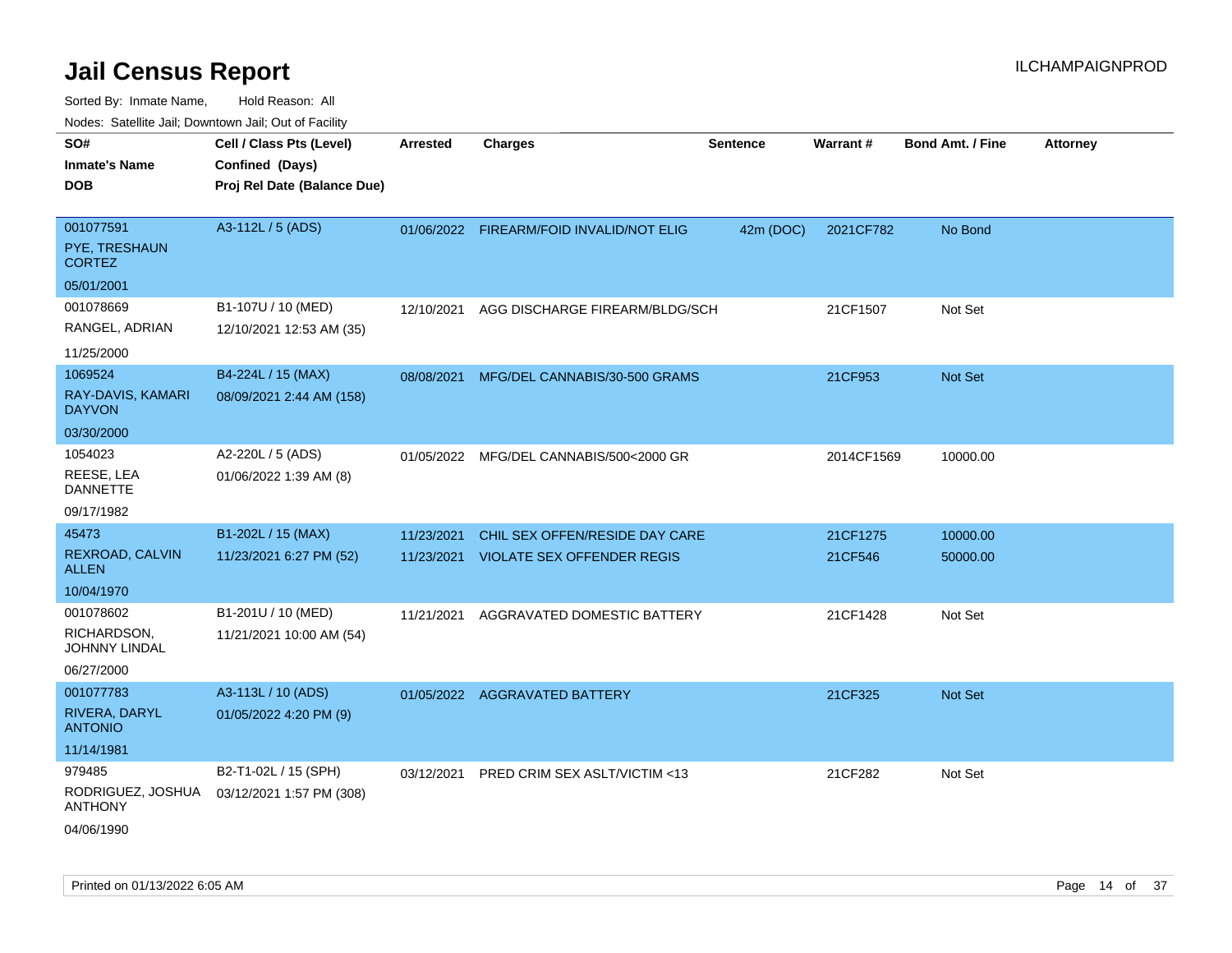Sorted By: Inmate Name, Hold Reason: All Nodes: Satellite Jail; Downtown Jail; Out of Facility

| SO#<br><b>Inmate's Name</b><br><b>DOB</b>                 | Cell / Class Pts (Level)<br>Confined (Days)<br>Proj Rel Date (Balance Due) | <b>Arrested</b> | <b>Charges</b>                      | <b>Sentence</b>     | <b>Warrant#</b> | <b>Bond Amt. / Fine</b> | <b>Attorney</b> |
|-----------------------------------------------------------|----------------------------------------------------------------------------|-----------------|-------------------------------------|---------------------|-----------------|-------------------------|-----------------|
|                                                           |                                                                            |                 |                                     |                     |                 |                         |                 |
| 61330                                                     | B4-123L / 15 (MAX)                                                         | 12/01/2021      | <b>ARMED HABITUAL CRIMINAL</b>      |                     | 21CF1473        | Not Set                 |                 |
| <b>RUFFIN, JONATHON</b><br><b>CECIL</b>                   | 12/01/2021 5:34 AM (44)                                                    | 12/01/2021      | PAROLE REVOCATION                   |                     | CH2107545       | No Bond                 |                 |
| 05/10/1984                                                |                                                                            |                 |                                     |                     |                 |                         |                 |
| 1071161                                                   | B4-124L / 15 (MAX)                                                         | 08/18/2021      | DELIVERY OF OR POSSESSION OF W/INT  |                     | 21CF1008        | No Bond                 |                 |
| SANDERS, MARKELL<br>LAMAR                                 | 08/18/2021 6:18 PM (149)                                                   |                 |                                     |                     |                 |                         |                 |
| 02/02/2000                                                |                                                                            |                 |                                     |                     |                 |                         |                 |
| 1047469                                                   | B3-W5-18L / 10 (MED)                                                       | 07/03/2021      | <b>CRIMINAL SEX ASSAULT/CONSENT</b> | 2y/6m (DOC) 21CF773 |                 | Not Set                 |                 |
| ALLEN                                                     | SCHINDLER, RICHARD 07/03/2021 10:25 PM (195)                               |                 |                                     |                     |                 |                         |                 |
| 10/16/1979                                                |                                                                            |                 |                                     |                     |                 |                         |                 |
| 001078748                                                 | A3-217L / 10 (ADS)                                                         |                 | 01/10/2022 AGGRAVATED BATTERY       |                     | 21CF151         | No Bond                 |                 |
| SCHROEDER, JOSHUA 01/10/2022 9:34 AM (4)<br><b>CURTIS</b> |                                                                            |                 |                                     |                     |                 |                         |                 |
| 09/04/1980                                                | 3/8/2022 (0.00)                                                            |                 |                                     |                     |                 |                         |                 |
| 52386                                                     | A1-226U / 10 (ADS)                                                         | 01/08/2022      | AGG UNLAWFUL USE WEAPON/PERSON      |                     | 22CF31          | Not Set                 |                 |
| <b>SCOTT, SHONELL</b><br><b>LYNN</b>                      | 01/09/2022 12:19 AM (5)                                                    |                 |                                     |                     |                 |                         |                 |
| 01/20/1981                                                |                                                                            |                 |                                     |                     |                 |                         |                 |
| 001078698                                                 | B3-W5-20L / 5 (MIN)                                                        | 12/20/2021      | DIRECT CRIMINAL CONTEMPT            |                     | 2019F44         | No Bond                 |                 |
| SIDES, BRIAN KEITH                                        | 12/20/2021 4:23 PM (25)                                                    |                 |                                     |                     |                 |                         |                 |
| 12/08/1969                                                |                                                                            |                 |                                     |                     |                 |                         |                 |
| 47195                                                     | A3-214U / 5 (ADS)                                                          | 12/27/2021      | <b>RESIDENTIAL BURGLARY</b>         |                     | 2020CF1222      | 10000.00                |                 |
| <b>SIMMONS, JAMES</b>                                     | 12/27/2021 8:42 AM (18)                                                    | 12/28/2021      | FORGERY/ISSUE DOCUMENT/1 UPC        |                     | 2021CF1595      | <b>Not Set</b>          |                 |
| <b>ROBERT</b>                                             |                                                                            | 12/28/2021      | RESIDENTIAL BURGLARY                |                     | 2021CF1596      | Not Set                 |                 |
| 03/13/1975                                                |                                                                            |                 |                                     |                     |                 |                         |                 |
| 001078441                                                 | BOOKF-1 / 15 (ADS)                                                         | 10/01/2021      | ARMED HABITUAL CRIMINAL             |                     | 21CF1182        | Not Set                 |                 |
| SINGLETON, CORRIE<br><b>DERRELL</b>                       | 10/01/2021 12:36 PM (105)                                                  | 12/20/2021      | SPEEDING 26-34 MPH OVER LIMIT       |                     | 2021TR2701      | 1000.00                 |                 |

05/07/1983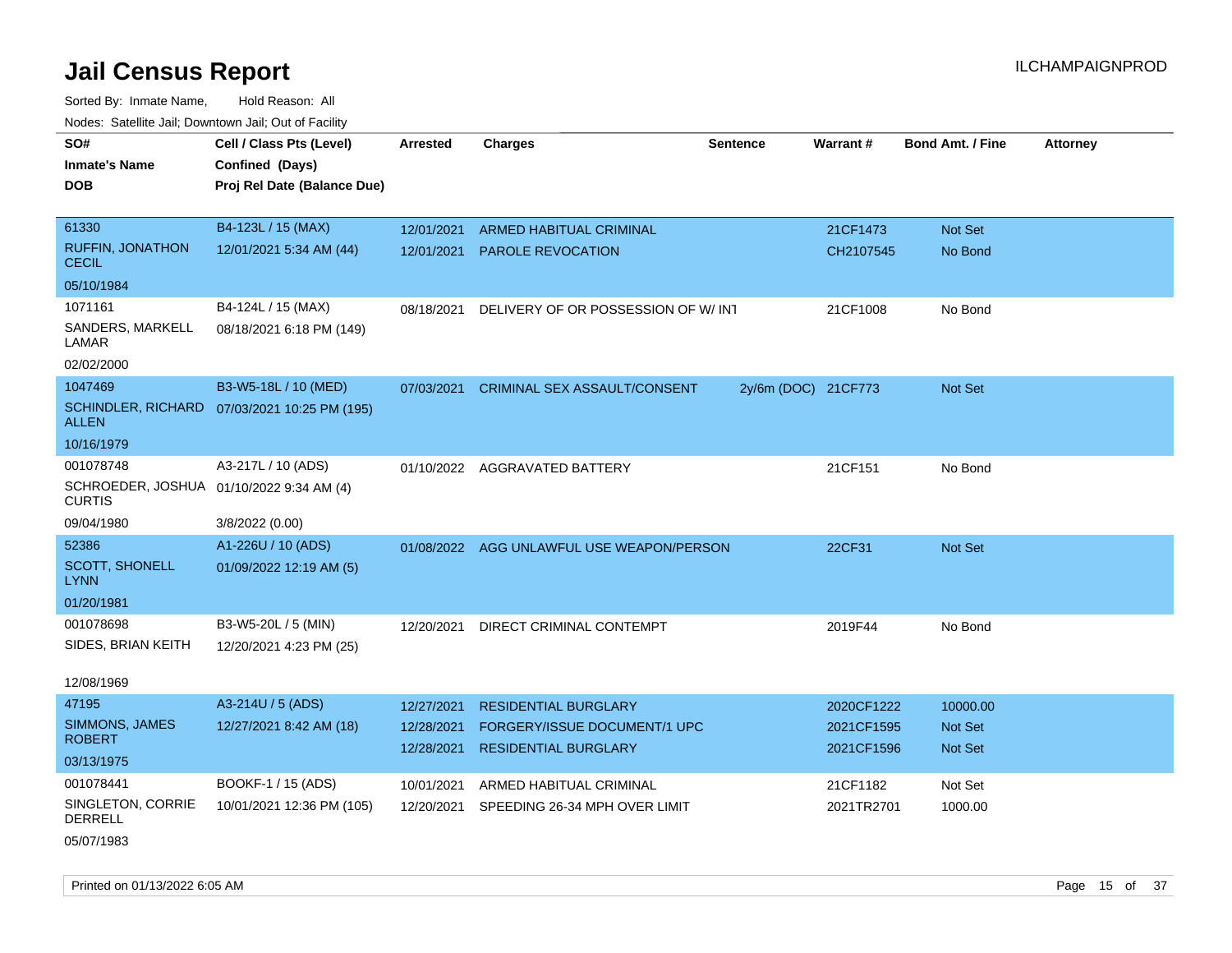| Todoo. Catomic can, Bowmonn can, Cat or Facility |                                            |                 |                                               |                 |             |                         |                 |
|--------------------------------------------------|--------------------------------------------|-----------------|-----------------------------------------------|-----------------|-------------|-------------------------|-----------------|
| SO#                                              | Cell / Class Pts (Level)                   | <b>Arrested</b> | <b>Charges</b>                                | <b>Sentence</b> | Warrant#    | <b>Bond Amt. / Fine</b> | <b>Attorney</b> |
| <b>Inmate's Name</b>                             | Confined (Days)                            |                 |                                               |                 |             |                         |                 |
| <b>DOB</b>                                       | Proj Rel Date (Balance Due)                |                 |                                               |                 |             |                         |                 |
|                                                  |                                            |                 |                                               |                 |             |                         |                 |
| 707102                                           | A4-205L / 5 (ADS)                          |                 | 01/06/2022 RESIST/OBSTRUCTING A PEACE OFFICEI |                 | 2019-CM-164 | No Bond                 |                 |
| SKILLINGS, DANIEL<br><b>LEE</b>                  | 01/06/2022 4:36 PM (8)                     |                 |                                               |                 |             |                         |                 |
| 04/24/1979                                       | 1/20/2022 (0.00)                           |                 |                                               |                 |             |                         |                 |
| 951986                                           | A3-213U / 10 (ADS)                         |                 | 01/11/2022 WILFUL FAILURE TO REGISTER         |                 | 21 CF 1016  | No Bond                 |                 |
| STARKS, LAWRENCE<br><b>DAVID</b>                 | 01/11/2022 3:06 PM (3)                     |                 |                                               |                 |             |                         |                 |
| 09/28/1955                                       | 2/7/2022 (0.00)                            |                 |                                               |                 |             |                         |                 |
| 001077770                                        | A2-221U / 5 (ADS)                          | 01/06/2022      | <b>RESIDENTIAL BURGLARY</b>                   |                 | 21CF319     | Not Set                 |                 |
|                                                  | STOFFLE, KELLY ANNE 01/06/2022 3:14 PM (8) |                 |                                               |                 |             |                         |                 |
|                                                  |                                            |                 |                                               |                 |             |                         |                 |
| 04/12/1989                                       |                                            |                 |                                               |                 |             |                         |                 |
| 38305                                            | B2-T2-06L / 10 (SPH)                       | 03/18/2020      | <b>CRIMINAL SEXUAL ABUSE</b>                  |                 | 20CF-343    | 500000.00               |                 |
| STOVER, JOSH<br>ANDREW                           | 03/18/2020 10:24 AM (667)                  |                 |                                               |                 |             |                         |                 |
| 08/18/1973                                       |                                            |                 |                                               |                 |             |                         |                 |
| 962484                                           | A3-115L / 10 (ADS)                         |                 | 12/29/2021 AGGRAVATED DOMESTIC BATTERY        |                 | 21CF1608    | Not Set                 |                 |
| TAYLOR, VINCENT<br><b>REGINALD</b>               | 12/29/2021 7:23 AM (16)                    |                 |                                               |                 |             |                         |                 |
| 11/03/1988                                       |                                            |                 |                                               |                 |             |                         |                 |
| 1000614                                          | BOOKH-8 / 15 (MAX)                         | 01/12/2022      | AGGRAVATED BATTERY                            | 3y (DOC)        | 2018CF376   | No Bond                 |                 |
| TESTER, TIMOTHY<br><b>RAY</b>                    | 01/12/2022 3:38 PM (2)                     |                 |                                               |                 |             |                         |                 |
| 06/08/1992                                       |                                            |                 |                                               |                 |             |                         |                 |
| 001078471                                        | B4-127U / 10 (MED)                         | 10/11/2021      | AGG UUW/VEHICLE/<21                           |                 | 21CF1210    | 100.00                  |                 |
| THATCH, OMARION<br><b>DIAMONTE</b>               | 10/11/2021 1:26 AM (95)                    |                 |                                               |                 |             |                         |                 |
| 09/05/2003                                       |                                            |                 |                                               |                 |             |                         |                 |
| 001078745                                        | BOOKH-5 / 5 (ADS)                          |                 | 01/09/2022 POSSESSING A CONTROLLED SUBSTANC   |                 | 22CF34      | Not Set                 |                 |
| THOMAS, TRAVIS M                                 | 01/09/2022 9:33 PM (5)                     |                 |                                               |                 |             |                         |                 |
|                                                  |                                            |                 |                                               |                 |             |                         |                 |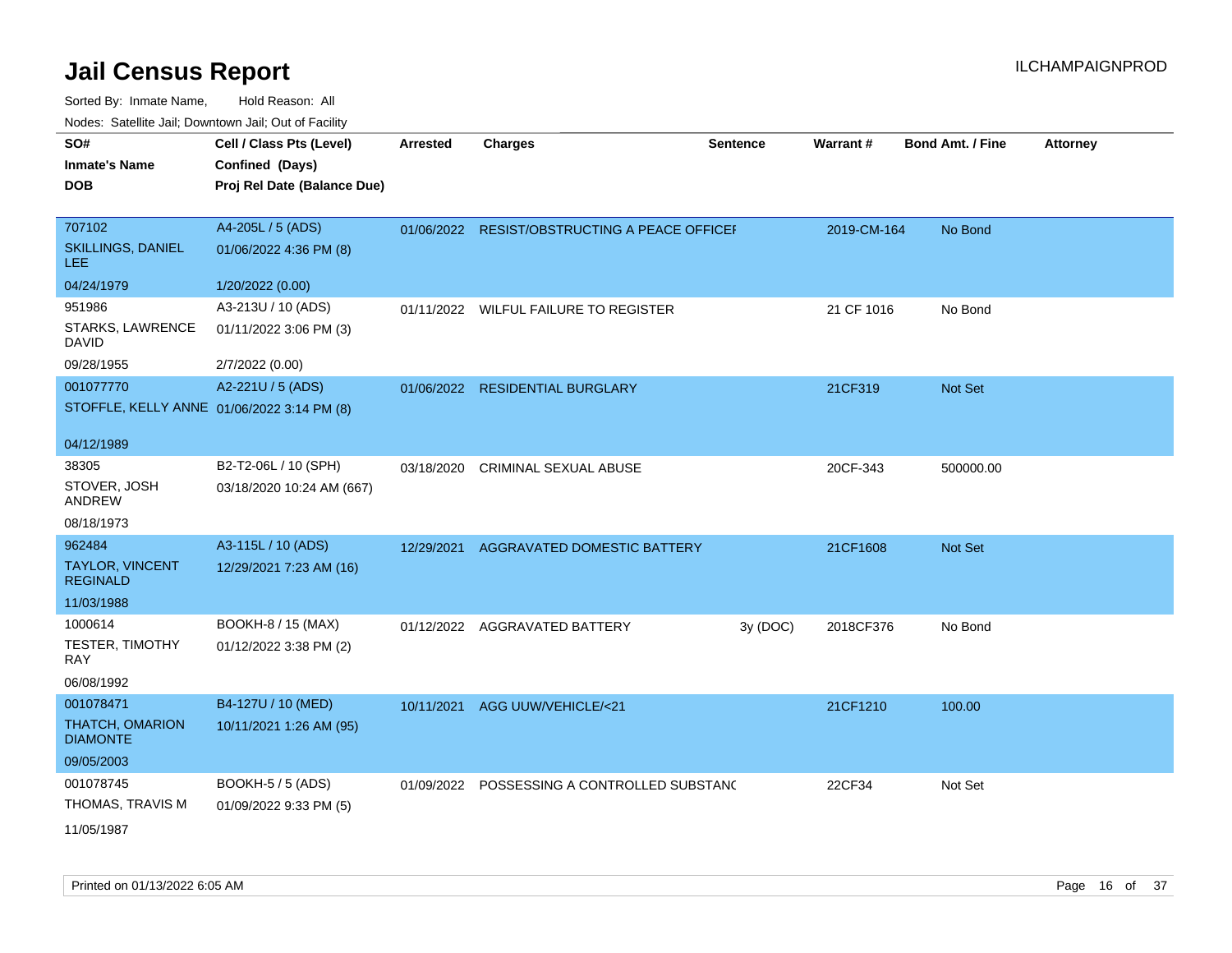Sorted By: Inmate Name, Hold Reason: All

Nodes: Satellite Jail; Downtown Jail; Out of Facility

| rougs. Calcing Jan, Downtown Jan, Out of Facility |                                              |                 |                                      |                 |            |                         |                 |
|---------------------------------------------------|----------------------------------------------|-----------------|--------------------------------------|-----------------|------------|-------------------------|-----------------|
| SO#                                               | Cell / Class Pts (Level)                     | <b>Arrested</b> | <b>Charges</b>                       | <b>Sentence</b> | Warrant#   | <b>Bond Amt. / Fine</b> | <b>Attorney</b> |
| <b>Inmate's Name</b>                              | Confined (Days)                              |                 |                                      |                 |            |                         |                 |
| <b>DOB</b>                                        | Proj Rel Date (Balance Due)                  |                 |                                      |                 |            |                         |                 |
|                                                   |                                              |                 |                                      |                 |            |                         |                 |
| 32058                                             | B4-123U / 15 (MAX)                           | 06/14/2021      | <b>AGG DISCH FIREARM</b>             |                 | 21CF690    | <b>Not Set</b>          |                 |
| <b>THOMPSON, STEVEN</b><br><b>ONEAL</b>           | 06/14/2021 6:44 AM (214)                     |                 |                                      |                 |            |                         |                 |
| 03/14/1969                                        |                                              |                 |                                      |                 |            |                         |                 |
| 32910                                             | B3-W1-01U / 10 (MED)                         | 10/04/2021      | DOM BTRY/HARM/1-2 PRECONV            |                 | 21CF1189   | Not Set                 |                 |
| <b>TULL, CHRISTOPHER</b><br><b>MICHAEL</b>        | 10/04/2021 10:53 PM (102)                    |                 |                                      |                 |            |                         |                 |
| 04/02/1971                                        |                                              |                 |                                      |                 |            |                         |                 |
| 1070737                                           | A1-126L / 15 (MAX)                           | 10/14/2021      | AGG KIDNAPG/<13/INTEL DISABL         |                 | 2020CF418  | 250000.00               |                 |
| <b>WASHINGTON,</b><br><b>JASTINA VIRGINIA</b>     | 10/14/2021 12:02 PM (92)                     |                 |                                      |                 |            |                         |                 |
| 04/11/2000                                        |                                              |                 |                                      |                 |            |                         |                 |
| 977140                                            | B1-203L / 10 (MED)                           | 10/24/2021      | ARMED HABITUAL CRIMINAL              |                 | 21CF1289   | Not Set                 |                 |
| <b>WEBSTER, DERRIAL</b><br><b>DEVON</b>           | 10/24/2021 2:46 AM (82)                      |                 |                                      |                 |            |                         |                 |
| 01/14/1990                                        |                                              |                 |                                      |                 |            |                         |                 |
| 001078328                                         | B1-207U / 15 (MAX)                           | 08/30/2021      | <b>FELON POSS/USE WEAPON/FIREARM</b> |                 | 21CF1045   | Not Set                 |                 |
| WHITE, JUSTIN<br><b>STEVEN</b>                    | 08/30/2021 10:48 AM (137)                    |                 |                                      |                 |            |                         |                 |
| 10/25/1995                                        |                                              |                 |                                      |                 |            |                         |                 |
| 54212                                             | A3-214L / 10 (MED)                           | 12/21/2021      | ARMED VIOLENCE/CATEGORY I            |                 | 21CF1576   | Not Set                 |                 |
| <b>WHITLOCK, GEORGE</b>                           | 12/21/2021 1:20 PM (24)                      | 12/21/2021      | RECEIVE/POSS/SELL STOLEN VEH         |                 | 2021CF669  | 10000.00                |                 |
| ABRAM                                             |                                              | 12/21/2021      | VIOLATE ORDER PROTECTION             |                 | 2021CM391  | 1000.00                 |                 |
| 11/10/1978                                        |                                              | 12/21/2021      | OBSTRUCT JUST/DESTROY EVIDENCE       |                 | 2021CF1223 | 700.00                  |                 |
| 001078709                                         | A3-212L / 15 (MAX)                           | 12/22/2021      | ARMED VIOLENCE/CATEGORY I            |                 | 21CF1586   | <b>Not Set</b>          |                 |
|                                                   | WILLIAMS, DAVID LEE 12/22/2021 11:00 AM (23) |                 |                                      |                 |            |                         |                 |
|                                                   |                                              |                 |                                      |                 |            |                         |                 |
| 12/18/1989                                        |                                              |                 |                                      |                 |            |                         |                 |
| 1019420                                           | B1-105L / 10 (MED)                           | 12/14/2021      | METH MANUFACTURING/15<100 GR         | 8y (DOC)        | 21CF205    | No Bond                 |                 |
| WILLIAMS,<br><b>MARSHAWN ANTONIO</b>              | 12/14/2021 1:56 PM (31)                      |                 |                                      |                 |            |                         |                 |
| 06/02/1994                                        |                                              |                 |                                      |                 |            |                         |                 |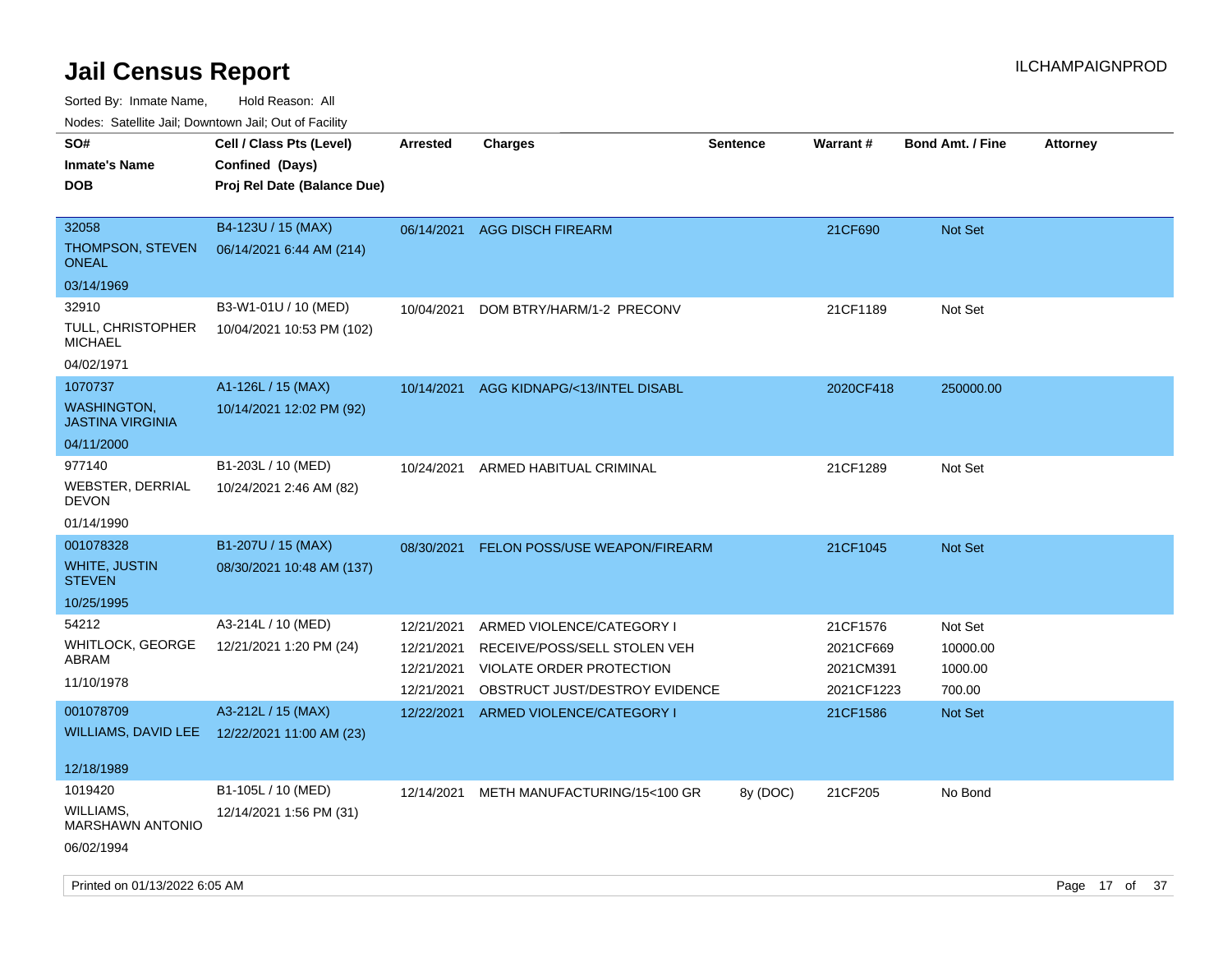| SO#                                          | Cell / Class Pts (Level)    | Arrested          | <b>Charges</b>                      | <b>Sentence</b> | Warrant#    | <b>Bond Amt. / Fine</b> | <b>Attorney</b> |
|----------------------------------------------|-----------------------------|-------------------|-------------------------------------|-----------------|-------------|-------------------------|-----------------|
| <b>Inmate's Name</b>                         | Confined (Days)             |                   |                                     |                 |             |                         |                 |
| <b>DOB</b>                                   | Proj Rel Date (Balance Due) |                   |                                     |                 |             |                         |                 |
|                                              |                             |                   |                                     |                 |             |                         |                 |
| 638552                                       | B2-T2-08L / 5 (SPH)         | 10/07/2021        | CHILD PORNOGRAPHY/PHOTOGRAPH        |                 | 2021CF1207  | No Bond                 |                 |
| <b>WILLIAMS, MICHAEL</b><br><b>JAMES</b>     | 10/07/2021 12:20 PM (99)    |                   |                                     |                 |             |                         |                 |
| 03/29/1964                                   |                             |                   |                                     |                 |             |                         |                 |
| 1066370                                      | B1-101L / 15 (MAX)          | 07/28/2021        | ARMED VIOLENCE/CATEGORY III         |                 | 2021 CF 882 | Not Set                 |                 |
| <b>WILLIAMS, REONTE</b><br><b>REMIR</b>      | 07/28/2021 5:40 AM (170)    |                   |                                     |                 |             |                         |                 |
| 05/14/1999                                   |                             |                   |                                     |                 |             |                         |                 |
| 996311                                       | <b>BOOKH-8</b>              | 01/12/2022        | <b>RECEIVE/POSS/SELL STOLEN VEH</b> | 3y (DOC)        | 2021CF524   | No Bond                 |                 |
| <b>WILLIAMS,</b><br><b>TRAYSHAUN DEVONTA</b> | 01/12/2022 5:31 PM (2)      |                   |                                     |                 |             |                         |                 |
| 02/18/1992                                   |                             |                   |                                     |                 |             |                         |                 |
| 001078711                                    | A3-116L / 10 (MED)          | 12/22/2021        | AGG DISCHARGE FIREARM/OCC BLDG      |                 | 21CF1585    | Not Set                 |                 |
| <b>WILLIS, RANDY</b><br>RAMEEL               | 12/22/2021 4:15 PM (23)     |                   |                                     |                 |             |                         |                 |
| 09/10/2003                                   |                             |                   |                                     |                 |             |                         |                 |
| 972160                                       | A4-206U / 10 (ADS)          | 01/11/2022        | AGG DOMESTIC BATTERY/STRANGLE       | 3y (DOC)        | 21-CF-917   | Not Set                 |                 |
| <b>WOOD, ANTONIO</b>                         | 01/11/2022 5:14 PM (3)      |                   |                                     |                 |             |                         |                 |
| 10/16/1981                                   |                             |                   |                                     |                 |             |                         |                 |
| <b>Total Satellite Jail: 138</b>             |                             | <b>Males: 115</b> | Females: 23<br>Unknown: 0           |                 |             |                         |                 |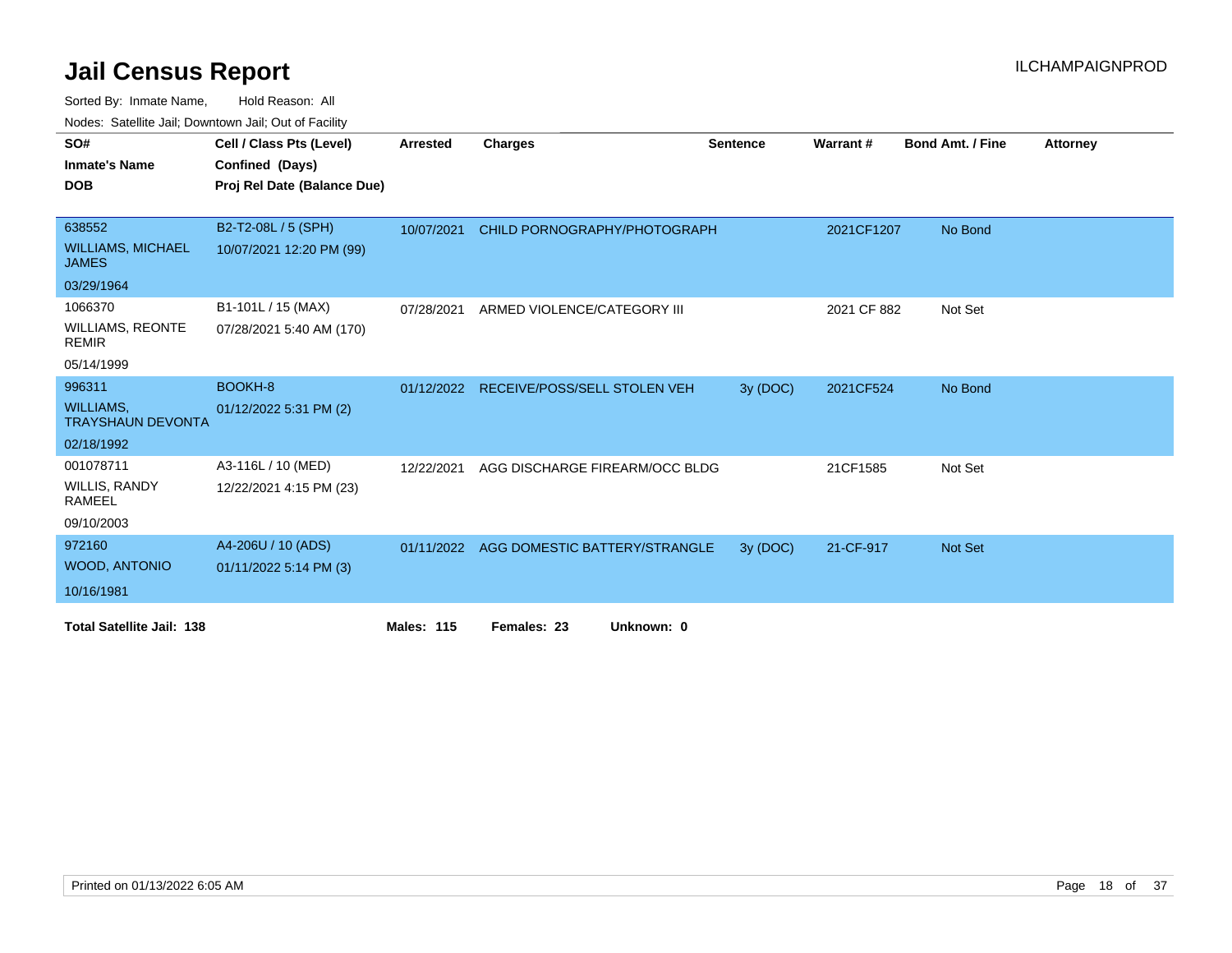| <b>Downtown Jail</b> |  |
|----------------------|--|
|                      |  |

| SO#<br><b>Inmate's Name</b><br><b>DOB</b>                                                                             | Cell / Class Pts (Level)<br>Confined (Days)<br>Proj Rel Date (Balance Due)            | <b>Arrested</b>                                      | <b>Charges</b>                                                                                                           | Sentence | Warrant #                                   | <b>Bond Amt. / Fine</b>                           | <b>Attorney</b> |
|-----------------------------------------------------------------------------------------------------------------------|---------------------------------------------------------------------------------------|------------------------------------------------------|--------------------------------------------------------------------------------------------------------------------------|----------|---------------------------------------------|---------------------------------------------------|-----------------|
| 1073165<br><b>ACKERMAN, CODY</b><br><b>JAMES</b><br>02/01/1989<br>969121<br><b>BECKLEY, ANTHONY</b><br><b>PATRICK</b> | C9L / 5 (MIN)<br>04/30/2021 4:48 PM (259)<br>B1 / 15 (SPH)<br>11/25/2021 7:16 PM (50) | 04/30/2021<br>04/30/2021<br>05/03/2021<br>11/25/2021 | FORGERY/ISSUE/DELIVER DOCUMENT<br><b>BURGLARY</b><br>FORGERY/ISSUE/DELIVER DOCUMENT<br><b>CRIM TRESPASS TO RESIDENCE</b> |          | 19CF143<br>21CF516<br>2018CF689<br>21CF1444 | 75000.00<br>Not Set<br>2500.00 / 75.00<br>Not Set |                 |
| 06/30/1989<br>517915<br><b>BOXLEY, CHARLES</b><br><b>OMAR</b>                                                         | G5U / 5 (MIN)<br>08/03/2021 2:18 PM (164)                                             | 08/03/2021<br>08/03/2021<br>08/03/2021               | <b>BURGLARY</b><br><b>BURGLARY</b><br>FORGERY/ISSUE/DELIVER DOCUMENT                                                     |          | 21CF289<br>21CF679                          | 20000.00<br>20000.00<br>No Bond                   |                 |
| 01/10/1985<br>1027929<br><b>BROUGHTON, MARK</b><br>ANTHONY, Junior                                                    | F6L / 15 (MAX)<br>12/18/2021 2:55 AM (27)                                             | 12/18/2021                                           | HOME INVASION/CAUSE INJURY                                                                                               |          | 21CF1560                                    | No Bond                                           |                 |
| 02/15/1990<br>1067476<br><b>BROWN, JAMES</b><br><b>BRONELL</b><br>01/08/1996                                          | F5L / 10 (MED)<br>11/13/2021 2:35 AM (62)                                             | 11/13/2021<br>11/13/2021                             | AGG DOMESTIC BATTERY/STRANGLE<br><b>RESIDENTIAL BURGLARY</b>                                                             |          | 20CF575<br>21CF385                          | 5000.00<br>25000.00                               |                 |
| 995432<br>BROWN, JAVON<br><b>SHANTEZ</b><br>10/14/1991                                                                | H5L / 10 (ADS)<br>12/20/2021 2:06 AM (25)                                             | 12/20/2021                                           | FAIL TO RPT WKLY/NO FIXED ADDR                                                                                           |          | 21CF1559                                    | Not Set                                           |                 |
| 1075941<br><b>BROWN, LIONEL</b><br><b>TERRELL</b><br>10/19/1981                                                       | G2L / 5 (MIN)<br>10/08/2021 5:16 PM (98)                                              | 10/08/2021                                           | HARASS WITNESS/FAMILY MBR/REP                                                                                            |          | 2021CF1188                                  | 500000.00                                         |                 |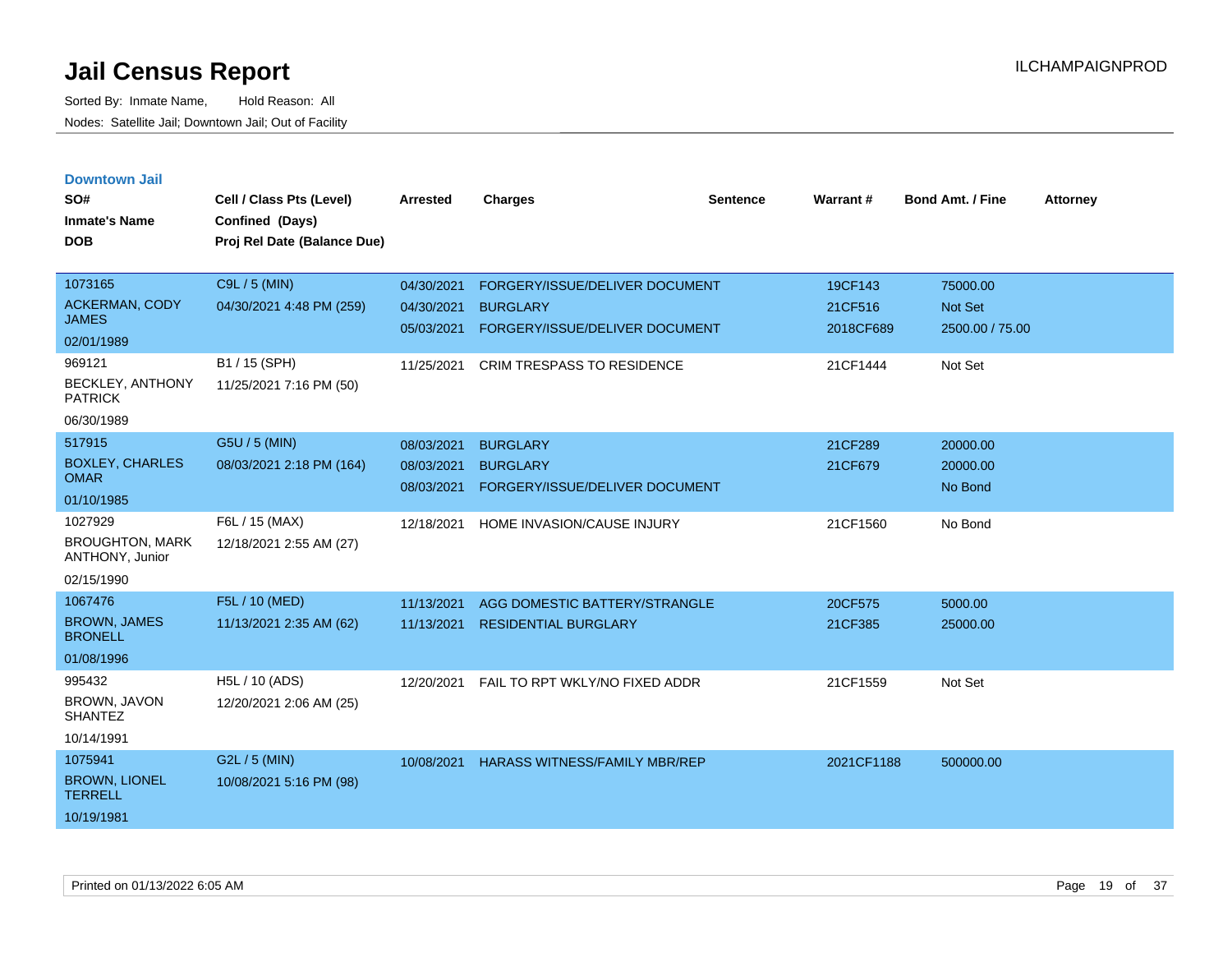Sorted By: Inmate Name, Hold Reason: All Nodes: Satellite Jail; Downtown Jail; Out of Facility

| SO#                                              | Cell / Class Pts (Level)    | <b>Arrested</b> | <b>Charges</b>                           | <b>Sentence</b> | Warrant#  | <b>Bond Amt. / Fine</b> | <b>Attorney</b> |
|--------------------------------------------------|-----------------------------|-----------------|------------------------------------------|-----------------|-----------|-------------------------|-----------------|
| <b>Inmate's Name</b>                             | Confined (Days)             |                 |                                          |                 |           |                         |                 |
| <b>DOB</b>                                       | Proj Rel Date (Balance Due) |                 |                                          |                 |           |                         |                 |
|                                                  |                             |                 |                                          |                 |           |                         |                 |
| 1068812                                          | F1L / 15 (MAX)              | 12/21/2021      | FELON POSS/USE FIREARM PRIOR             |                 | 21CF1568  | Not Set                 |                 |
| <b>BRYANT, DANNY</b><br><b>EUGENE</b>            | 12/21/2021 1:50 PM (24)     |                 | 12/21/2021 AGG DISCHARGE FIREARM/OCC VEH |                 | 21CF741   | Not Set                 |                 |
| 11/22/1989                                       |                             |                 |                                          |                 |           |                         |                 |
| 61904                                            | D4 / 15 (ADS)               | 10/23/2021      | <b>ROBBERY</b>                           |                 | 21CF1287  | Not Set                 |                 |
| <b>BURNETT, TIMOTHY</b><br><b>LYNN</b>           | 10/23/2021 5:43 PM (83)     |                 |                                          |                 |           |                         |                 |
| 09/09/1983                                       |                             |                 |                                          |                 |           |                         |                 |
| 1075361                                          | <b>J6L / 5 (ADS)</b>        | 04/16/2021      | <b>BURGLARY</b>                          |                 | 21CF414   | Not Set                 |                 |
| <b>COWART, TORREY</b><br><b>BENJAMEN, Junior</b> | 04/16/2021 9:17 PM (273)    |                 |                                          |                 |           |                         |                 |
| 11/22/1987                                       |                             |                 |                                          |                 |           |                         |                 |
| 1076276                                          | C8L / 5 (MIN)               | 12/20/2021      | THEFT/CONTROL <\$500/PRIOR               | 2y/6m (DOC)     |           | Not Set                 |                 |
| COX, SEAN MICHAEL                                | 12/20/2021 12:45 PM (25)    | 12/20/2021      | WARRANT OUT OF COUNTY                    |                 | 21CM99    | 3000.00                 |                 |
|                                                  |                             |                 |                                          |                 |           |                         |                 |
| 02/06/1985                                       |                             |                 |                                          |                 |           |                         |                 |
| 1067370                                          | E6L / 15 (MAX)              | 11/05/2021      | FIREARM/FOID INVALID/NOT ELIG            |                 | 21CF1370  | Not Set                 |                 |
| <b>DAVIS, AUSTIN</b><br><b>CHRISTOPHER</b>       | 11/06/2021 12:23 AM (69)    |                 |                                          |                 |           |                         |                 |
| 08/11/1997                                       |                             |                 |                                          |                 |           |                         |                 |
| 1066719                                          | E3L / 10 (MED)              | 06/09/2021      | AGG DOMESTIC BATTERY/STRANGLE            |                 | 21CF310   | 100000.00               |                 |
| DAVIS, TAVEON                                    | 06/09/2021 10:50 PM (219)   | 06/09/2021      | RET THEFT/DISP MERCH/>\$300              |                 | 19CF959   | 5000.00                 |                 |
| <b>CORNELIUS</b>                                 |                             | 06/09/2021      | RETAIL THEFT/DISP MERCH/<\$300           |                 | 19CM897   | 3000.00                 |                 |
| 12/21/1997                                       |                             |                 |                                          |                 |           |                         |                 |
| 001077214                                        | F9U / 15 (MAX)              | 12/20/2021      | <b>MURDER</b>                            |                 | 21CF1572  | Not Set                 |                 |
| DAVIS-MURDOCK,<br><b>ERION VASSHAD</b>           | 12/21/2021 10:13 AM (24)    | 12/22/2021      | PAROLE REVOCATION                        |                 | CH2107977 | Not Set                 |                 |
| 06/22/1998                                       |                             |                 |                                          |                 |           |                         |                 |
| 001078223                                        | G6L / 5 (MIN)               | 11/09/2021      | AGG DUI/NO VALID DL                      |                 | 21CF1382  | Not Set                 |                 |
| DIEGO-MATEO,<br><b>JOAQUIN</b>                   | 11/09/2021 10:52 PM (66)    |                 |                                          |                 |           |                         |                 |
| 01/23/2002                                       |                             |                 |                                          |                 |           |                         |                 |

Printed on 01/13/2022 6:05 AM Page 20 of 37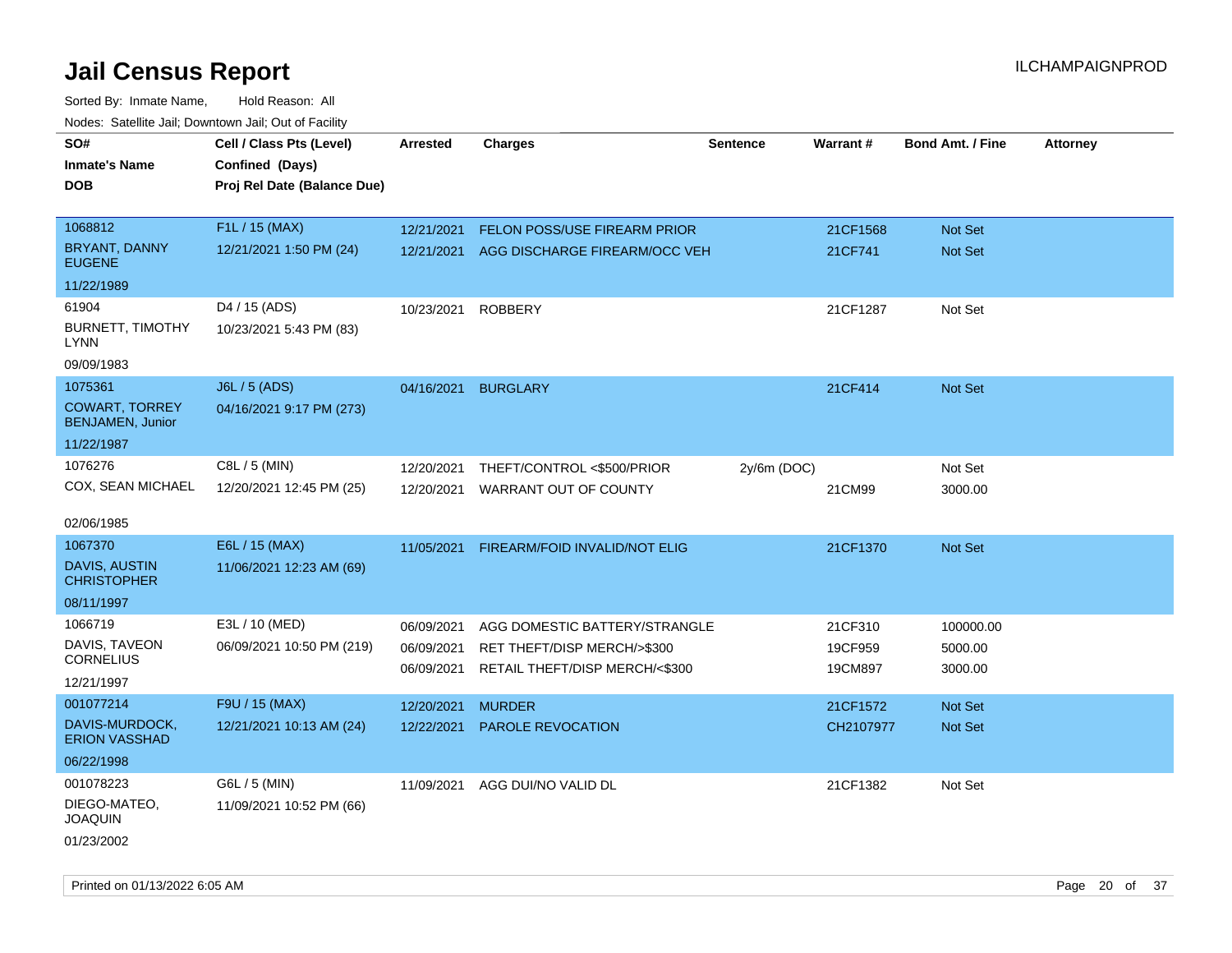Sorted By: Inmate Name, Hold Reason: All Nodes: Satellite Jail; Downtown Jail; Out of Facility

| SO#<br><b>Inmate's Name</b><br><b>DOB</b>                  | Cell / Class Pts (Level)<br>Confined (Days)<br>Proj Rel Date (Balance Due) | <b>Arrested</b>                        | <b>Charges</b>                                                              | <b>Sentence</b> | Warrant#                    | <b>Bond Amt. / Fine</b>         | <b>Attorney</b> |
|------------------------------------------------------------|----------------------------------------------------------------------------|----------------------------------------|-----------------------------------------------------------------------------|-----------------|-----------------------------|---------------------------------|-----------------|
| 571307<br>DOMINGO-<br>CASTANEDA,                           | J3L / 15 (ADS)<br>09/14/2020 11:19 PM (487)                                | 09/14/2020<br>09/14/2020               | <b>CRIM SEXUAL ABUSE/CONSENT</b><br><b>PRED CRIM SEX ASLT/VICTIM &lt;13</b> |                 | 2020CF1026<br>2020CF1025    | Not Set<br><b>Not Set</b>       |                 |
| 09/29/1989                                                 |                                                                            |                                        |                                                                             |                 |                             |                                 |                 |
| 527379<br>DRAKE, MARCELL<br>DEON<br>04/20/1987             | D6 / 15 (ADS)<br>10/25/2021 5:05 PM (81)                                   | 10/25/2021<br>10/27/2021               | ARMED HABITUAL CRIMINAL<br>AGG DOMESTIC BATTERY/STRANGLE                    |                 | 21CF1297<br>21CF1245        | Not Set<br>Not Set              |                 |
| 959292                                                     | K1 / 15 (ADS)                                                              | 04/01/2021                             | ATTEMPT (FIRST DEGREE MURDER)                                               |                 | 2020CF565                   | 2000000.00                      |                 |
| <b>DUNCAN, COREYON</b><br><b>ANTHONY</b>                   | 04/01/2021 8:46 PM (288)                                                   | 12/17/2021 MURDER                      |                                                                             |                 | 21CF1542                    | Not Set                         |                 |
| 01/17/1989                                                 |                                                                            |                                        |                                                                             |                 |                             |                                 |                 |
| 43977<br><b>EMKES, DOUGLAS</b><br>ALAN                     | $15/5$ (MIN)<br>12/20/2021 9:59 AM (25)                                    | 12/20/2021<br>12/20/2021               | AGG FLEEING POLICE/21 MPH OVER<br>PAROLE REVOCATION                         |                 | 21CF1566                    | Not Set<br>No Bond              |                 |
| 06/08/1959                                                 |                                                                            |                                        |                                                                             |                 |                             |                                 |                 |
| 1053207<br>FAUST, JAQUAVEON<br><b>LAVELL</b><br>07/25/1996 | K3 / 15 (SPH)<br>06/06/2019 2:24 PM (953)                                  | 06/06/2019                             | MURDER/INTENT TO KILL/INJURE                                                |                 | 2019-CF849                  | 2000000.00                      |                 |
| 962759                                                     | C7L / 5 (ADS)                                                              | 07/16/2021                             | <b>METH DELIVERY&lt;5 GRAMS</b>                                             |                 | 21CF833                     | Not Set                         |                 |
|                                                            | FINLEY, KEVIN DANTE 07/16/2021 9:44 PM (182)                               | 07/29/2021                             | AGG CRIM SEX ASSAULT/FELONY                                                 |                 | 21CF891                     | No Bond                         |                 |
| 12/28/1988                                                 |                                                                            |                                        |                                                                             |                 |                             |                                 |                 |
| 524764<br><b>FISCUS, ROBERT</b><br><b>LOWELL</b>           | G3L / 5 (MIN)<br>09/18/2021 10:50 AM (118)                                 | 09/18/2021                             | METH DELIVERY/15<100 GRAMS                                                  |                 | 21CF627                     | 50000.00                        |                 |
| 02/17/1986                                                 |                                                                            |                                        |                                                                             |                 |                             |                                 |                 |
| 1068518<br>FULFORD, WILLIE<br>Junior<br>12/12/1963         | G8U / 5 (MIN)<br>12/15/2021 11:16 PM (30)                                  | 12/16/2021<br>12/16/2021<br>12/16/2021 | <b>BURGLARY</b><br><b>BURGLARY</b><br><b>RESIST/OBSTRUCT WITH INJURY</b>    |                 | 21CF54<br>21CF416<br>21C370 | 10000.00<br>10000.00<br>5000.00 |                 |

Printed on 01/13/2022 6:05 AM Page 21 of 37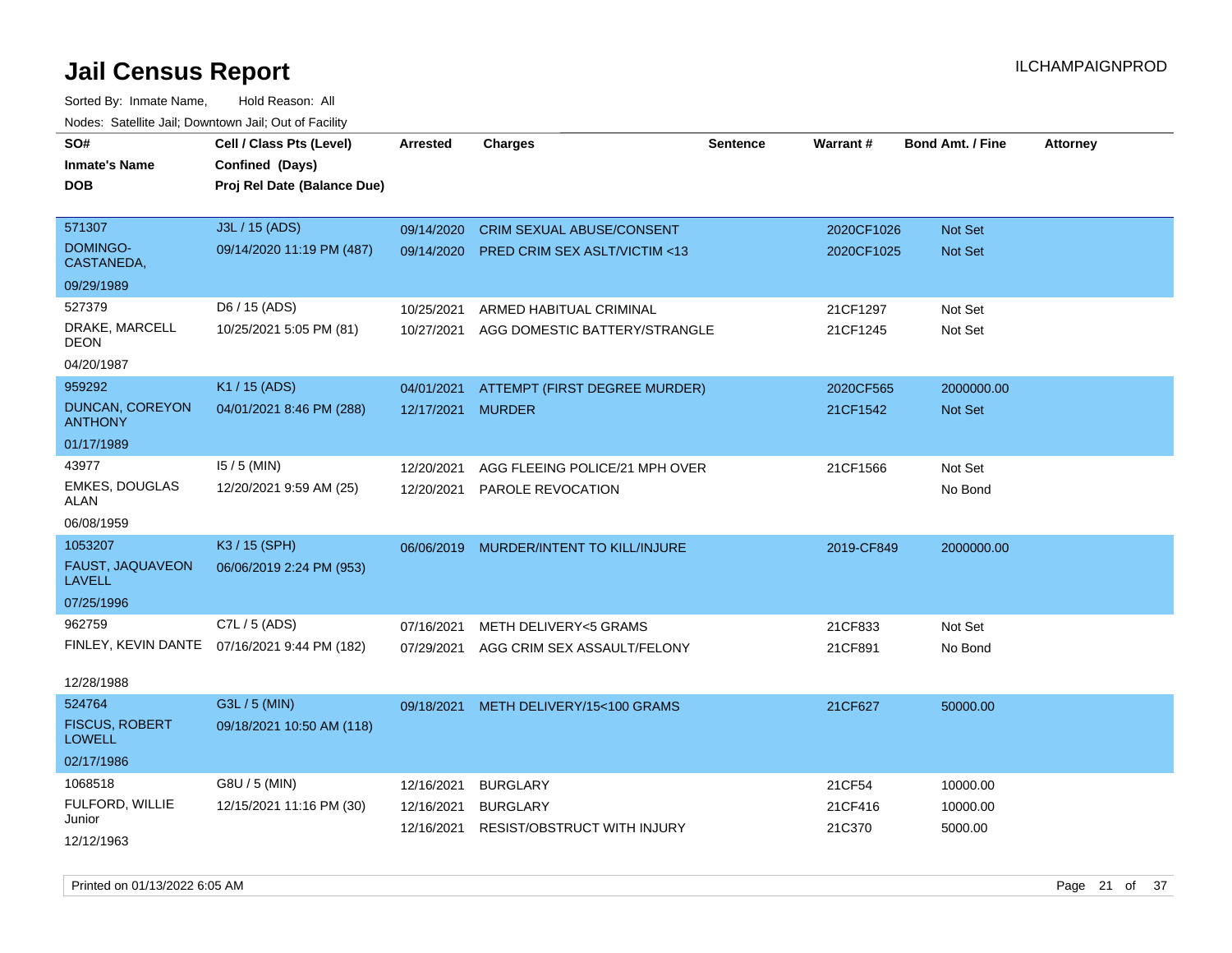Sorted By: Inmate Name, Hold Reason: All Nodes: Satellite Jail; Downtown Jail; Out of Facility

| Noucs. Calcinic Jail, Downtown Jail, Out of Facility |                                             |                 |                                         |                 |           |                         |                 |
|------------------------------------------------------|---------------------------------------------|-----------------|-----------------------------------------|-----------------|-----------|-------------------------|-----------------|
| SO#                                                  | Cell / Class Pts (Level)                    | <b>Arrested</b> | <b>Charges</b>                          | <b>Sentence</b> | Warrant#  | <b>Bond Amt. / Fine</b> | <b>Attorney</b> |
| <b>Inmate's Name</b>                                 | Confined (Days)                             |                 |                                         |                 |           |                         |                 |
| <b>DOB</b>                                           | Proj Rel Date (Balance Due)                 |                 |                                         |                 |           |                         |                 |
|                                                      |                                             |                 |                                         |                 |           |                         |                 |
| 1068917                                              | H1L / 5 (MIN)                               |                 | 08/11/2021 VIO ORDER/PRIOR VIO OF ORDER |                 | 21CF965   | Not Set                 |                 |
| <b>GARCIA, JUAN</b><br>CARLOS                        | 08/11/2021 9:24 PM (156)                    |                 |                                         |                 |           |                         |                 |
| 10/21/1997                                           |                                             |                 |                                         |                 |           |                         |                 |
| 32913                                                | I1 / 15 (ADS)                               | 12/03/2021      | PRED CRIM SEX ASLT/VICTIM <13           |                 | 21CF1481  | Not Set                 |                 |
| GROB, WARREN A,<br>Junior                            | 12/03/2021 4:24 PM (42)                     |                 |                                         |                 |           |                         |                 |
| 12/07/1950                                           |                                             |                 |                                         |                 |           |                         |                 |
| 1073611                                              | G3U / 5 (MIN)                               | 02/09/2021      | MFG 15>100 GR ECSTASY/ANALOG            |                 | 21CF121   | 500000.00               |                 |
| <b>HAYES, CAMERON</b><br><b>TAYLOR MALEEK</b>        | 02/09/2021 3:10 PM (339)                    | 02/09/2021      | DELIVERY OF OR POSSESSION OF W/INT      |                 | 21CF160   | <b>Not Set</b>          |                 |
| 08/10/1998                                           |                                             |                 |                                         |                 |           |                         |                 |
| 544770                                               | D3 / 10 (MED)                               | 08/14/2021      | AGG DOMESTIC BATTERY/STRANGLE           |                 | 2021CF514 | 25000.00                |                 |
| HAYES, DEVON<br><b>JERMAINE</b>                      | 08/14/2021 2:56 AM (153)                    | 08/14/2021      | AGGRAVATED DOMESTIC BATTERY             |                 | 21CF977   | No Bond                 |                 |
| 11/07/1987                                           |                                             |                 |                                         |                 |           |                         |                 |
| 972300                                               | F6U / 10 (MED)                              | 12/22/2021      | <b>RESIDENTIAL BURGLARY</b>             |                 | 18CF1691  | 25000.00                |                 |
| <b>HOLT, MICHAEL</b><br>TERRELL                      | 12/22/2021 8:36 AM (23)                     | 12/22/2021      | AGG CRIM SEX ABUSE/VICTIM <9            |                 | 19CF1277  | 250000.00               |                 |
| 12/25/1989                                           |                                             |                 |                                         |                 |           |                         |                 |
| 1063119                                              | J5L / 10 (MED)                              | 11/05/2021      | <b>BURGLARY</b>                         |                 | 2018CF877 | 10000.00                |                 |
| HUNT, KHALLEEL<br>MALIK                              | 11/05/2021 7:47 AM (70)                     |                 |                                         |                 |           |                         |                 |
| 03/28/1999                                           |                                             |                 |                                         |                 |           |                         |                 |
| 001077437                                            | F1U / 10 (MED)                              | 08/23/2021      | DOM BTRY/CONTACT/1-2 PRECONV            |                 | 21CF1025  | <b>Not Set</b>          |                 |
| <b>JOHNSON, ANTONIO</b><br>LASHAUN                   | 08/23/2021 7:48 PM (144)                    |                 |                                         |                 |           |                         |                 |
| 01/06/1980                                           |                                             |                 |                                         |                 |           |                         |                 |
| 1073894                                              | E1U / 10 (ADS)                              | 09/09/2021      | VIOLATE SEX OFFENDER REGIS/2+           |                 | 2021CF920 | 10000.00                |                 |
|                                                      | JOKICH, ANTON VEGO 09/09/2021 2:14 PM (127) |                 |                                         |                 |           |                         |                 |

05/30/1969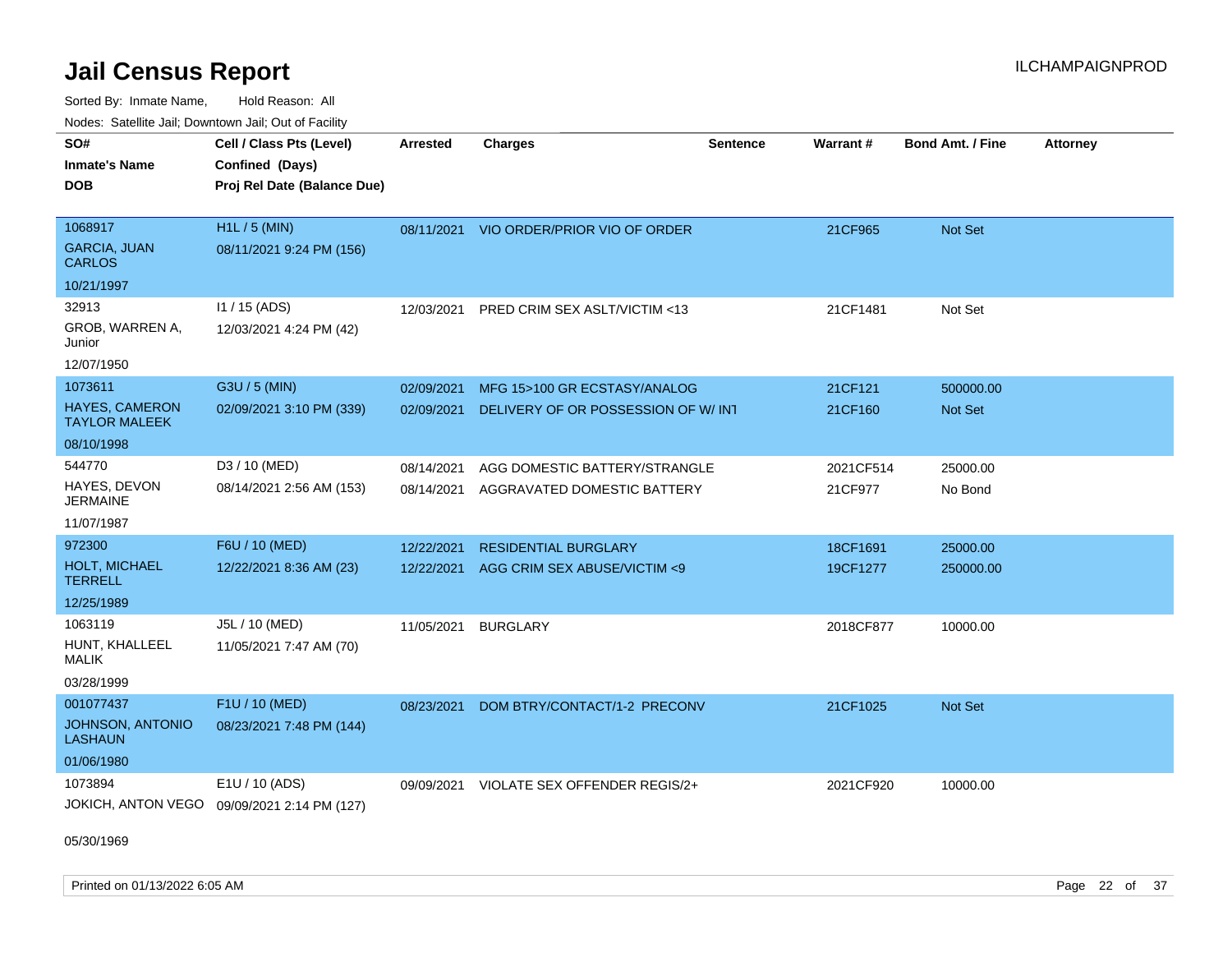| roaco. Catolino dall, Downtown dall, Out of Fability |                             |                 |                                           |                 |           |                         |                 |
|------------------------------------------------------|-----------------------------|-----------------|-------------------------------------------|-----------------|-----------|-------------------------|-----------------|
| SO#                                                  | Cell / Class Pts (Level)    | <b>Arrested</b> | <b>Charges</b>                            | <b>Sentence</b> | Warrant#  | <b>Bond Amt. / Fine</b> | <b>Attorney</b> |
| <b>Inmate's Name</b>                                 | Confined (Days)             |                 |                                           |                 |           |                         |                 |
| <b>DOB</b>                                           | Proj Rel Date (Balance Due) |                 |                                           |                 |           |                         |                 |
|                                                      |                             |                 |                                           |                 |           |                         |                 |
| 24308                                                | D <sub>2</sub> / 15 (MAX)   | 06/03/2021      | <b>ROBBERY</b>                            |                 | 21CF625   | No Bond                 |                 |
| <b>KWIATKOWSKI,</b><br><b>ROBERT JOHN</b>            | 06/03/2021 10:40 PM (225)   |                 |                                           |                 |           |                         |                 |
| 08/08/1963                                           |                             |                 |                                           |                 |           |                         |                 |
| 001078693                                            | G1U / 5 (MIN)               | 12/19/2021      | <b>RETAIL THEFT</b>                       |                 | 2021CF422 | 20000.00                |                 |
| LARGE, JOSHUA DALE 12/19/2021 4:54 AM (26)           |                             | 12/19/2021      | RECEIVE/POSS/SELL STOLEN VEH              |                 | 21CF1555  | Not Set                 |                 |
|                                                      |                             | 12/19/2021      | <b>RETAIL THEFT</b>                       |                 | 2021CM216 | 5000.00                 |                 |
| 10/27/1985                                           |                             |                 |                                           |                 |           |                         |                 |
| 26787                                                | F4U / 10 (MED)              | 12/18/2021      | <b>RESIDENTIAL BURGLARY</b>               |                 | 21CF1558  | Not Set                 |                 |
| LAURENT, JOHN<br><b>WAYNE</b>                        | 12/18/2021 9:30 PM (27)     |                 |                                           |                 |           |                         |                 |
| 02/01/1967                                           |                             |                 |                                           |                 |           |                         |                 |
| 29681                                                | J2L / 15 (ADS)              | 07/14/2020      | PREDATORY CRIMINAL SEX ASSLT/CHILD        |                 | 20CF-781  | 250000.00               |                 |
| LENOIR, JOHN<br><b>CHRISTOPHER</b>                   | 07/14/2020 12:51 PM (549)   |                 |                                           |                 |           |                         |                 |
| 04/20/1966                                           |                             |                 |                                           |                 |           |                         |                 |
| 001078320                                            | J1L / 10 (SPH)              | 11/23/2021      | <b>RESIST/OBSTRUCTING A PEACE OFFICEF</b> |                 | 21CM539   | Not Set                 |                 |
| <b>MARSH, PAUL</b><br>OLUFUNMILAYO                   | 11/23/2021 2:32 PM (52)     |                 |                                           |                 |           |                         |                 |
| 07/13/1994                                           |                             |                 |                                           |                 |           |                         |                 |
| 45113                                                | E2L / 15 (MAX)              | 11/20/2021      | ARMED HABITUAL CRIMINAL                   |                 | 21CF1424  | No Bond                 |                 |
| MARTIN, JEREMIAH<br><b>FRANCIS</b>                   | 11/20/2021 1:18 AM (55)     |                 |                                           |                 |           |                         |                 |
| 01/18/1977                                           |                             |                 |                                           |                 |           |                         |                 |
| 1063030                                              | $13/15$ (ADS)               | 12/20/2021      | <b>MURDER</b>                             |                 | 21CF1571  | Not Set                 |                 |
| MASON, RYAN ONEIAL 12/21/2021 9:30 AM (24)           |                             | 12/22/2021      | PAROLE REVOCATION                         |                 | CH2107979 | <b>Not Set</b>          |                 |
|                                                      |                             |                 |                                           |                 |           |                         |                 |
| 02/22/1991                                           |                             |                 |                                           |                 |           |                         |                 |
| 1066623                                              | G6U / 5 (MIN)               | 11/17/2021      | MFG/DEL 15<100 GR COCA/ANALOG             |                 | 17CF1093  | 75000.00                |                 |
| MATA-OROZCO,<br><b>OLEGARIO</b>                      | 11/17/2021 5:08 PM (58)     |                 |                                           |                 |           |                         |                 |
| 03/06/1995                                           |                             |                 |                                           |                 |           |                         |                 |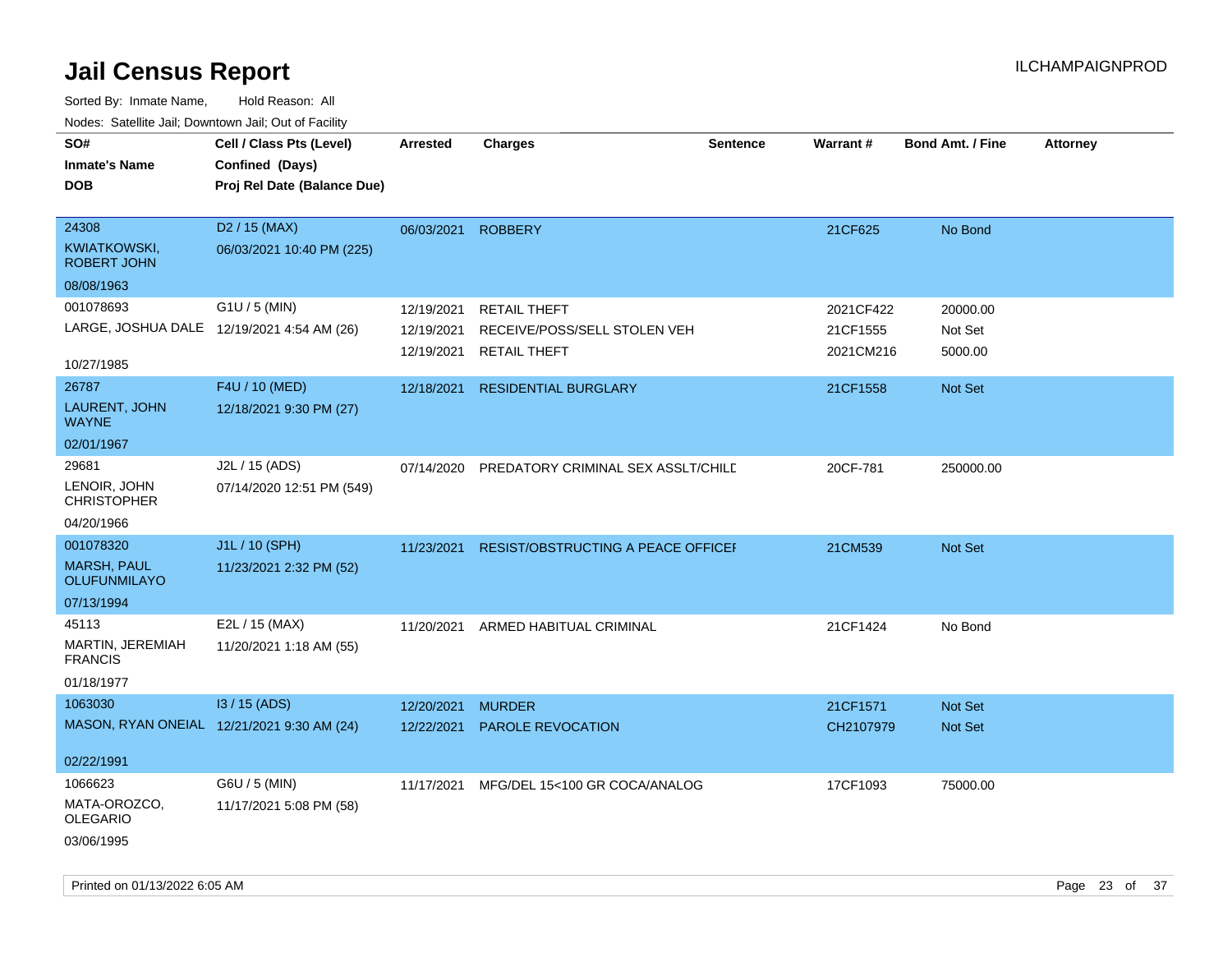Sorted By: Inmate Name, Hold Reason: All

Nodes: Satellite Jail; Downtown Jail; Out of Facility

| $1100000$ . Catomic ban, Bowmown ban, Oat of Fability      |                                                                            |                          |                                                                |                 |                     |                         |                 |
|------------------------------------------------------------|----------------------------------------------------------------------------|--------------------------|----------------------------------------------------------------|-----------------|---------------------|-------------------------|-----------------|
| SO#<br><b>Inmate's Name</b><br><b>DOB</b>                  | Cell / Class Pts (Level)<br>Confined (Days)<br>Proj Rel Date (Balance Due) | <b>Arrested</b>          | <b>Charges</b>                                                 | <b>Sentence</b> | Warrant#            | <b>Bond Amt. / Fine</b> | <b>Attorney</b> |
| 001078249<br>MCCLENDON, CALVIN<br>M                        | B3 / 10 (MED)<br>08/07/2021 8:56 AM (160)                                  | 08/07/2021               | FELON POSS/USE WEAPON/FIREARM                                  |                 | 21CF947             | Not Set                 |                 |
| 04/29/1990                                                 |                                                                            |                          |                                                                |                 |                     |                         |                 |
| 40235<br>MERRIWEATHER,<br><b>MARCUS TODD</b><br>11/28/1967 | G9U / 5 (MIN)<br>10/04/2021 4:41 PM (102)                                  | 10/04/2021               | AGG DUI/4                                                      |                 | 2021CF1145          | 35000.00                |                 |
| 1040273                                                    | E5U / 15 (ADS)                                                             |                          |                                                                |                 |                     |                         |                 |
| METCALFE, LANELL<br><b>JARON</b>                           | 09/30/2021 11:32 PM (106)                                                  | 09/30/2021               | <b>PRED CRIM SEX ASLT/VICTIM &lt;13</b>                        |                 | 21CF329             | 500000.00               |                 |
| 09/22/1988                                                 |                                                                            |                          |                                                                |                 |                     |                         |                 |
| 1075635<br>MILES, DEVLON VON,<br>Junior                    | B <sub>2</sub> / 10 (ADS)<br>05/11/2021 10:39 PM (248)                     | 05/11/2021<br>05/11/2021 | AGG DISCHARGE FIREARM/OCC VEH<br>MFG/DEL CANNABIS/30-500 GRAMS |                 | 21CF538<br>20CF1402 | Not Set<br>100000.00    |                 |
| 11/04/2000                                                 |                                                                            |                          |                                                                |                 |                     |                         |                 |
| 48033<br>MOORE,<br><b>CHRISTOPHER ALLEN</b>                | C6L / 5 (ADS)<br>12/04/2021 4:38 PM (41)                                   | 12/04/2021               | DOMESTIC BATTERY/OTHER PRIOR                                   | 4y (DOC)        | 21CF1482            | <b>Not Set</b>          |                 |
| 07/02/1976                                                 |                                                                            |                          |                                                                |                 |                     |                         |                 |
| 1069209<br>MOORE, DEVONTE<br>JAMAL<br>09/24/1995           | 14 / 10 (ADS)<br>04/07/2021 6:25 PM (282)                                  | 04/07/2021               | AGG BATTERY/GREAT BODILY HARM                                  |                 | 21CF376             | Not Set                 |                 |
| 1074169                                                    | F4L / 10 (MED)                                                             | 12/21/2021               | AGGRAVATED DOMESTIC BATTERY                                    |                 | 21CF1567            | Not Set                 |                 |
| PANZER, IAN RICHARD 12/21/2021 2:24 PM (24)<br>07/04/1988  |                                                                            |                          |                                                                |                 |                     |                         |                 |
| 1022441                                                    | H6L / 10 (ADS)                                                             | 10/27/2021               | AGG BATTERY/PEACE OFFICER                                      |                 | 2021 CF 12          | No Bond                 |                 |
| PICKENS, DONTRELL<br><b>DEMAR</b><br>12/10/1993            | 10/27/2021 1:39 PM (79)                                                    | 10/27/2021               | AGG BATTERY/PEACE OFFICER                                      |                 | 2020 CF 1488        | No Bond                 |                 |
|                                                            |                                                                            |                          |                                                                |                 |                     |                         |                 |

Printed on 01/13/2022 6:05 AM Page 24 of 37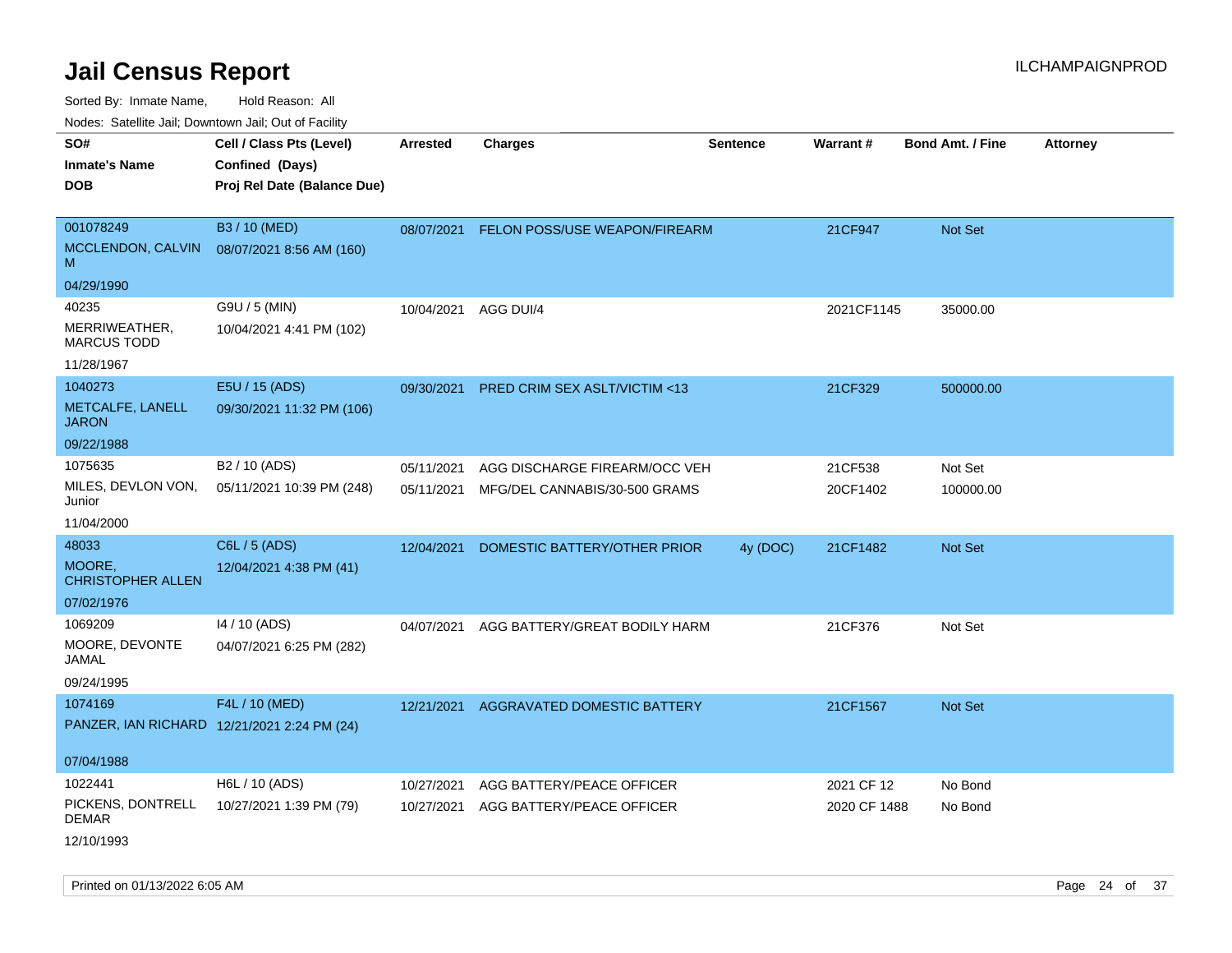| SO#                                     | Cell / Class Pts (Level)                       | <b>Arrested</b> | <b>Charges</b>                | <b>Sentence</b> | Warrant#   | <b>Bond Amt. / Fine</b> | <b>Attorney</b> |
|-----------------------------------------|------------------------------------------------|-----------------|-------------------------------|-----------------|------------|-------------------------|-----------------|
| <b>Inmate's Name</b>                    | Confined (Days)<br>Proj Rel Date (Balance Due) |                 |                               |                 |            |                         |                 |
| DOB                                     |                                                |                 |                               |                 |            |                         |                 |
| 1072114                                 | A1U / 15 (SPH)                                 | 01/17/2021      | ATTEMPT (FIRST DEGREE MURDER) |                 | 2021CF65   | Not Set                 |                 |
| ROBINSON, DONNELL                       | 01/17/2021 2:40 PM (362)                       | 01/17/2021      | ARMED ROBBERY/NO FIREARM      |                 | 2020CF824  | 75000.00                |                 |
| <b>LEVON</b>                            |                                                | 02/17/2021      | AGGRAVATED BATTERY            | 4y (DOC)        |            | 250000.00               |                 |
| 10/23/2000                              |                                                |                 |                               |                 |            |                         |                 |
| 1068592                                 | J7L / 15 (ADS)                                 | 11/12/2021      | <b>BURGLARY</b>               |                 | 21CF1393   | Not Set                 |                 |
| ROSS, TEVONTAE<br><b>TERRANCE</b>       | 11/12/2021 8:41 AM (63)                        |                 |                               |                 |            |                         |                 |
| 12/15/1998                              |                                                |                 |                               |                 |            |                         |                 |
| 59178                                   | F8L / 15 (MAX)                                 | 12/13/2021      | AGG DISCHARGE FIREARM/OCC VEH |                 | 21CF1274   | 1500000.00              |                 |
| SANDERS, MICHAEL<br><b>JEAN</b>         | 12/13/2021 4:17 PM (32)                        |                 |                               |                 |            |                         |                 |
| 12/22/1967                              |                                                |                 |                               |                 |            |                         |                 |
| 001078704                               | F9L / 15 (MAX)                                 | 12/21/2021      | MURDER/INTENT TO KILL/INJURE  |                 | 21CF1575   | Not Set                 |                 |
| SHORTER, JAQUAN<br><b>MAURICE</b>       | 12/23/2021 1:23 AM (22)                        |                 |                               |                 |            |                         |                 |
| 10/08/1998                              |                                                |                 |                               |                 |            |                         |                 |
| 1057312                                 | G2U / 5 (MIN)                                  | 11/10/2021      | <b>HOME INVASION/FIREARM</b>  |                 | 21CF1388   | Not Set                 |                 |
| <b>STARKS, RAMEON</b><br><b>TAHZIER</b> | 11/10/2021 9:51 PM (65)                        | 11/30/2021      | THEFT                         |                 | 21CF1194   | 100000.00               |                 |
| 12/18/1996                              |                                                |                 |                               |                 |            |                         |                 |
| 1051104                                 | G4U / 5 (MIN)                                  | 05/26/2021      | METH DELIVERY/5<15 GRAMS      |                 | 21CF598    | Not Set                 |                 |
| STOVER, ANDREW                          | 05/27/2021 12:59 AM (232)                      | 05/26/2021      | DRIVING ON REVOKED LICENSE    |                 | 21TR4000   | Not Set                 |                 |
| WADE                                    |                                                | 05/26/2021      | <b>BURGLARY</b>               |                 | 21CF667    | Not Set                 |                 |
| 07/20/1994                              |                                                |                 |                               |                 |            |                         |                 |
| 001078182                               | G7L / 5 (MIN)                                  | 12/20/2021      | DRIVING ON REVOKED LICENSE    |                 | 2021CF800  | No Bond                 |                 |
| <b>STRONG, KEVIN</b><br><b>GARDNER</b>  | 12/20/2021 4:34 PM (25)                        |                 |                               |                 |            |                         |                 |
| 02/12/1963                              | 3/19/2022 (0.00)                               |                 |                               |                 |            |                         |                 |
| 65920                                   | F3L / 15 (MAX)                                 | 12/21/2021      | ARMED ROBBERY/ARMED W/FIREARM |                 | 2021CF1543 | 100000.00               |                 |
| TAPSCOTT,<br><b>CORNELIUS</b>           | 12/21/2021 10:57 PM (24)                       |                 |                               |                 |            |                         |                 |
| 07/14/1985                              |                                                |                 |                               |                 |            |                         |                 |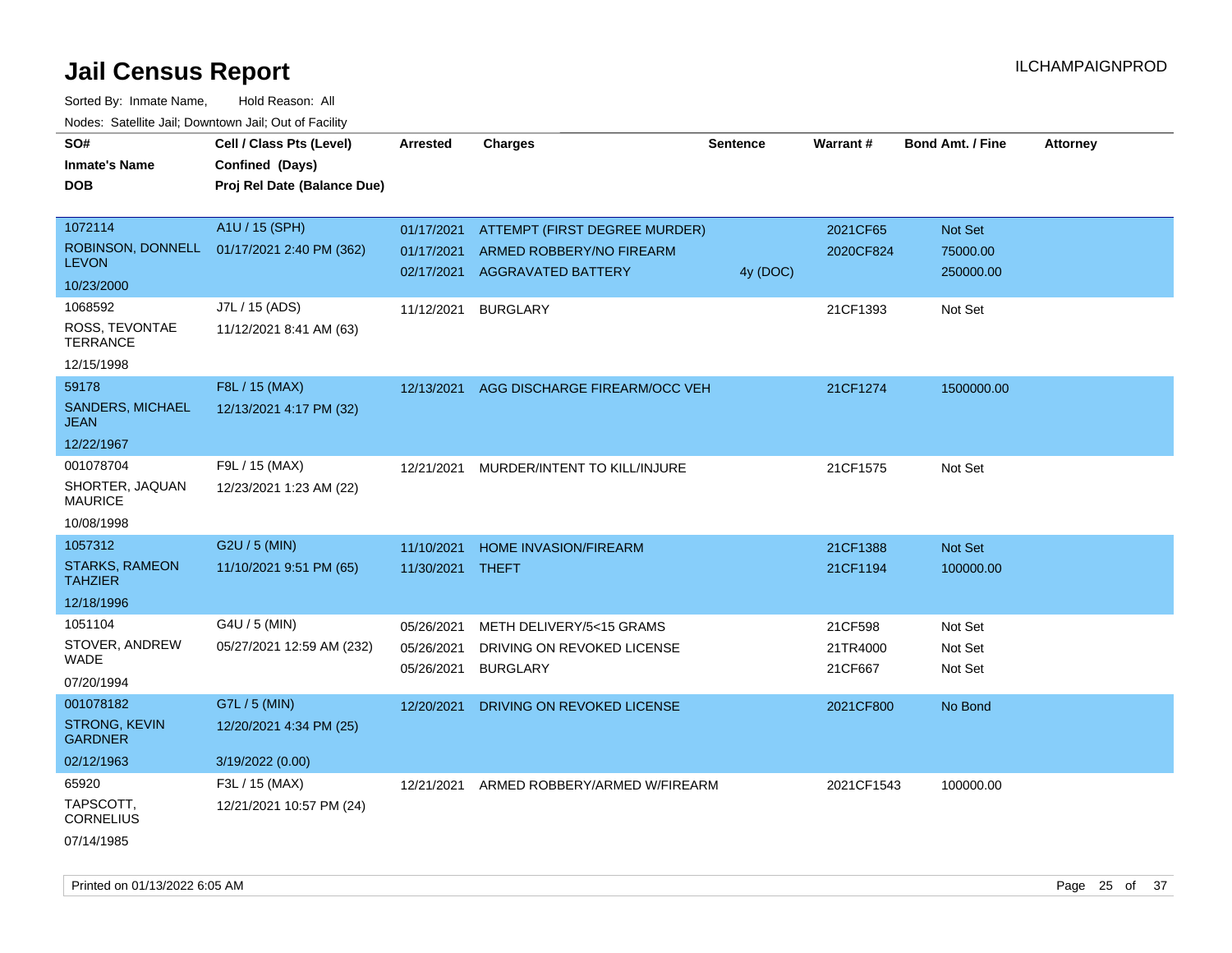| SO#<br>Inmate's Name<br><b>DOB</b>               | Cell / Class Pts (Level)<br>Confined (Days)<br>Proj Rel Date (Balance Due) | <b>Arrested</b> | <b>Charges</b>                 | <b>Sentence</b> | Warrant#   | <b>Bond Amt. / Fine</b> | Attorney |
|--------------------------------------------------|----------------------------------------------------------------------------|-----------------|--------------------------------|-----------------|------------|-------------------------|----------|
| 1068839<br><b>TAYLOR, LONDON</b><br><b>JAVON</b> | F7U / 15 (MAX)<br>08/07/2020 10:30 AM (525)                                | 08/07/2020      | <b>HOMICIDE</b>                |                 | 2020-CF851 | 1000000.00              |          |
| 08/16/1999                                       |                                                                            |                 |                                |                 |            |                         |          |
| 1004142<br>TOY, KAYON LARENZ                     | F7L / 15 (MAX)<br>10/22/2021 1:01 PM (84)                                  | 10/27/2021      | POSSESSION OF METH/15<100GRAMS |                 | 2021CF1298 | 1500000.00              |          |
| 09/12/1991                                       |                                                                            |                 |                                |                 |            |                         |          |
| 1056971                                          | D1 / 10 (ADS)                                                              | 08/07/2021      | FELON POSS/USE WEAPON/FIREARM  |                 | 21CF948    | No Bond                 |          |
| <b>TRAVIS, DENZEL</b><br><b>DANTRELL</b>         | 08/07/2021 7:36 AM (160)                                                   | 08/08/2021      | AGG BATTERY/PUBLIC PLACE       |                 | 2020CF647  | 25000.00                |          |
| 03/21/1993                                       |                                                                            |                 |                                |                 |            |                         |          |
| 001078250<br>TRAVIS, JORDAN<br><b>TESHAUN</b>    | F2L / 10 (MED)<br>08/07/2021 10:27 AM (160)                                | 08/07/2021      | FELON POSS WEAPON/BODY ARMOR   |                 | 21CF950    | Not Set                 |          |
| 03/03/1996                                       |                                                                            |                 |                                |                 |            |                         |          |
| 56994                                            | A2L / 15 (SPH)                                                             | 12/09/2021      | STALKING/CAUSE FEAR FOR SAFETY |                 | 21CF1514   | <b>Not Set</b>          |          |
| <b>TURNER, ROBERT</b><br>EARL, Senior            | 12/09/2021 9:23 PM (36)                                                    | 12/13/2021      | PAROLE REVOCATION              |                 | CH2107735  | Not Set                 |          |
| 09/07/1982                                       |                                                                            |                 |                                |                 |            |                         |          |
| 30108                                            | J4L / 15 (ADS)                                                             | 07/30/2021      | <b>MURDER</b>                  |                 | 21CF902    | 2000000.00              |          |
| VANDYKE, DARYL<br><b>ANTHONY</b>                 | 07/30/2021 8:29 PM (168)                                                   |                 |                                |                 |            |                         |          |
| 10/04/1965                                       |                                                                            |                 |                                |                 |            |                         |          |
| 968681                                           | D5 / 15 (ADS)                                                              | 08/27/2021      | AGG CRIM SX AB/VIC 13<18/TRUST |                 | 2020CF499  | 250000.00               |          |
| <b>WADE, DEMETRIUS</b><br>DARYL                  | 08/27/2021 2:25 AM (140)                                                   | 08/27/2021      | INDIRECT CRIMINAL CONTEMPT     | 3y(DOC)         | 2021CC16   | No Bond                 |          |
| 01/07/1987                                       |                                                                            |                 |                                |                 |            |                         |          |
| 1070904                                          | G7U / 5 (MIN)                                                              | 10/28/2021      | <b>BURGLARY</b>                | 3y (DOC)        | 2021CF321  | 15000.00                |          |
| WANKEL, JONAH<br><b>JAMES</b>                    | 10/28/2021 3:42 AM (78)                                                    |                 |                                |                 |            |                         |          |
| 12/15/1993                                       |                                                                            |                 |                                |                 |            |                         |          |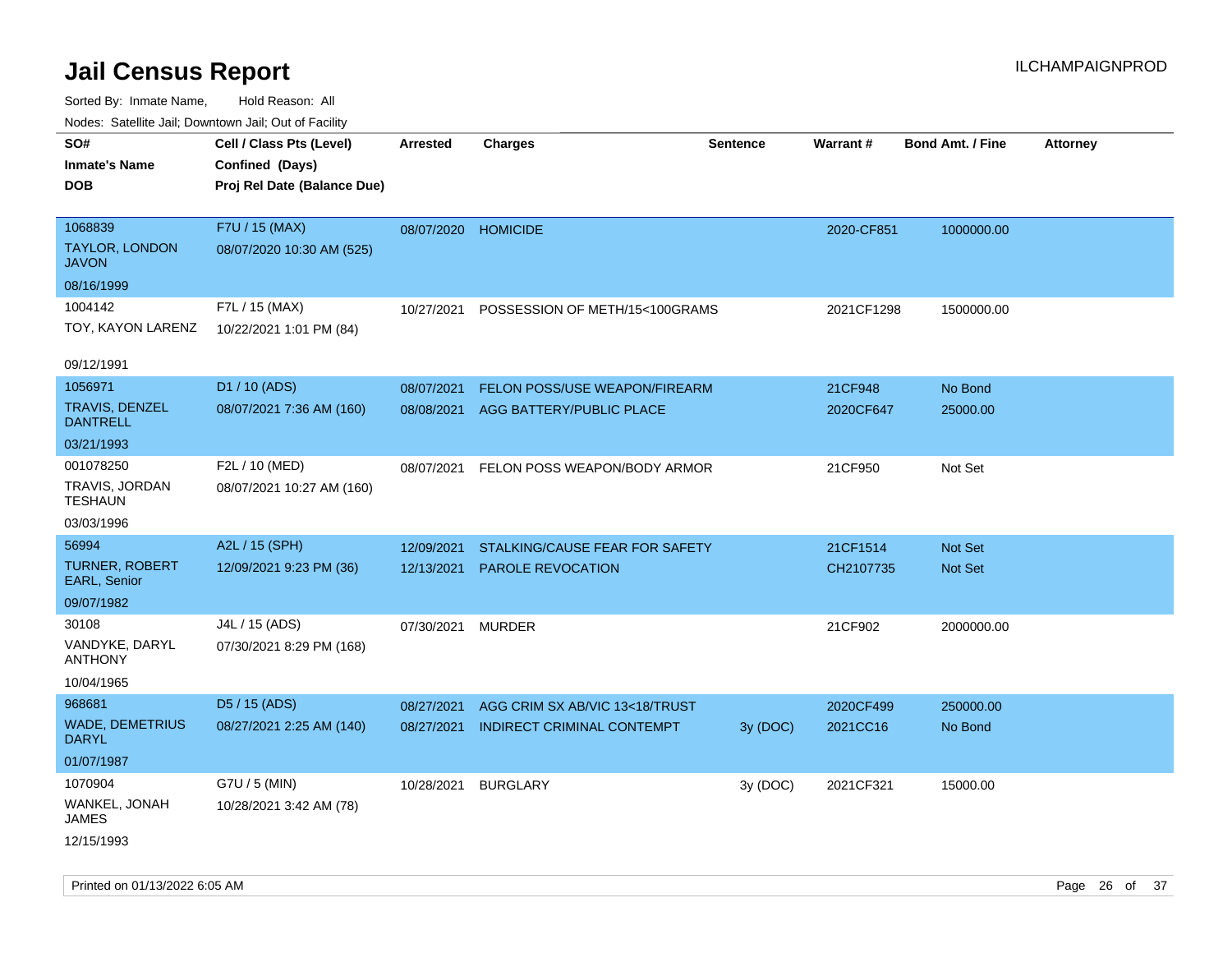| SO#                                        | Cell / Class Pts (Level)    | Arrested   | Charges                         | <b>Sentence</b> | Warrant#    | <b>Bond Amt. / Fine</b> | <b>Attorney</b> |
|--------------------------------------------|-----------------------------|------------|---------------------------------|-----------------|-------------|-------------------------|-----------------|
| <b>Inmate's Name</b>                       | Confined (Days)             |            |                                 |                 |             |                         |                 |
| <b>DOB</b>                                 | Proj Rel Date (Balance Due) |            |                                 |                 |             |                         |                 |
|                                            |                             |            |                                 |                 |             |                         |                 |
| 1070971                                    | H3L / 5 (ADS)               | 12/07/2021 | <b>IDENTITY THEFT/&lt;\$300</b> |                 | 20CF922     | Not Set                 |                 |
| <b>WEIR, CLINTON</b><br><b>HOWARD</b>      | 12/08/2021 3:45 AM (37)     | 12/07/2021 | <b>RECKLESS DRIVING</b>         |                 | 19TR2348    | Not Set                 |                 |
| 03/15/1983                                 |                             |            |                                 |                 |             |                         |                 |
| 1058072                                    | A2U / 15 (SPH)              | 02/25/2021 | ARMED HABITUAL CRIMINAL         |                 |             | Not Set                 |                 |
| <b>WILLIAMS, KENNETH</b><br><b>BERNARD</b> | 02/25/2021 3:24 PM (323)    |            |                                 |                 |             |                         |                 |
| 10/04/1985                                 |                             |            |                                 |                 |             |                         |                 |
| 9326                                       | $12/5$ (ADS)                | 06/14/2021 | <b>BURGLARY</b>                 |                 | 2020-CF-625 | Not Set                 |                 |
| YOUNG, ANTHONY<br><b>PAUL</b>              | 06/14/2021 12:07 PM (214)   |            |                                 |                 |             |                         |                 |
| 03/13/1954                                 |                             |            |                                 |                 |             |                         |                 |
| <b>Total Downtown Jail: 66</b>             |                             | Males: 66  | Unknown: 0<br>Females: 0        |                 |             |                         |                 |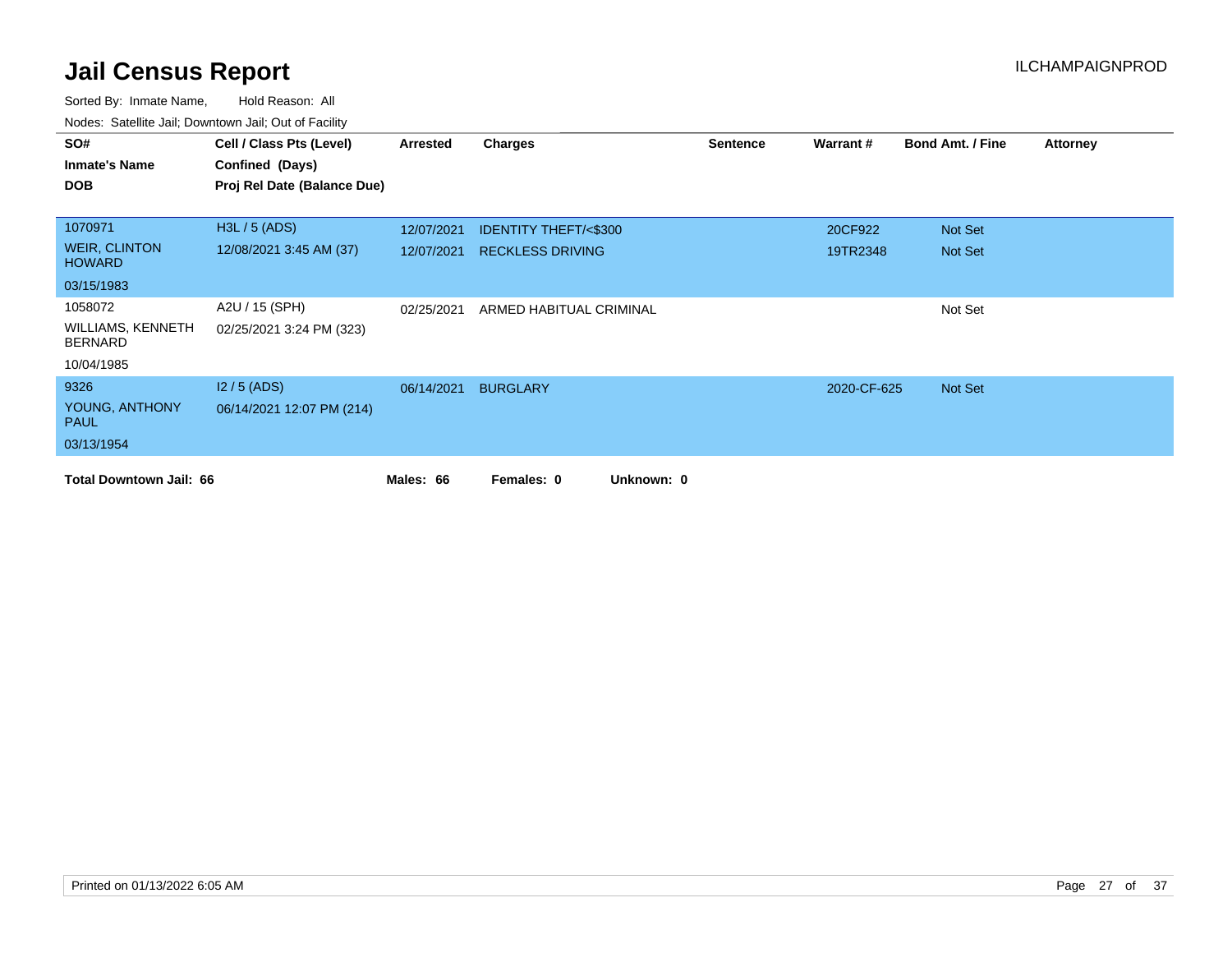|  | <b>Out of Facility</b> |  |
|--|------------------------|--|

| SO#<br><b>Inmate's Name</b><br><b>DOB</b> | Cell / Class Pts (Level)<br>Confined (Days)<br>Proj Rel Date (Balance Due) | <b>Arrested</b> | <b>Charges</b>                      | <b>Sentence</b> | Warrant#  | <b>Bond Amt. / Fine</b> | <b>Attorney</b> |
|-------------------------------------------|----------------------------------------------------------------------------|-----------------|-------------------------------------|-----------------|-----------|-------------------------|-----------------|
| 61095<br>AMOS, DERRICK                    | <b>DEW / 10 (ADS)</b><br>05/02/2021 9:02 PM (257)                          | 05/02/2021      | <b>HOME INVASION/CAUSE INJURY</b>   |                 | 2021CF323 | 100000.00               |                 |
| <b>JAMES</b><br>06/12/1985                |                                                                            |                 |                                     |                 |           |                         |                 |
| 19971                                     | EHD                                                                        | 11/09/2021      | DRIVING RVK/SUSP DUI/SSS 4-9        |                 | 2021CF968 | Not Set                 |                 |
| <b>LYNN</b>                               | BARNESKE, RAYMOND 11/09/2021 9:32 AM (66)                                  |                 |                                     |                 |           |                         |                 |
| 08/17/1961                                | 5/6/2022 (0.00)                                                            |                 |                                     |                 |           |                         |                 |
| 516062                                    | <b>DEW / 15 (MAX)</b>                                                      | 02/22/2021      | AGG DISCH FIR/VEH/PC OFF/FRMAN      |                 | 21CF210   | No Bond                 |                 |
| <b>BENNETT, JOHN</b><br><b>MICHAEL</b>    | 02/22/2021 10:47 AM (326)                                                  | 02/22/2021      | PHONE HARASSMENT/2+                 |                 | 20CF194   | 5000.00                 |                 |
| 04/30/1986                                |                                                                            |                 |                                     |                 |           |                         |                 |
| 33993                                     | DEW / 10 (MED)                                                             | 06/14/2021      | AGGRAVATED DOMESTIC BATTERY         |                 | 21CF688   | Not Set                 |                 |
| <b>BOOKER, STEPHON</b>                    | 06/14/2021 7:42 PM (214)                                                   | 06/14/2021      | POSSESSING A CONTROLLED SUBSTAND    |                 | 21CF657   | Not Set                 |                 |
| <b>MONTELL</b><br>06/11/1971              |                                                                            | 06/14/2021      | PAROLE REVOCATION                   |                 | CH2103612 | No Bond                 |                 |
| 1074315                                   | <b>DEW / 15 (MAX)</b>                                                      | 07/27/2021      | AGG DISCHARGE FIREARM/VEH/SCH       |                 | 21CF927   | <b>Not Set</b>          |                 |
| <b>BRIGGS, PATRICK</b><br><b>MONTAY</b>   | 08/03/2021 4:56 PM (164)                                                   |                 |                                     |                 |           |                         |                 |
| 08/05/2001                                |                                                                            |                 |                                     |                 |           |                         |                 |
| 001078065                                 | KAN / 10 (ADS)                                                             | 06/17/2021      | AGG BATTERY/DISCHARGE FIREARM       |                 | 21CF704   | 1000000.00              |                 |
| <b>BROWN, CHARMAN</b><br><b>LAKEEF</b>    | 06/17/2021 12:32 PM (211)                                                  |                 |                                     |                 |           |                         |                 |
| 11/30/2002                                |                                                                            |                 |                                     |                 |           |                         |                 |
| 1038554                                   | <b>KAN / 15 (MAX)</b>                                                      | 08/18/2021      | <b>ARMED HABITUAL CRIMINAL</b>      |                 | 21CF1162  | Not Set                 |                 |
| <b>BROWN, CORRION</b><br><b>DEVONTAE</b>  | 08/18/2021 5:40 PM (149)                                                   | 08/18/2021      | DELIVERY OF OR POSSESSION OF W/ INT |                 | 21CF1009  | No Bond                 |                 |
| 04/19/1995                                |                                                                            |                 |                                     |                 |           |                         |                 |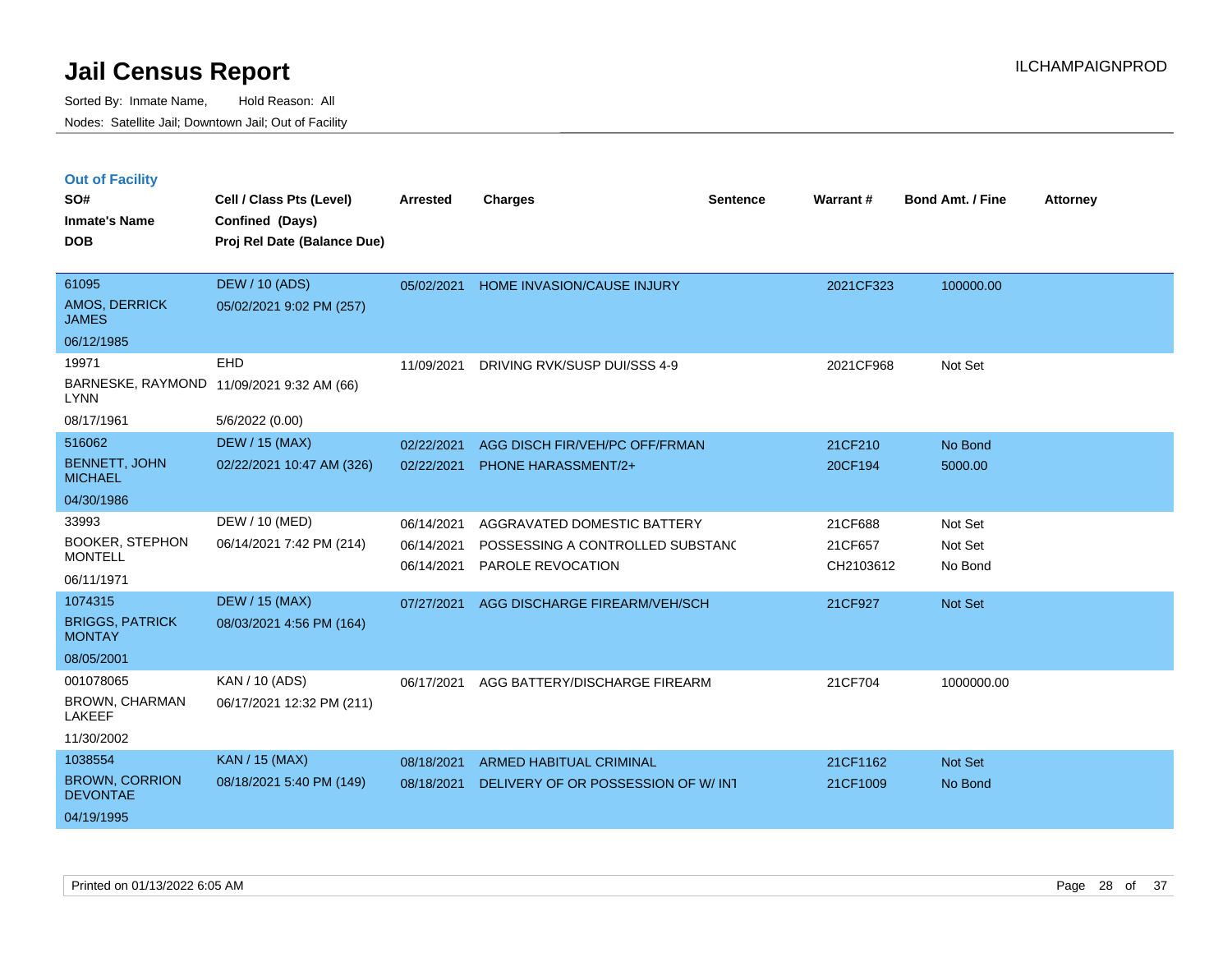| rouco. Calcillo Jali, Downtown Jali, Out of Facility |                             |                 |                                          |                 |            |                         |                 |
|------------------------------------------------------|-----------------------------|-----------------|------------------------------------------|-----------------|------------|-------------------------|-----------------|
| SO#                                                  | Cell / Class Pts (Level)    | <b>Arrested</b> | <b>Charges</b>                           | <b>Sentence</b> | Warrant#   | <b>Bond Amt. / Fine</b> | <b>Attorney</b> |
| Inmate's Name                                        | Confined (Days)             |                 |                                          |                 |            |                         |                 |
| DOB                                                  | Proj Rel Date (Balance Due) |                 |                                          |                 |            |                         |                 |
|                                                      |                             |                 |                                          |                 |            |                         |                 |
| 1038579                                              | <b>KAN / 15 (MAX)</b>       |                 | 08/18/2021 FELON POSS/USE WEAPON/FIREARM |                 | 21CF1010   | <b>Not Set</b>          |                 |
| <b>BROWN, MARKEL</b><br>rikki                        | 08/18/2021 2:05 PM (149)    |                 |                                          |                 |            |                         |                 |
| 01/06/1995                                           |                             |                 |                                          |                 |            |                         |                 |
| 1003006                                              | KAN / 15 (MAX)              | 08/19/2021      | FELON POSS/USE MACHINE GUN               |                 | 21CF1011   | No Bond                 |                 |
| <b>BROWN, ROCKEITH</b><br>JAVONTE                    | 08/19/2021 12:55 AM (148)   |                 |                                          |                 |            |                         |                 |
| 07/23/1991                                           |                             |                 |                                          |                 |            |                         |                 |
| 987334                                               | <b>DEW / 15 (MAX)</b>       |                 | 03/10/2021 ATTEMPT (FIRST DEGREE MURDER) |                 | 19CF689    | <b>Not Set</b>          |                 |
| CAIN, ISAIAH<br><b>DEPRIEST</b>                      | 03/10/2021 2:22 PM (310)    |                 |                                          |                 |            |                         |                 |
| 12/23/1990                                           |                             |                 |                                          |                 |            |                         |                 |
| 001078638                                            | EHD                         | 12/15/2021      | DRIVING ON SUSPENDED LICENSE             |                 | 2021TR1120 | Not Set                 |                 |
| CAMPBELL, CARLA<br>GISSELLE                          | 12/15/2021 11:03 AM (30)    |                 |                                          |                 |            |                         |                 |
| 08/12/1980                                           | 2/12/2022 (0.00)            |                 |                                          |                 |            |                         |                 |
| 992962                                               | <b>DEW / 15 (ADS)</b>       | 05/25/2021      | MURDER/INTENT TO KILL/INJURE             |                 | 2018CF1045 | 1000000.00              |                 |
| CAMPBELL, KEITH<br>KNAQEEB                           | 05/25/2021 1:19 PM (234)    |                 |                                          |                 |            |                         |                 |
| 07/22/1991                                           |                             |                 |                                          |                 |            |                         |                 |
| 001078576                                            | KAN / 15 (MAX)              | 11/09/2021      | UNLAWFUL USE OF A WEAPON                 |                 | 21CF1383   | Not Set                 |                 |
| CARTER, DEMONDRE<br>DAVON                            | 11/09/2021 6:01 PM (66)     |                 |                                          |                 |            |                         |                 |
| 05/27/2001                                           |                             |                 |                                          |                 |            |                         |                 |
| 1064992                                              | <b>KAN / 15 (MAX)</b>       | 09/20/2021      | ARMED VIOLENCE/CATEGORY I                |                 | 21CF1137   | <b>Not Set</b>          |                 |
| <b>CARTER, KEJUAN</b><br>JAVONTE                     | 09/20/2021 11:42 PM (116)   |                 |                                          |                 |            |                         |                 |
| 06/27/1998                                           |                             |                 |                                          |                 |            |                         |                 |
| 001078461                                            | KAN / 10 (MED)              | 10/07/2021      | AGG UNLAWFUL USE WEAPON/PERSON           |                 | 2021CF1209 | No Bond                 |                 |
| COLE, ERIC JOSE                                      | 10/08/2021 12:25 AM (98)    | 10/07/2021      | AGG DOMESTIC BATTERY/STRANGLE            |                 | 2021CF1208 | Not Set                 |                 |
| 01/24/2002                                           |                             | 10/08/2021      | HARASS WITNESS/FAMILY MBR/REP            |                 | 21CF1218   | Not Set                 |                 |
|                                                      |                             |                 |                                          |                 |            |                         |                 |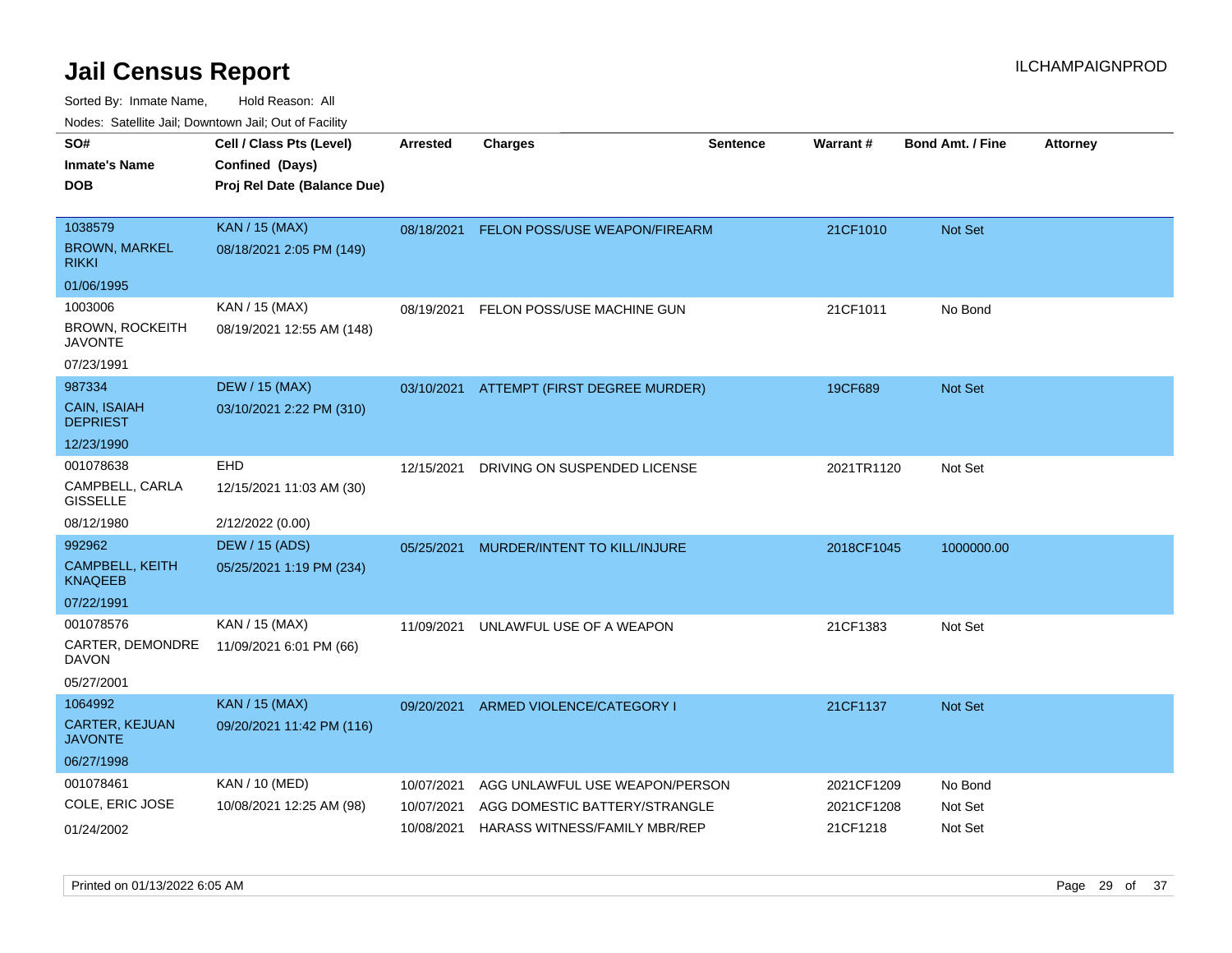| rouce. Calcillic Jali, Downtown Jali, Out of Facility |                                              |                 |                                         |                 |            |                         |                 |
|-------------------------------------------------------|----------------------------------------------|-----------------|-----------------------------------------|-----------------|------------|-------------------------|-----------------|
| SO#                                                   | Cell / Class Pts (Level)                     | <b>Arrested</b> | <b>Charges</b>                          | <b>Sentence</b> | Warrant#   | <b>Bond Amt. / Fine</b> | <b>Attorney</b> |
| <b>Inmate's Name</b>                                  | Confined (Days)                              |                 |                                         |                 |            |                         |                 |
| <b>DOB</b>                                            | Proj Rel Date (Balance Due)                  |                 |                                         |                 |            |                         |                 |
|                                                       |                                              |                 |                                         |                 |            |                         |                 |
| 57733                                                 | <b>KAN / 15 (SPH)</b>                        | 02/25/2020      | <b>HOMICIDE</b>                         |                 | 2020-CF250 | 2000000.00              |                 |
| <b>CRAIG, ANTOINE</b><br><b>DARRELL</b>               | 02/25/2020 4:08 PM (689)                     | 02/25/2020      | <b>FELON POSS/USE WEAPON/FIREARM</b>    |                 | 19CF-1827  | 80000.00                |                 |
| 10/09/1982                                            |                                              |                 |                                         |                 |            |                         |                 |
| 001077939                                             | DEW / 10 (MED)                               | 05/10/2021      | FIREARM/FOID INVALID/NOT ELIG           |                 | 21CF526    | No Bond                 |                 |
| <b>CROSS, PATRICK</b><br><b>DONTRELLE</b>             | 05/10/2021 7:31 PM (249)                     | 06/02/2021      | POSS STOLEN VEHICLE > \$25,000          |                 | 21CF612    | Not Set                 |                 |
| 11/07/2001                                            |                                              |                 |                                         |                 |            |                         |                 |
| 001077558                                             | <b>EHD</b>                                   |                 | 01/04/2022 DRIVING RVK/SUSP DUI/SSS 2ND |                 | 2021CF301  | Not Set                 |                 |
| DAVIS, RICHARD LEE                                    | 01/04/2022 9:17 AM (10)                      |                 |                                         |                 |            |                         |                 |
| 08/20/1984                                            | 2/2/2022 (0.00)                              |                 |                                         |                 |            |                         |                 |
| 1061304                                               | DEW / 15 (MAX)                               | 10/11/2021      | ARMED HABITUAL CRIMINAL                 |                 | 21CF1226   | No Bond                 |                 |
| DORRIS, KEMION                                        | 10/11/2021 7:30 PM (95)                      | 10/11/2021      | ARMED HABITUAL CRIMINAL                 |                 | 21CF1227   | No Bond                 |                 |
| <b>DAETOCE</b>                                        |                                              | 10/11/2021      | HOME INVASION/FIREARM                   |                 | 21CF1228   | No Bond                 |                 |
| 11/19/1997                                            |                                              |                 |                                         |                 |            |                         |                 |
| 1048528                                               | <b>EHD</b>                                   |                 | 01/11/2022 DRIVING RVK/SUSP DUI/SSS 3RD |                 | 2021CF828  | Not Set                 |                 |
| FREEMAN, TAMISHA<br><b>NICOLE</b>                     | 01/11/2022 9:20 AM (3)                       |                 |                                         |                 |            |                         |                 |
| 04/24/1985                                            | 2/9/2022 (0.00)                              |                 |                                         |                 |            |                         |                 |
| 60154                                                 | <b>EHD</b>                                   | 10/20/2021      | AGG DUI/LIC SUSP OR REVOKED             |                 | 2021cf261  | Not Set                 |                 |
| GARCIA-MEZA,<br>CARLOS                                | 10/20/2021 9:23 AM (86)                      |                 |                                         |                 |            |                         |                 |
| 03/06/1983                                            | 1/16/2022 (0.00)                             |                 |                                         |                 |            |                         |                 |
| 001077363                                             | <b>KAN / 25 (SPH)</b>                        | 10/30/2020      | <b>HOME INVASION/FIREARM</b>            |                 | 20CF1202   | 500000.00               |                 |
| <b>GARY, DAKOTA</b><br><b>TREVON</b>                  | 10/30/2020 10:41 AM (441)                    |                 |                                         |                 |            |                         |                 |
| 12/31/2001                                            |                                              |                 |                                         |                 |            |                         |                 |
| 1013012                                               | KAN / 15 (MAX)                               | 07/08/2021      | FELON POSS/USE FIREARM PRIOR            |                 | 21CF798    | Not Set                 |                 |
|                                                       | GARY, XAVIER LAMAR  07/08/2021 9:24 AM (190) | 07/08/2021      | ATTEMPT (FIRST DEGREE MURDER)           |                 | 2021CF790  | 1000000.00              |                 |
|                                                       |                                              | 07/08/2021      | FELON POSS/USE FIREARM PRIOR            |                 | 2020CF650  | 25000.00                |                 |
| 12/14/1991                                            |                                              |                 |                                         |                 |            |                         |                 |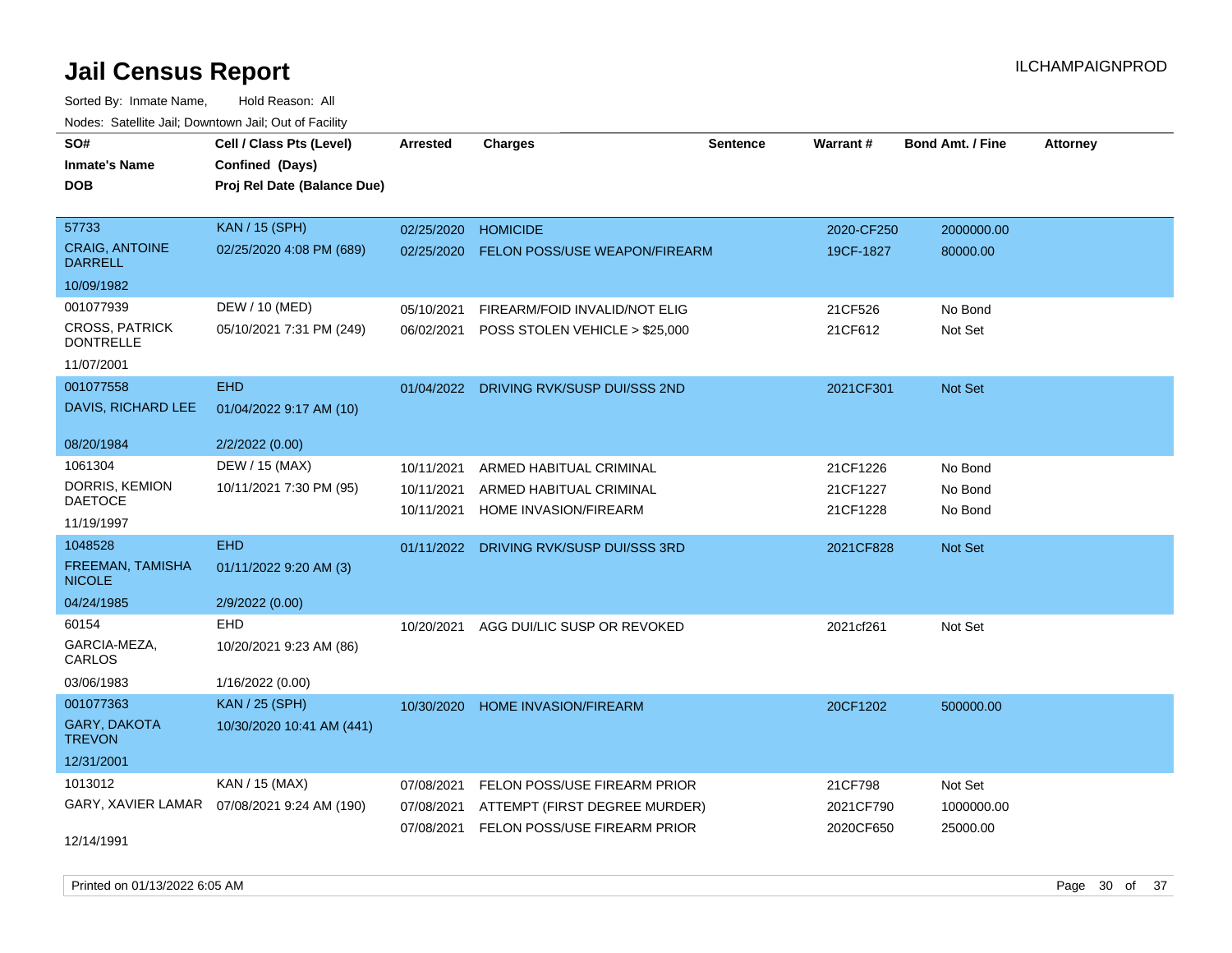| <b>NOULD:</b> Catoline bail, Downtown bail, Out of I dollty |                                                                            |                 |                                        |                 |            |                         |                 |
|-------------------------------------------------------------|----------------------------------------------------------------------------|-----------------|----------------------------------------|-----------------|------------|-------------------------|-----------------|
| SO#<br><b>Inmate's Name</b><br><b>DOB</b>                   | Cell / Class Pts (Level)<br>Confined (Days)<br>Proj Rel Date (Balance Due) | <b>Arrested</b> | <b>Charges</b>                         | <b>Sentence</b> | Warrant#   | <b>Bond Amt. / Fine</b> | <b>Attorney</b> |
| 1065946                                                     | <b>KAN / 10 (MED)</b>                                                      | 09/04/2021      | AGG BATTERY/DISCHARGE FIREARM          |                 | 21CF1057   | 750000.00               |                 |
| <b>GODBOLT, DESMOND</b><br><b>DEVONTAE</b>                  | 09/04/2021 1:17 AM (132)                                                   | 09/04/2021      | RESIST/OBSTRUCTING A PEACE OFFICEF     |                 | 21CM407    | Not Set                 |                 |
| 11/15/1997                                                  |                                                                            |                 |                                        |                 |            |                         |                 |
| 1070118                                                     | KAN / 15 (MAX)                                                             | 08/31/2021      | AGGRAVATED DOMESTIC BATTERY            |                 | 21CF1049   | No Bond                 |                 |
| GRAHAM, CORTEZ<br><b>LAMON</b>                              | 08/31/2021 9:32 PM (136)                                                   | 09/02/2021      | PROBATION VIOLATION                    |                 | 21CF55     | Not Set                 |                 |
| 03/31/1976                                                  |                                                                            |                 |                                        |                 |            |                         |                 |
| 1000641                                                     | <b>KAN / 10 (MED)</b>                                                      | 09/14/2021      | ARMED HABITUAL CRIMINAL                |                 | 21CF1116   | No Bond                 |                 |
| <b>GRANT, CEDRIC</b><br><b>DYSHAWN</b>                      | 09/14/2021 6:32 PM (122)                                                   |                 |                                        |                 |            |                         |                 |
| 01/03/1991                                                  |                                                                            |                 |                                        |                 |            |                         |                 |
| 1076506                                                     | KAN / 15 (MAX)                                                             | 09/17/2021      | AGG UUW/PERSON/CM THREAT VIOL          |                 | 21CF1131   | Not Set                 |                 |
|                                                             | GRAY, JAMARH EMERE 09/17/2021 10:41 AM (119)                               | 09/20/2021      | DOMESTIC BATTERY                       |                 | 21CM430    | Not Set                 |                 |
| 06/21/2003                                                  |                                                                            |                 |                                        |                 |            |                         |                 |
| 973845                                                      | <b>EHD</b>                                                                 | 12/21/2021      | DRIVING ON SUSPENDED LICENSE           |                 | 2021TR647  | Not Set                 |                 |
| <b>GRIFFITH, PRESTON</b><br><b>JOEL</b>                     | 12/21/2021 10:42 AM (24)                                                   |                 |                                        |                 |            |                         |                 |
| 08/16/1982                                                  | 1/19/2022 (0.00)                                                           |                 |                                        |                 |            |                         |                 |
| 986315                                                      | EHD                                                                        | 01/04/2022      | DRIVING ON SUSPENDED LICENSE           |                 | 2020TR4725 | Not Set                 |                 |
| HARPER, DEMARKO<br>DEVAIL                                   | 01/04/2022 10:13 AM (10)                                                   |                 |                                        |                 |            |                         |                 |
| 09/04/1989                                                  | 2/2/2022 (0.00)                                                            |                 |                                        |                 |            |                         |                 |
| 1041176                                                     | <b>DEW / 15 (MAX)</b>                                                      | 10/05/2021      | PAROLE REVOCATION                      |                 |            | Not Set                 |                 |
| HART, DAVEON<br>LATTEEF                                     | 10/05/2021 10:35 AM (101)                                                  |                 |                                        |                 |            |                         |                 |
| 03/15/1996                                                  |                                                                            |                 |                                        |                 |            |                         |                 |
| 001077887                                                   | EHD                                                                        |                 | 01/11/2022 AGG DUI/LIC SUSP OR REVOKED |                 | 2021CF466  | Not Set                 |                 |
| HENRY, ROBERT<br><b>GORDON</b>                              | 01/11/2022 11:02 AM (3)                                                    |                 |                                        |                 |            |                         |                 |
| 12/16/1952                                                  | 2/7/2022 (0.00)                                                            |                 |                                        |                 |            |                         |                 |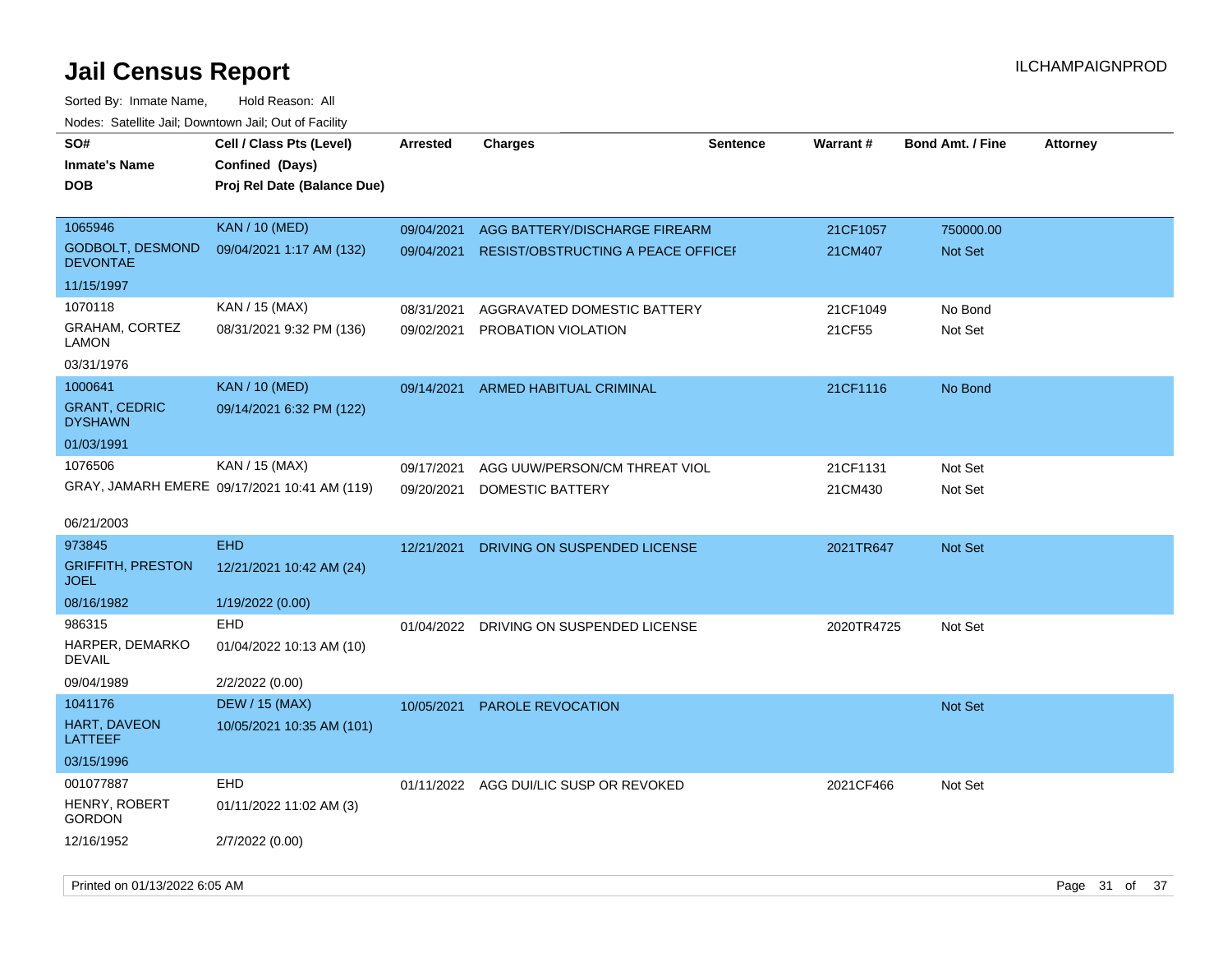| SO#<br><b>Inmate's Name</b>            | Cell / Class Pts (Level)<br>Confined (Days) | <b>Arrested</b> | <b>Charges</b>                       | <b>Sentence</b>         | <b>Warrant#</b> | Bond Amt. / Fine | <b>Attorney</b> |
|----------------------------------------|---------------------------------------------|-----------------|--------------------------------------|-------------------------|-----------------|------------------|-----------------|
| <b>DOB</b>                             | Proj Rel Date (Balance Due)                 |                 |                                      |                         |                 |                  |                 |
|                                        |                                             |                 |                                      |                         |                 |                  |                 |
| 1045186                                | <b>DEW / 15 (MAX)</b>                       | 08/16/2021      | ARMED VIOLENCE/CATEGORY I            |                         | 21CF934         | 1000000.00       |                 |
| HOLBROOK, JOHNNIE<br><b>MATHIS</b>     | 08/16/2021 11:07 AM (151)                   | 08/16/2021      | <b>FELON POSS/USE WEAPON/FIREARM</b> |                         | 19CF968         | <b>Not Set</b>   |                 |
| 07/19/1996                             |                                             | 08/16/2021      | AGG FLEEING POLICE/21 MPH OVER       |                         | 21CF988         | <b>Not Set</b>   |                 |
|                                        |                                             | 08/16/2021      | FELON POSS/USE WEAPON/FIREARM        |                         | 21CF989         | <b>Not Set</b>   |                 |
| 001078146                              | DEW / 15 (MAX)                              | 07/09/2021      | AGG BATTERY/DISCHARGE FIREARM        |                         | 21CF795         | 1000000.00       |                 |
| HUNT, TEIGAN<br><b>JAZAIREO</b>        | 07/09/2021 12:41 PM (189)                   | 07/09/2021      | ARMED ROBBERY/ARMED W/FIREARM        |                         | 21CF806         | Not Set          |                 |
| 05/14/2003                             |                                             |                 |                                      |                         |                 |                  |                 |
| 989743                                 | <b>DEW / 15 (ADS)</b>                       | 04/13/2021      | AGG DISCHARGE FIREARM/VEH/SCH        |                         | 21CF400         | Not Set          |                 |
| JACKSON, STEVE<br><b>ALLEN</b>         | 04/13/2021 2:45 AM (276)                    | 04/13/2021      | AGGRAVATED DOMESTIC BATTERY          |                         | 21CF399         | Not Set          |                 |
| 06/04/1991                             |                                             |                 |                                      |                         |                 |                  |                 |
| 50495                                  | <b>EHD</b>                                  | 08/10/2021      | DRIVING RVK/SUSP DUI/SSS 10-14       |                         | 2020CF997       | Not Set          |                 |
| JENKINS, ARNOLD<br><b>FARRIS</b>       | 08/10/2021 9:08 AM (157)                    | 08/10/2021      | DRIVING RVK/SUSP DUI/SSS 10-14       |                         | 2019CF1363      | Not Set          |                 |
| 04/19/1962                             | 2/4/2022 (0.00)                             |                 |                                      |                         |                 |                  |                 |
| 1076450                                | <b>DEW / 15 (MAX)</b>                       | 06/25/2020      | AGG DISCHARGE OF A FIREARM           | 6y/0m/0d (DOI 2020CF703 |                 | Not Set          |                 |
| JONES, CARLOS<br><b>ANTONIO</b>        | 06/25/2020 2:13 PM (568)                    | 11/02/2020      | <b>HOME INVASION/FIREARM</b>         | 11y (DOC)               | 20CF1204        | No Bond          |                 |
| 11/18/2001                             |                                             |                 |                                      |                         |                 |                  |                 |
| 001078401                              | DEW / 10 (ADS)                              | 09/19/2021      | UNLAWFUL VEHICULAR INVASION          |                         | 21CF1134        | Not Set          |                 |
| KNIGHT, ERIC                           | 09/19/2021 7:32 PM (117)                    | 09/19/2021      | HRSMT/THREATEN PERSON/KILL           |                         | 2021CF561       | 50000.00         |                 |
| 07/11/1991                             |                                             | 09/21/2021      | <b>BURGLARY</b>                      |                         | 21CF1139        | Not Set          |                 |
| 1002591                                | <b>EHD</b>                                  | 01/11/2022      | AGG DUI/LIC SUSP OR REVOKED          |                         | 2020CF1399      | <b>Not Set</b>   |                 |
| <b>KRAUS, MARY</b><br><b>KATHERINE</b> | 01/11/2022 11:54 AM (3)                     |                 |                                      |                         |                 |                  |                 |
| 04/13/1959                             | 2/22/2022 (0.00)                            |                 |                                      |                         |                 |                  |                 |
| 1064445                                | DEW / 15 (MAX)                              | 04/23/2021      | AGG DISCHARGE FIREARM/OCC VEH        |                         | 2021CF295       | 500000.00        |                 |
| LARUE, TERENCE<br><b>TRAMEL</b>        | 04/23/2021 11:18 AM (266)                   | 04/23/2021      | POSSESS 15<100 GRAMS COCAINE         |                         | 19CF1052        | 10000.00         |                 |
| 12/23/1998                             |                                             | 04/23/2021      | FELON POSS/USE FIREARM/PAROLE        |                         | 21CF899         | Not Set          |                 |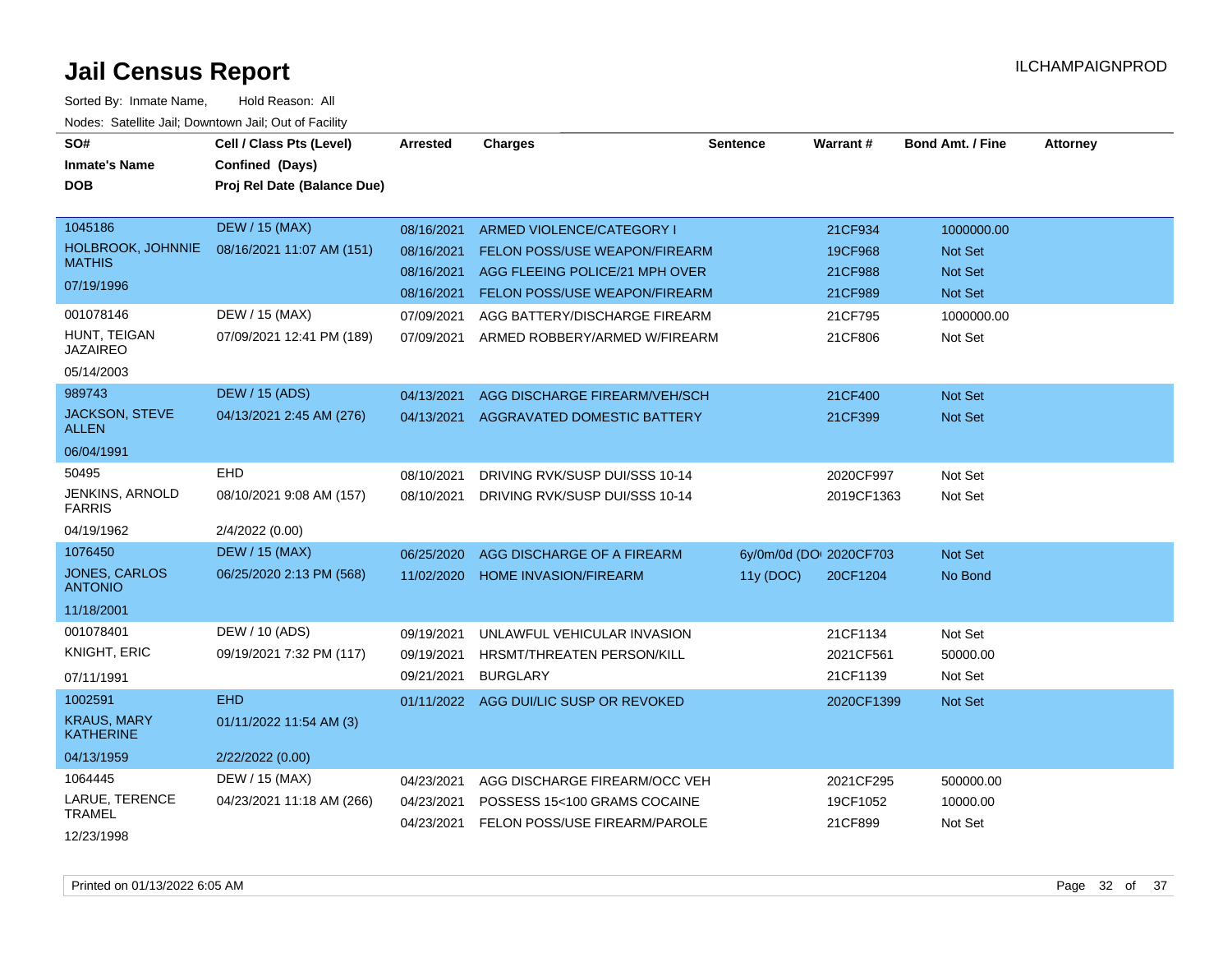| SO#                                             | Cell / Class Pts (Level)    | <b>Arrested</b> | <b>Charges</b>                           | <b>Sentence</b> | Warrant#   | <b>Bond Amt. / Fine</b> | <b>Attorney</b> |
|-------------------------------------------------|-----------------------------|-----------------|------------------------------------------|-----------------|------------|-------------------------|-----------------|
| <b>Inmate's Name</b>                            | Confined (Days)             |                 |                                          |                 |            |                         |                 |
| <b>DOB</b>                                      | Proj Rel Date (Balance Due) |                 |                                          |                 |            |                         |                 |
|                                                 |                             |                 |                                          |                 |            |                         |                 |
| 001078237                                       | <b>KAN / 15 (ADS)</b>       |                 | 08/03/2021 AGG DISCHARGE FIREARM/OCC VEH |                 | 21CF928    | No Bond                 |                 |
| LAWS, TERON<br><b>RAMONTE</b>                   | 08/03/2021 6:29 PM (164)    |                 |                                          |                 |            |                         |                 |
| 04/03/2001                                      |                             |                 |                                          |                 |            |                         |                 |
| 001078470                                       | DEW / 15 (MAX)              | 10/10/2021      | MURDER/INTENT TO KILL/INJURE             |                 | 21CF1221   | Not Set                 |                 |
| LEE, AMAHRION<br><b>JA'MERE</b>                 | 10/10/2021 1:23 PM (96)     |                 |                                          |                 |            |                         |                 |
| 11/05/2002                                      |                             |                 |                                          |                 |            |                         |                 |
| 56792                                           | <b>DEW / 10 (MED)</b>       | 02/02/2021      | ARMED HABITUAL CRIMINAL                  |                 | 2021CF141  | 500000.00               |                 |
| LILLARD, LAWRENCE<br><b>TYRONE</b>              | 02/02/2021 2:11 PM (346)    | 02/22/2021      | DRIVING ON REVOKED LICENSE               |                 | 21TR426    | 5000.00                 |                 |
| 10/20/1982                                      |                             |                 |                                          |                 |            |                         |                 |
| 001078754                                       | EHD                         | 01/11/2022      | DRIVING ON SUSPENDED LICENSE             |                 | 2021TR6180 | Not Set                 |                 |
| LOPEZ, REINA<br><b>GABERILLA</b>                | 01/11/2022 8:47 AM (3)      |                 |                                          |                 |            |                         |                 |
| 10/05/1997                                      | 1/20/2022 (0.00)            |                 |                                          |                 |            |                         |                 |
| 001078575                                       | <b>KAN / 10 (MED)</b>       | 11/09/2021      | <b>GUNRUNNING</b>                        |                 | 21CF1330   | 750000.00               |                 |
| <b>MCLAURIN, KEYON A</b>                        | 11/09/2021 12:41 PM (66)    |                 |                                          |                 |            |                         |                 |
| 11/19/2002                                      |                             |                 |                                          |                 |            |                         |                 |
| 1011046                                         | KAN / 15 (ADS)              |                 | 04/10/2021 ATTEMPT (FIRST DEGREE MURDER) |                 | 21CF392    | Not Set                 |                 |
| <b>MILES, DARRION</b><br><b>ANTONIO KEVONTA</b> | 04/11/2021 12:46 AM (278)   |                 |                                          |                 |            |                         |                 |
| 03/18/1990                                      |                             |                 |                                          |                 |            |                         |                 |
| 001077278                                       | <b>DEW / 15 (MAX)</b>       | 10/06/2020      | MURDER/INTENT TO KILL/INJURE             |                 | 2020CF146  | 2000000.00              |                 |
| MILLER, D'ANDRE                                 | 10/06/2020 12:49 PM (465)   | 10/06/2020      | AGG FLEEING POLICE/21 MPH OVER           |                 | 2019CF1171 | 50000.00                |                 |
| 09/08/1986                                      |                             |                 |                                          |                 |            |                         |                 |
| 1026477                                         | KAN / 15 (ADS)              | 09/21/2021      | AGG DISCHARGE FIREARM/OCC VEH            |                 | 21CF1138   | Not Set                 |                 |
| NEWBILL, DEVONTRE<br><b>LAMONT</b>              | 09/21/2021 2:27 AM (115)    | 09/22/2021      | PROBATION VIOLATION                      |                 | 20CF577    | Not Set                 |                 |
| 11/22/1993                                      |                             |                 |                                          |                 |            |                         |                 |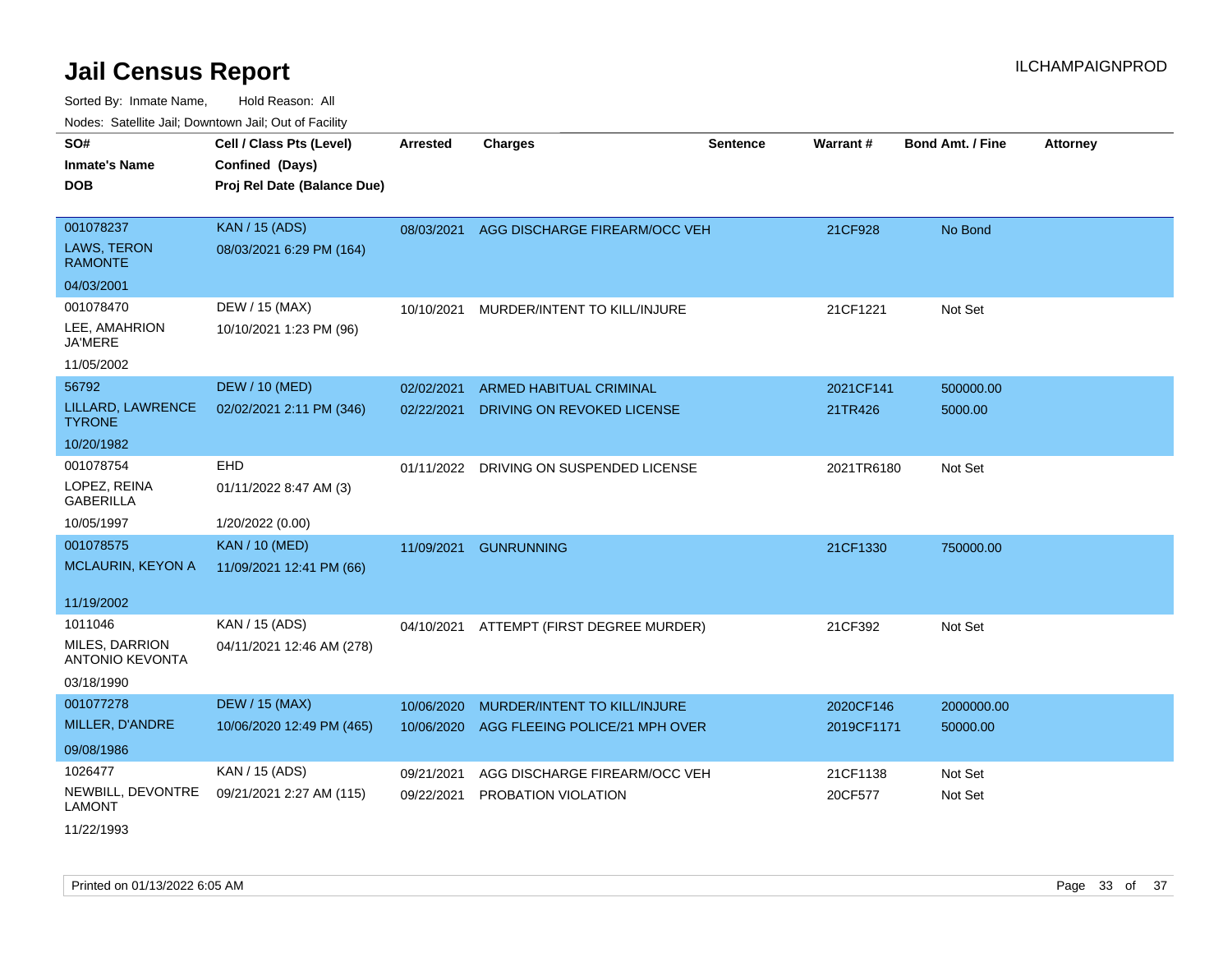| rioucs. Odichite Jah, Downtown Jah, Out of Facility |                                               |                 |                                       |          |             |                         |                 |
|-----------------------------------------------------|-----------------------------------------------|-----------------|---------------------------------------|----------|-------------|-------------------------|-----------------|
| SO#                                                 | Cell / Class Pts (Level)                      | <b>Arrested</b> | <b>Charges</b>                        | Sentence | Warrant#    | <b>Bond Amt. / Fine</b> | <b>Attorney</b> |
| <b>Inmate's Name</b>                                | Confined (Days)                               |                 |                                       |          |             |                         |                 |
| <b>DOB</b>                                          | Proj Rel Date (Balance Due)                   |                 |                                       |          |             |                         |                 |
|                                                     |                                               |                 |                                       |          |             |                         |                 |
| 1072907                                             | <b>KAN</b>                                    | 07/14/2021      | CRIMINAL DAMAGE <\$500/SCHOOL         |          | 2021CF840   | 5000.00                 |                 |
|                                                     | NIKOLAEV, YEVGENIY 07/14/2021 10:10 PM (184)  | 07/14/2021      | ATTEMPT (FIRST DEGREE MURDER)         |          | 2021-CF-832 | 2000000.00              |                 |
| 10/06/1983                                          |                                               |                 |                                       |          |             |                         |                 |
| 001078558                                           | DEW / 10 (MED)                                | 11/03/2021      | UNLAWFUL USE OF A WEAPON              |          | 21CF1352    | Not Set                 |                 |
| PARRISH, DOMINIC<br>WALTER                          | 11/03/2021 1:25 PM (72)                       |                 |                                       |          |             |                         |                 |
| 08/23/2001                                          |                                               |                 |                                       |          |             |                         |                 |
| 001078063                                           | <b>DEW / 15 (MAX)</b>                         | 06/15/2021      | AGG CRIM SEX ASSAULT/WEAPON           |          | 2021CF678   | 1000000.00              |                 |
|                                                     | PERRY, ROBERT Junior 06/15/2021 4:37 PM (213) | 06/15/2021      | <b>ROBBERY</b>                        |          | 2021CF159   | 25000.00                |                 |
|                                                     |                                               |                 |                                       |          |             |                         |                 |
| 12/21/1990                                          |                                               |                 |                                       |          |             |                         |                 |
| 37559                                               | <b>EHD</b>                                    |                 | 01/12/2022 DRIVING ON REVOKED LICENSE |          | 2021TR2685  | Not Set                 |                 |
| PICKENS, DAVID<br><b>EUGENE</b>                     | 01/12/2022 10:16 AM (2)                       |                 |                                       |          |             |                         |                 |
| 02/01/1973                                          | 3/12/2022 (0.00)                              |                 |                                       |          |             |                         |                 |
| 001077614                                           | KAN / 15 (MAX)                                | 01/17/2021      | ATTEMPT (FIRST DEGREE MURDER)         |          | 21CF66      | <b>Not Set</b>          |                 |
| <b>DEVON</b>                                        | ROBINSON, DONTRELL 01/17/2021 3:08 PM (362)   |                 |                                       |          |             |                         |                 |
| 09/22/2002                                          |                                               |                 |                                       |          |             |                         |                 |
| 1061216                                             | KAN / 10 (MED)                                |                 | 06/22/2021 HOME INVASION/FIREARM      |          | 21CF727     | Not Set                 |                 |
| RUNGE, ANDRE<br><b>MARSEAN</b>                      | 06/22/2021 4:42 PM (206)                      |                 |                                       |          |             |                         |                 |
| 12/05/1997                                          |                                               |                 |                                       |          |             |                         |                 |
| 650295                                              | <b>PIA / 50 (MAX)</b>                         | 04/22/2020      | <b>CRIMINAL SEXUAL ASSAULT</b>        |          | 2020-CF407  | 750000.00               |                 |
| SANDAGE, JERALD                                     | 04/22/2020 6:30 AM (632)                      | 04/22/2020      | <b>CRIMINAL SEXUAL ASSAULT</b>        |          | 2020-CF408  | 750000.00               |                 |
| <b>EUGENE</b>                                       |                                               | 04/22/2020      | <b>CRIMINAL SEXUAL ABUSE</b>          |          | 2020-CF409  | 750000.00               |                 |
| 06/07/1971                                          |                                               | 04/22/2020      | <b>CRIMINAL SEXUAL ASSAULT</b>        |          | 2020-CF410  | 750000.00               |                 |
|                                                     |                                               | 04/22/2020      | <b>OFFICIAL MISCONDUCT</b>            |          | 2019-CF1811 | 25000.00                |                 |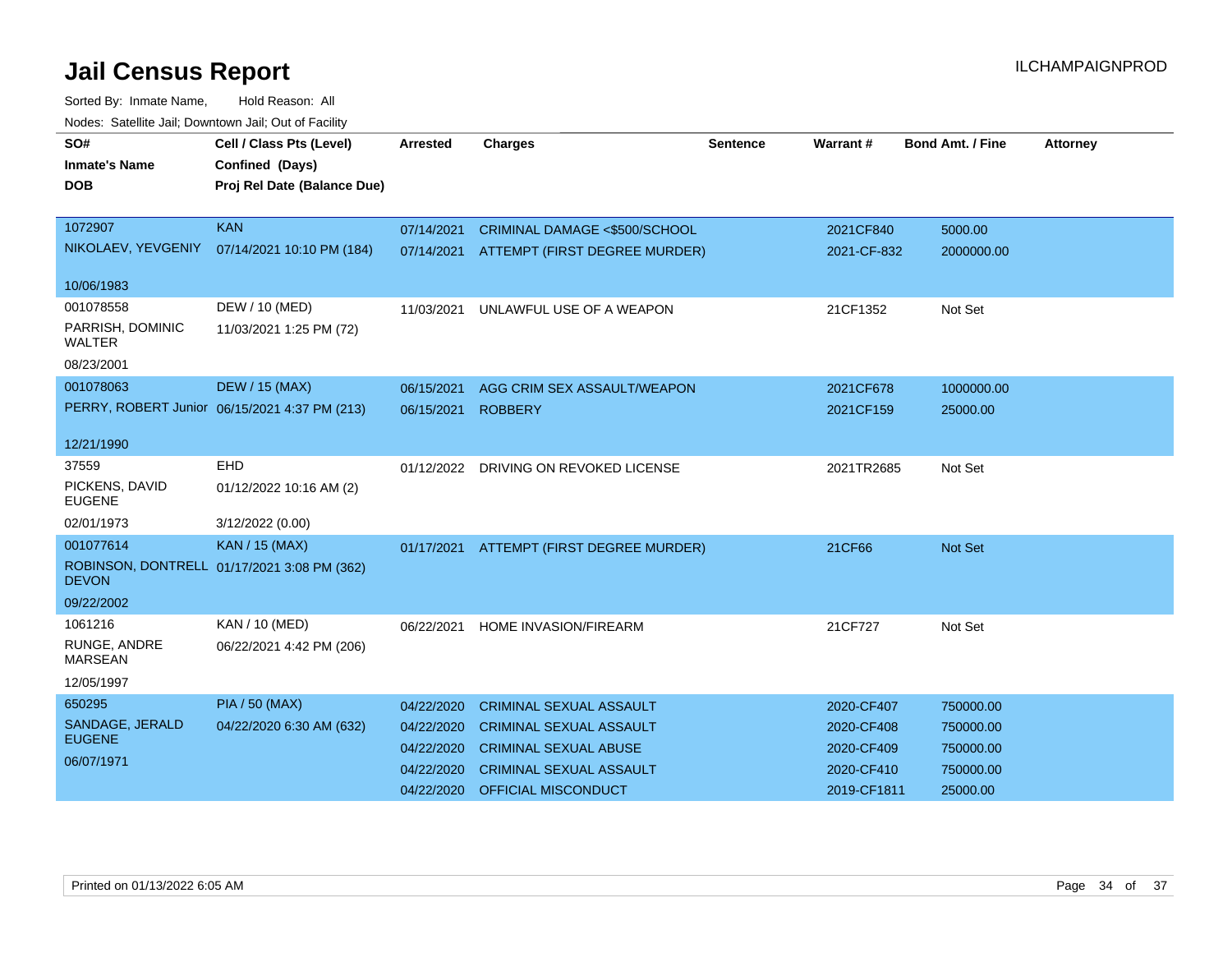| SO#<br><b>Inmate's Name</b>            | Cell / Class Pts (Level)<br>Confined (Days)   | <b>Arrested</b> | <b>Charges</b>                 | <b>Sentence</b>        | <b>Warrant#</b> | <b>Bond Amt. / Fine</b> | <b>Attorney</b> |
|----------------------------------------|-----------------------------------------------|-----------------|--------------------------------|------------------------|-----------------|-------------------------|-----------------|
| <b>DOB</b>                             | Proj Rel Date (Balance Due)                   |                 |                                |                        |                 |                         |                 |
| 1062194                                | <b>DEW / 15 (MAX)</b>                         | 02/27/2020      | MURDER/OTHER FORCIBLE FELONY   |                        | 20CF-247        | 1000000.00              |                 |
| SIMMONS, MICHAEL<br><b>JAMAL</b>       | 02/27/2020 1:11 PM (687)                      | 09/23/2020      | AGG BATTERY/DISCHARGE FIREARM  |                        | 20CF1061        | Not Set                 |                 |
| 11/03/1997                             |                                               |                 |                                |                        |                 |                         |                 |
| 001078115                              | KAN / 15 (MAX)                                | 07/01/2021      | ARMED VIOLENCE/CATEGORY I      |                        | 21CF772         | Not Set                 |                 |
| SMITH, JAMES<br>NASHAUN, Junior        | 07/01/2021 2:44 PM (197)                      | 07/30/2021      | DRIVING ON SUSPENDED LICENSE   |                        | 21TR5804        | 1500.00                 |                 |
| 09/18/2000                             |                                               |                 |                                |                        |                 |                         |                 |
| 001077868                              | <b>DEW / 15 (MAX)</b>                         | 04/21/2021      | ARMED ROBBERY/ARMED W/FIREARM  |                        | 21CF445         | Not Set                 |                 |
| SPEARMENT,<br><b>KENTRELL</b>          | 04/21/2021 9:48 PM (268)                      | 08/19/2021      | FLEEING/ATTEMPT ELUDE OFFICER  |                        | 2021TR1053      | 1000.00                 |                 |
| 01/21/2002                             |                                               |                 |                                |                        |                 |                         |                 |
| 11979                                  | <b>EHD</b>                                    | 01/11/2022      | AGG FLEEING POLICE/21 MPH OVER |                        | 2021CF629       | Not Set                 |                 |
| STARK, JACK LYNN                       | 01/11/2022 10:13 AM (3)                       |                 |                                |                        |                 |                         |                 |
| 12/31/1955                             | 4/9/2022 (0.00)                               |                 |                                |                        |                 |                         |                 |
| 001077854                              | <b>EHD</b>                                    | 09/15/2021      | DRIVING RVK/SUSP DUI/SSS 4-9   |                        | 2021CF306       | <b>Not Set</b>          |                 |
| STUKINS, DANNY RAY                     | 09/15/2021 10:17 AM (121)                     |                 |                                |                        |                 |                         |                 |
| 07/05/1985                             | 3/13/2022 (0.00)                              |                 |                                |                        |                 |                         |                 |
| 1046632                                | KAN / 15 (MAX)                                | 09/14/2021      | ARMED VIOLENCE/CATEGORY II     |                        | 21CF912         | 750000.00               |                 |
|                                        | TATE, JAVON MARQUIS 09/14/2021 12:10 PM (122) |                 |                                |                        |                 |                         |                 |
| 08/10/1996                             |                                               |                 |                                |                        |                 |                         |                 |
| 1033031                                | <b>KAN / 15 (MAX)</b>                         | 08/19/2020      | *AGG BATTERY W/FIREARM/PERSON  |                        | 2020-CF923      | 500000.00               |                 |
| TOMS, ANDREW<br><b>CHUCKY</b>          | 08/19/2020 5:59 PM (513)                      |                 |                                |                        |                 |                         |                 |
| 09/28/1978                             |                                               |                 |                                |                        |                 |                         |                 |
| 27007                                  | KAN / 15 (MAX)                                | 09/19/2021      | DOMESTIC BATTERY/OTHER PRIOR   | 2y/0m/0d (DO: 21CF1133 |                 | No Bond                 |                 |
| <b>TUELL, ROBERT</b><br><b>STEPHEN</b> | 09/19/2021 9:51 AM (117)                      |                 |                                |                        |                 |                         |                 |
| 09/25/1967                             |                                               |                 |                                |                        |                 |                         |                 |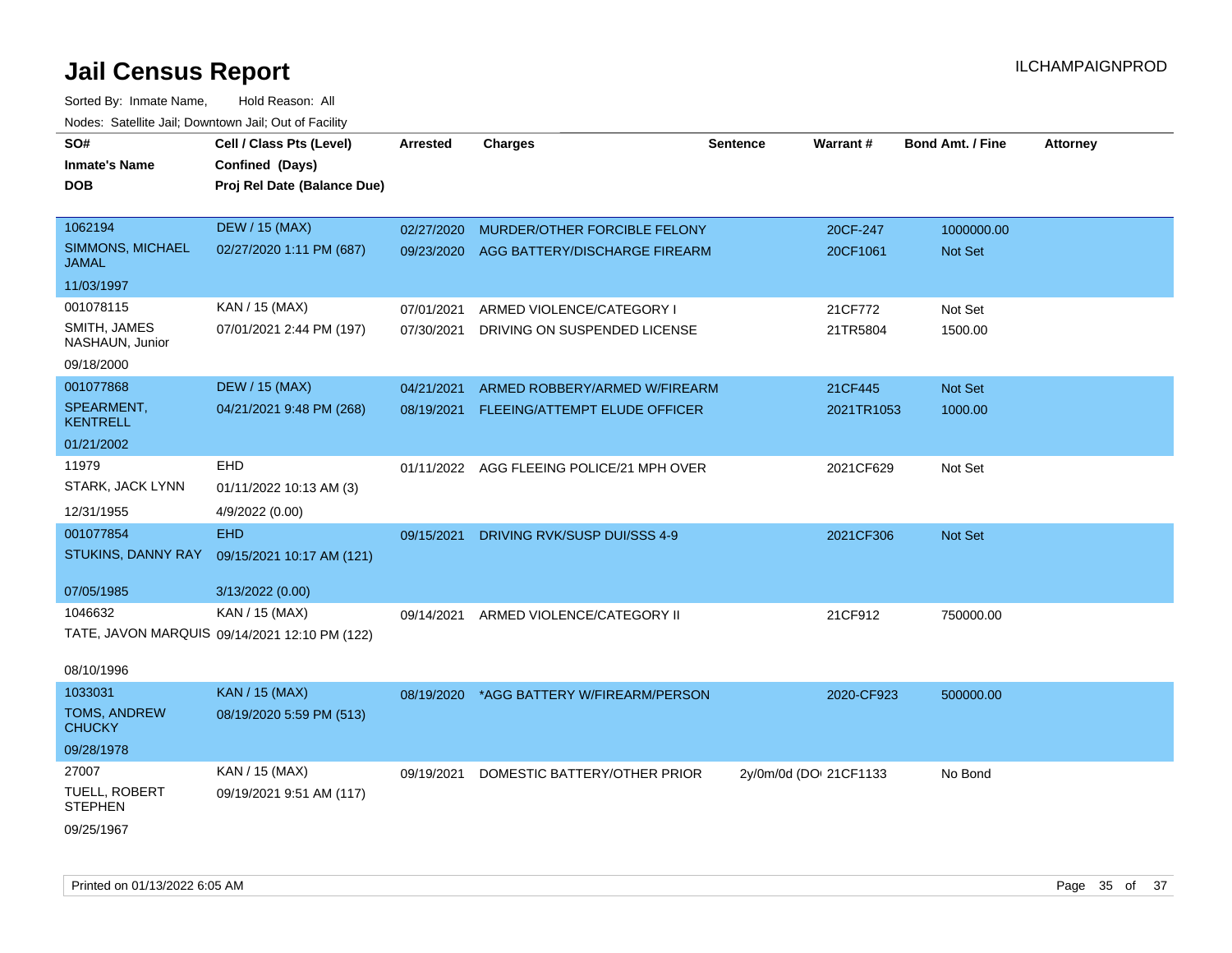| SO#<br><b>Inmate's Name</b>                    | Cell / Class Pts (Level)<br>Confined (Days) | <b>Arrested</b> | <b>Charges</b>                 | <b>Sentence</b> | <b>Warrant#</b> | <b>Bond Amt. / Fine</b> | <b>Attorney</b> |
|------------------------------------------------|---------------------------------------------|-----------------|--------------------------------|-----------------|-----------------|-------------------------|-----------------|
| <b>DOB</b>                                     | Proj Rel Date (Balance Due)                 |                 |                                |                 |                 |                         |                 |
|                                                |                                             |                 |                                |                 |                 |                         |                 |
| 001078263                                      | <b>KAN / 10 (ADS)</b>                       | 08/11/2021      | AGG FLEEING POLICE/21 MPH OVER | 15m (DOC)       |                 | 200000.00               |                 |
| <b>TURK, BRANDON</b><br><b>LARSHAWN</b>        | 08/11/2021 6:23 PM (156)                    |                 |                                |                 |                 |                         |                 |
| 10/18/1995                                     |                                             |                 |                                |                 |                 |                         |                 |
| 001078386                                      | KAN / 10 (MED)                              | 09/14/2021      | POSSESSION OF STOLEN FIREARM   |                 | 2021CF1099      | 250000.00               |                 |
| TURNER, AMARIO                                 | 09/14/2021 11:42 PM (122)                   |                 |                                |                 |                 |                         |                 |
| 09/23/2002                                     |                                             |                 |                                |                 |                 |                         |                 |
| 1011886                                        | <b>EHD</b>                                  | 01/12/2022      | AGG FLEEING/2+ CON DEVICES     |                 | 2021CF378       | <b>Not Set</b>          |                 |
| TURNER, SHAWNTAY<br><b>EUGENE</b>              | 01/12/2022 9:25 AM (2)                      |                 |                                |                 |                 |                         |                 |
| 01/09/1992                                     | 3/11/2022 (0.00)                            |                 |                                |                 |                 |                         |                 |
| 1040925                                        | KAN / 10 (MED)                              | 10/05/2021      | AGG BATTERY/DISCHARGE FIREARM  |                 | 2021CF1105      | 1000000.00              |                 |
| <b>WEATHERALL,</b><br><b>JOHNNY EARL JAMES</b> | 10/05/2021 4:17 PM (101)                    |                 |                                |                 |                 |                         |                 |
| 04/29/1994                                     |                                             |                 |                                |                 |                 |                         |                 |
| 1062558                                        | <b>DEW / 10 (MED)</b>                       | 10/02/2021      | FELON POSS/USE WEAPON/FIREARM  |                 | 21CF1185        | <b>Not Set</b>          |                 |
| <b>WELLS, JIAMANTE</b><br><b>AMORE</b>         | 10/02/2021 8:29 PM (104)                    |                 |                                |                 |                 |                         |                 |
| 09/02/1995                                     |                                             |                 |                                |                 |                 |                         |                 |
| 1002033                                        | KAN / 15 (MAX)                              | 09/08/2021      | DRIVING ON SUSPENDED LICENSE   |                 | 2019-TR-11944   | 5000.00                 |                 |
| <b>WEST, ANTONIO</b>                           | 09/08/2021 11:01 PM (128)                   | 09/08/2021      | ARMED ROBBERY/ARMED W/FIREARM  |                 | 2020-CF-1406    | 500000.00               |                 |
| <b>DEONTA</b>                                  |                                             | 09/08/2021      | AGG UNLAWFUL USE OF WEAPON/VEH |                 | 2021-CF-AWOW    | Not Set                 |                 |
| 04/15/1992                                     |                                             | 09/08/2021      | OBSTRCT JUSTICE/LEAVE STATE    |                 | 2021-CF-AWOW    | Not Set                 |                 |
|                                                |                                             | 09/08/2021      | ARMED VIOLENCE/CATEGORY I      |                 | 2021-CF-AWOW    | Not Set                 |                 |
| 1022068                                        | <b>DEW / 15 (ADS)</b>                       | 10/10/2021      | FELON POSS/USE WEAPON/FIREARM  |                 | 21CF1212        | <b>Not Set</b>          |                 |
| <b>WILKINS, MICHAEL</b><br><b>CARL</b>         | 10/10/2021 5:07 AM (96)                     |                 |                                |                 |                 |                         |                 |
| 07/10/1992                                     |                                             |                 |                                |                 |                 |                         |                 |